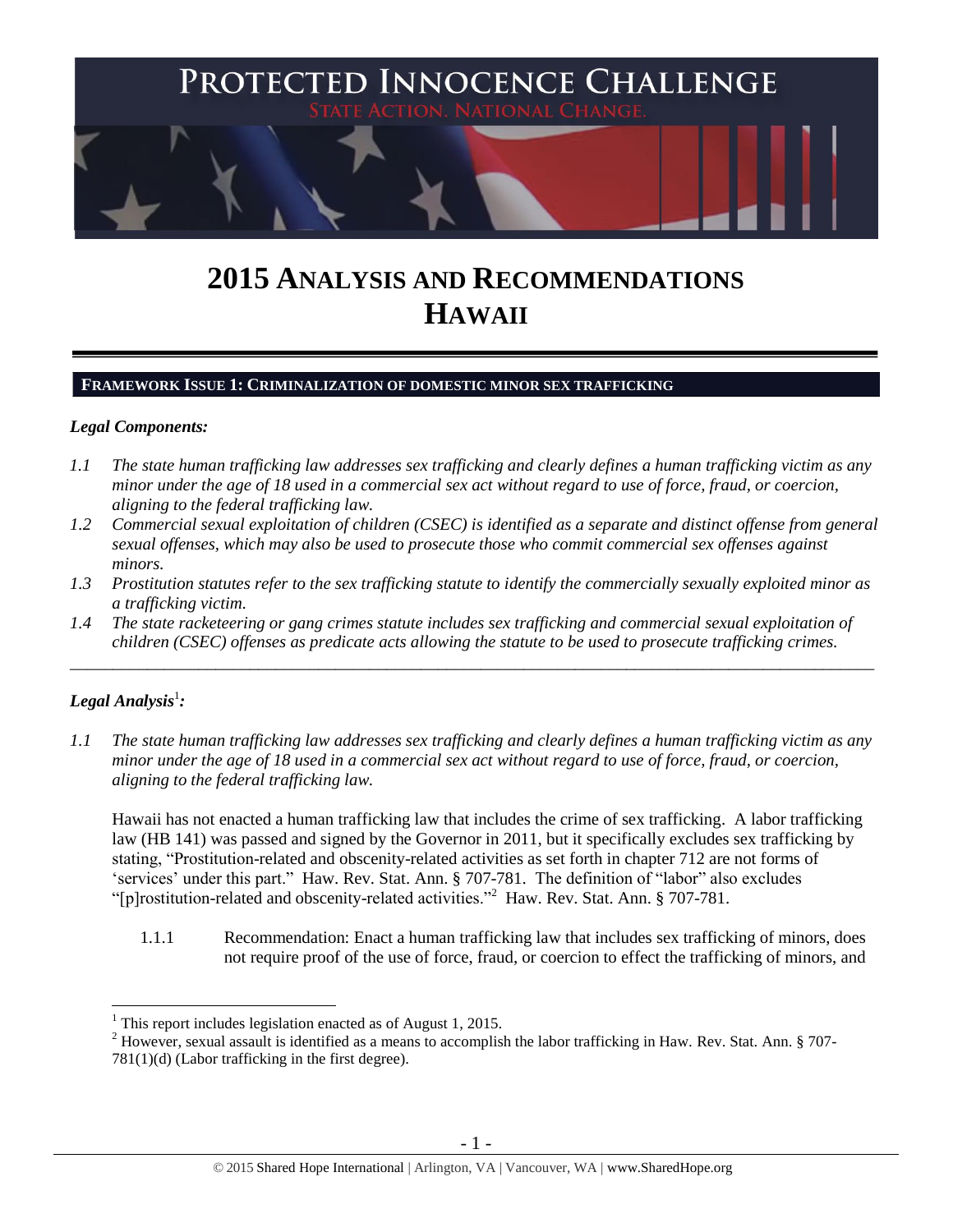expressly identifies children who are commercially sexually exploited as domestic minor sex trafficking victims.<sup>3</sup>

*1.2 Commercial sexual exploitation of children (CSEC) is identified as a separate and distinct offense from general sexual offenses, which may also be used to prosecute those who commit commercial sex offenses against minors.*

The following state laws create separate offenses of commercial sexual exploitation of children:

1. Hawaii's Child Labor Law may provide a means to prosecute individuals who commercially sexually exploit children in connection with adult entertainment. Haw. Rev. Stat. Ann. § 390-2(a) (Employment of minors under eighteen years of age) specifically prohibits minors under 18 from being "employed or permitted to work in, about, or in connection with adult entertainment or any gainful occupation<sup>4</sup> prohibited by law or which has been declared by rule of the director<sup>5</sup> to be hazardous for the minor." Haw. Rev. Stat. Ann. § 390-1 (Definitions) defines "adult entertainment" as the following:

[A]n activity to which a minor would not be able to legally gain admittance and shall include but not be limited to:

(1) Performing of exotic entertainment;

(2) Nude, exotic, or lap dancing;

(3) Showing of film, video, still picture, electronic reproduction, or other visual reproduction depicting:

(A) Acts or simulated acts of sexual intercourse, masturbation, sodomy, bestiality, oral copulation, flagellation, or any sexual acts that are prohibited by law;

(B) Any person being touched, caressed, or fondled on the breast, buttocks, anus, or genitalia;

(C) Scenes wherein a person displays the anus or genitalia; or

(D) Scenes wherein artificial devices or inanimate objects are employed to depict, or drawings are employed to portray, any of the prohibited activities described above.

A conviction under Hawaii's Child Labor Law, Haw. Rev. Stat. Ann. § 390-1 et seq. is punishable as a misdemeanor by imprisonment up to 1 year and a possible fine<sup>6</sup> not to exceed \$2,000. Haw. Rev. Stat. Ann. §§ 390-7, 706-663, 706-640(1)(d).<sup>7</sup>

 $\overline{a}$ 

"[a]ny higher amount equal to double the pecuniary gain derived from the offense by the defendant." Haw. Rev. Stat. Ann. § 706-640(1)(f).

A defendant who has been convicted of a crime may be sentenced to a term of probation unless:

 $3$  Subsequent recommendations in this report that recommend amending provisions to refer to the sex trafficking law are predicated upon the recommendations contained in Section 1.1 being previously or simultaneously implemented.  $4$  Haw. Rev. Stat. Ann. § 390-1(D) defines "gainful occupation" as "any activity which produces pecuniary gain for

any person or persons connected therewith."

 $<sup>5</sup>$  Haw. Rev. Stat. Ann. § 390-1(D) defines "director" as the "director of labor and industrial relations."</sup>

<sup>&</sup>lt;sup>6</sup> As an alternative to any set fine established by Haw. Rev. Stat. Ann. § 706-640, the court may impose a fine at,

<sup>&</sup>lt;sup>7</sup> Pursuant to Haw. Rev. Stat. Ann. § 706-620 (Authority to withhold sentence of imprisonment),

<sup>(1)</sup> The crime is first or second degree murder or attempted first or second degree murder;

<sup>(2)</sup> The crime is a class A felony, except class A felonies defined in chapter 712, part IV, and by section 707-702;

<sup>(3)</sup> The defendant is a repeat offender under section 706-606.5;

<sup>(4)</sup> The defendant is a felony firearm offender as defined in section 706-660.1(2);

<sup>(5)</sup> The crime involved the death of or the infliction of serious or substantial bodily injury upon a child, an elder person, or a handicapped person under section 706-660.2; or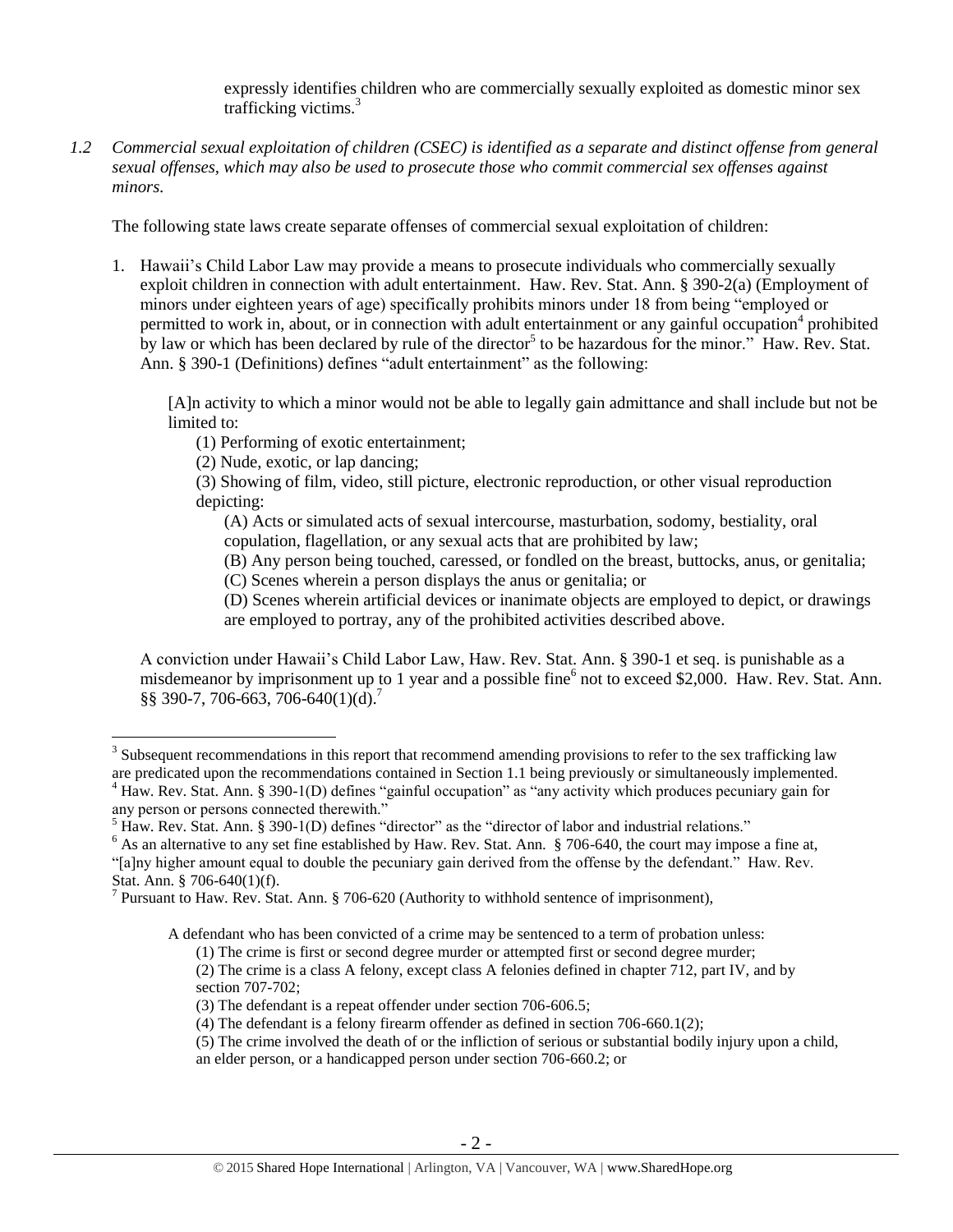- <span id="page-2-0"></span>2. Pursuant to Haw. Rev. Stat. Ann. § 712-1209.1 (Solicitation of a minor for prostitution), "a person eighteen years of age or older commits the offense of solicitation of a minor for prostitution if the person intentionally, knowingly, or recklessly offers or agrees to pay a fee to a minor<sup>8</sup> or to a member of a police department, a sheriff, or a law enforcement officer who represents that person's self as a minor to engage in sexual conduct." Solicitation of a minor for prostitution is a Class C felony, punishable by up to 5 years imprisonment, a fine of no less than \$5,000 but not to exceed \$10,000, and an additional fine of \$1,000 to be deposited in the human trafficking victim services fund. Haw. Rev. Stat. Ann. §§ 712-1209.1(2), (3), 706-660(1)(b), 706-640(1)(c), andHaw. Rev. Stat. Ann. § 706- 650.5(2)(c) (Human trafficking victim services fund) .
- 3. Haw. Rev. Stat. Ann. § 707-720(1) (Kidnapping) states in part, "A person commits the offense of kidnapping if the person intentionally or knowingly restrains<sup>9</sup> another person with intent to: ... (c) Facilitate the commission of a felony<sup>10</sup> or flight thereafter; (d) Inflict bodily injury<sup>11</sup> upon that person or subject that person to a sexual offense; ... or (g) Unlawfully obtain the labor<sup>12</sup> or services<sup>13</sup> of that person, regardless of whether related to the collection of a debt." A conviction under this statute is punishable as a Class A felony by an indeterminate imprisonment term of 20 years, "without the possibility of suspension of sentence or probation," and a possible fine not exceeding  $$50,000$ .<sup>14</sup> Haw. Rev. Stat. Ann. §§ 707-720(2), 706-659, 706-640(1)(a).

(6) The crime is cruelty to animals where ten or more pet animals were involved under section 711- 1108.5 or 711-1109.

<sup>10</sup> Haw. Rev. Stat. Ann. § 701-107(2) (Grades and classes of offenses) states, "A crime is a felony if it is so designated in this Code or if persons convicted thereof may be sentenced to imprisonment for a term which is in excess of one year."

 $11$  Haw. Rev. Stat. Ann. § 707-700 defines "bodily injury" as "physical pain, illness, or any impairment of physical condition."

<sup>12</sup> Haw. Rev. Stat. Ann. § 707-700 defines "labor" as "work of economic or financial value."

 $\overline{a}$ 

<sup>13</sup> Haw. Rev. Stat. Ann. § 707-700 defines "services" as "a relationship between a person and the actor in which the person performs activities under the supervision of or for the benefit of the actor. Prostitution-related and obscenity-related activities as set forth in chapter 712 are forms of 'services' under this section. Nothing in this chapter shall be construed to legitimize or legalize prostitution."

 $14$  Unless otherwise specified, the sentences of imprisonment for all felonies provided throughout this report are based on the assumption that the defendant has no prior felony convictions and that the possibility of extended imprisonment sentences pursuant to Haw. Rev. Stat. Ann. §§ 706-660.2, 706-661, 706-662 are applicable. A defendant with at least two prior felony convictions or who has "substantial income or resources not explained to be derived from a source other than criminal activity" may be subject to a greater minimum sentence of imprisonment. Haw. Rev. Stat. Ann. §§ 706-661, 706-662. The presence of aggravating factors, such as when "a person who, in the course of committing or attempting to commit a felony, causes the death or inflicts serious or substantial bodily injury upon a person who is . . . [e]ight years of age or younger" may also be used to impose extended imprisonment sentences. Haw. Rev. Stat. Ann. §§ 706-660.2.

<sup>&</sup>lt;sup>8</sup> "Minor" means a person who is less than eighteen years of age. Haw. Rev. Stat. Ann. § 712-1209.1(4). <sup>9</sup> Haw. Rev. Stat. Ann. § 707-700 (Definitions) defines "restrain" as "to restrict a person's movement in such a manner as to interfere substantially with the person's liberty: (1) By means of force, threat, or deception; or (2) If the person is under the age of eighteen or incompetent, without the consent of the relative, person, or institution having lawful custody of the person."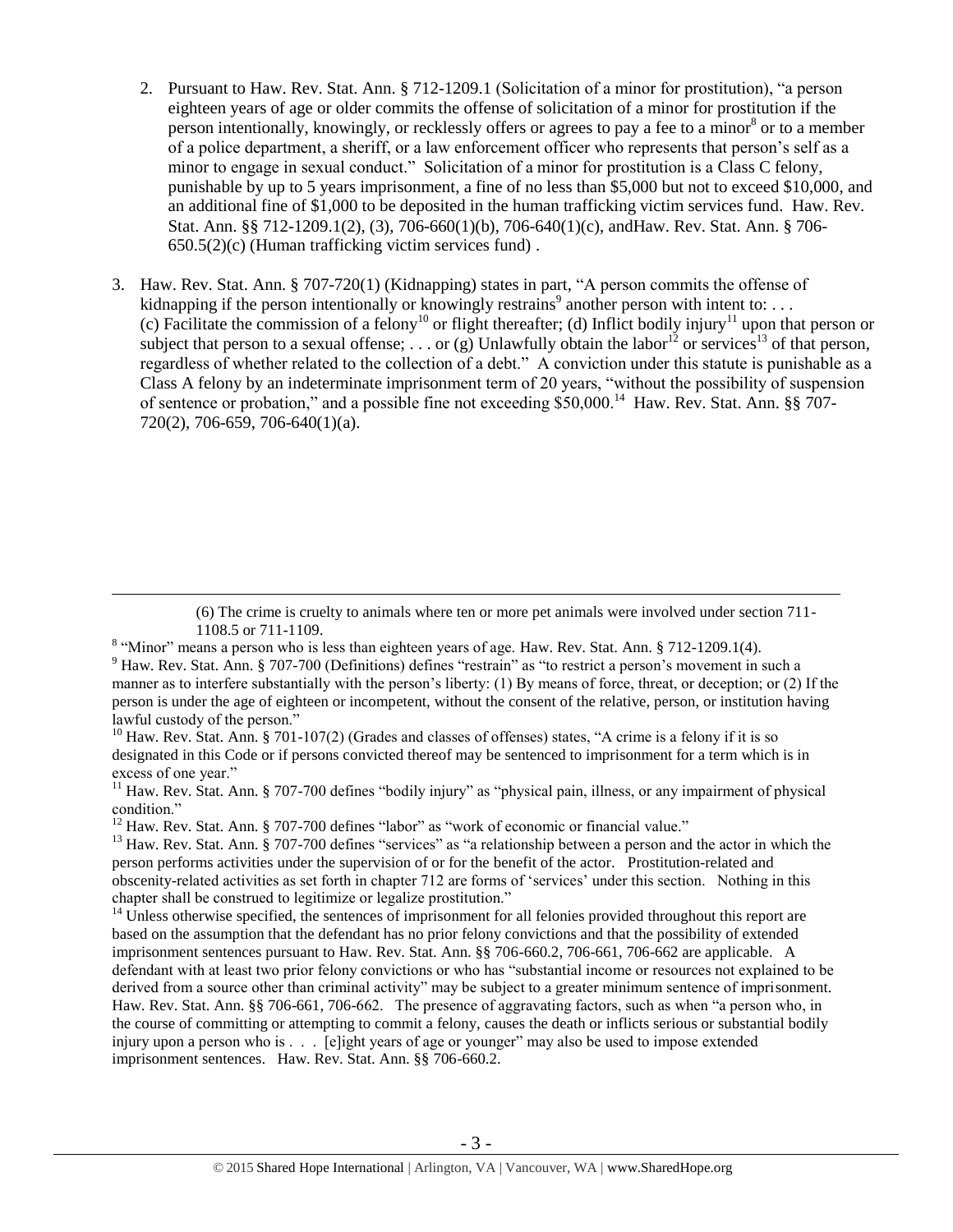- <span id="page-3-0"></span>4. Haw. Rev. Stat. Ann. § 707-750(1) (Promoting child abuse in the first degree) criminalizes when a person "knowing or having reason to know its character and content,  $\ldots$  (a) Produces<sup>15</sup> or participates in the preparation of child pornography;<sup>16</sup> (b) Produces or participates in the preparation of pornographic material that employs, uses, or otherwise contains a minor<sup>17</sup> engaging in or assisting others to engage in sexual conduct; or (c) Engages in a pornographic performance that employs, uses, or otherwise contains a minor engaging in or assisting others to engage in sexual conduct."<sup>18</sup> Promoting child abuse in the first degree is a Class A felony punishable by an indeterminate imprisonment term of 20 years, "without the possibility of suspension of sentence or probation," and a possible fine not to exceed \$50,000. Haw. Rev. Stat. Ann. §§ 707-750(4), 706-659, 706-640(1)(a).
- <span id="page-3-2"></span><span id="page-3-1"></span>5. Haw. Rev. Stat. Ann. § 712-1202(1)(b) (Promoting prostitution in the first degree) makes it a crime if a person knowingly "(b) [a]dvances<sup>19</sup> or profits<sup>20</sup> from prostitution of a person less than eighteen years old." Promoting prostitution in the first degree is a Class A felony punishable by an indeterminate imprisonment term of 20 years, "without the possibility of suspension of sentence or probation," a possible fine not to exceed \$50,000, and a \$5,000 fine to be paid into the human trafficking victim services fund. Haw. Rev. Stat. Ann. §§ 712-1202(2), 706-659, 706-640(1)(a), Enacted House Bill 2038 § 1Enacted House Bill 2038 § 1.

Other sexual offense laws that may apply in cases of commercial sexual exploitation of a child include the following:

- 1. Haw. Rev. Stat. Ann. § 707-756 (Electronic enticement of a child in the first degree) states,
	- (1) Any person who, using a computer or any other electronic device:
		- (a) Intentionally or knowingly communicates:

 $\overline{a}$ 

- (i) With a minor known by the person to be under the age of eighteen years;
- (ii) With another person, in reckless disregard of the risk that the other person is under the age
- of eighteen years, and the other person is under the age of eighteen years; or
- (iii) With another person who represents that person to be under the age of eighteen years;

<sup>&</sup>lt;sup>15</sup> Haw. Rev. Stat. Ann. § 707-750(2) defines "produces" as "to produce, direct, manufacture, issue, publish, or advertise."

<sup>&</sup>lt;sup>16</sup> "Child pornography" is defined as "any pornographic visual representation, including any photograph, film, video, picture, or computer or computer-generated image or picture, whether made or produced by electronic, mechanical, or other means, of sexual conduct, if: (a) The pornographic production of such visual representation involves the use of a minor engaging in sexual conduct; or (b) The pornographic visual representation has been created, adapted, or modified to appear that an identifiable minor is engaging in sexual conduct." Haw. Rev. Stat. Ann. § 707-750(2).

<sup>&</sup>lt;sup>17</sup> A "minor" is defined as "any person less than eighteen years old." Haw. Rev. Stat. Ann. § 707-750(2). <sup>18</sup> "Sexual conduct" is defined as "acts of masturbation, homosexuality, lesbianism, bestiality, sexual penetration, deviate sexual intercourse, sadomasochistic abuse, or lascivious exhibition of the genital or pubic area of a minor." Haw. Rev. Stat. Ann. § 707-750(2).

<sup>&</sup>lt;sup>19</sup> Pursuant to Haw. Rev. Ann. Stat § 712-1201(1) (Definitions), "A person 'advances prostitution' if, acting other than as a prostitute or a patron of a prostitute, the person knowingly causes or aids a person to commit or engage in prostitution, procures or solicits patrons for prostitution, provides persons for prostitution purposes, permits premises to be regularly used for prostitution purposes, operates or assists in the operation of a house of prostitution or a prostitution enterprise, or engages in any other conduct designed to institute, aid, or facilitate an act or enterprise of prostitution."

<sup>&</sup>lt;sup>20</sup> Pursuant to Haw. Rev. Ann. Stat § 712-1201(2), "A person 'profits from prostitution' if, acting other than as a prostitute receiving compensation for personally-rendered prostitution services, the person accepts or receives money or other property pursuant to an agreement or understanding with any person whereby the person participates or is to participate in the proceeds of prostitution activity."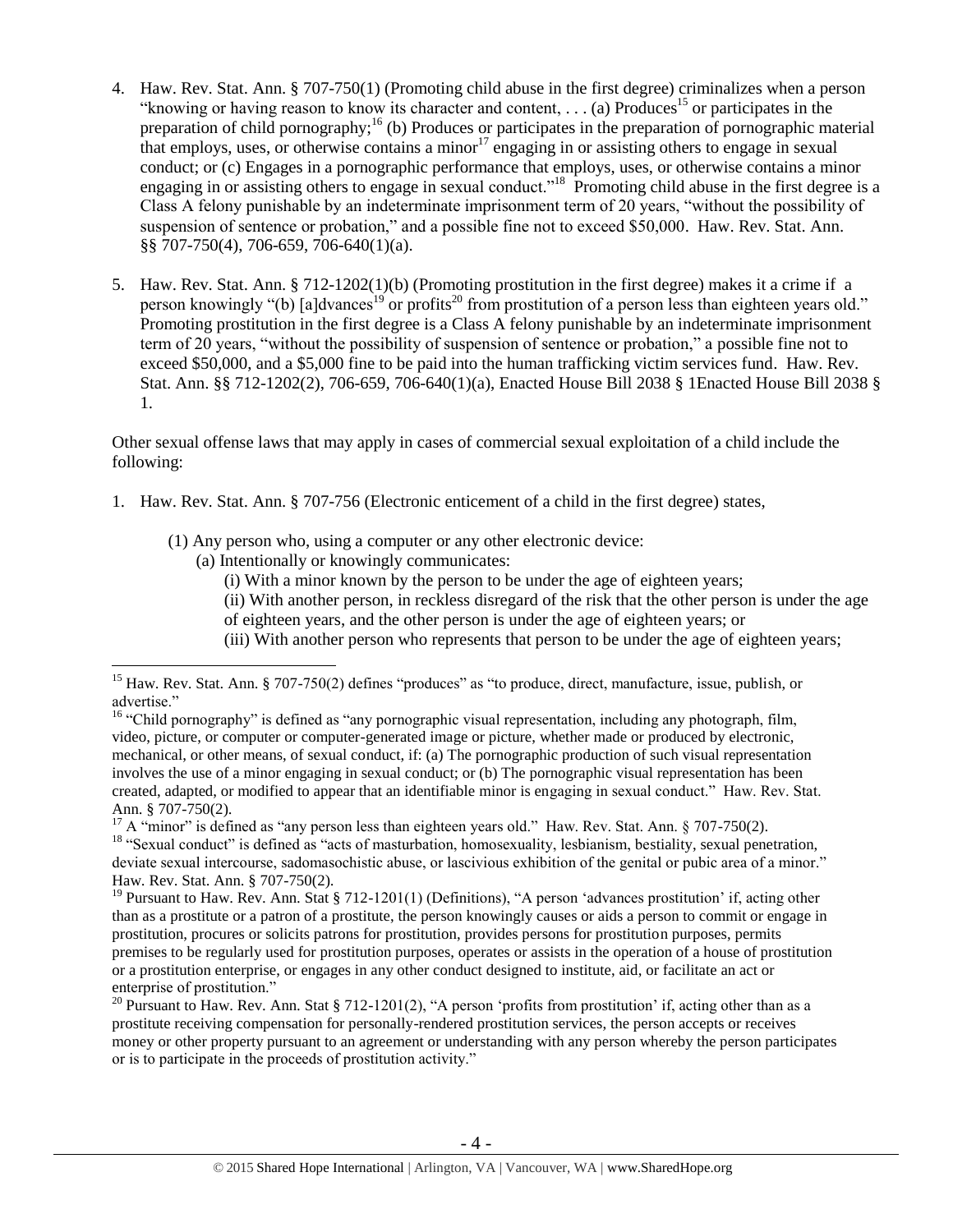(b) With the intent to promote or facilitate the commission of a felony:

(ii) that is a class A felony; or

. . .

 $\overline{a}$ 

(iii) that is another covered offense<sup>21</sup> as defined in section 846E-1 [Definitions; sex offenses; crime against minor],

agrees to meet with the minor, or with another person who represents that person to be a minor under the age of 18 years; and

(c) Intentionally or knowingly travels to the agreed upon meeting place at the agreed upon meeting time,

is guilty of electronic enticement of a child in the first degree.

Electronic enticement of a child in the first degree is a Class B felony punishable by imprisonment up to 10 years and a possible fine not to exceed \$25,000. Haw. Rev. Stat. Ann. §§ 707-756(2), 706-660(1)(a), 706-  $640(1)(b)$ .

2. Haw. Rev. Stat. Ann. § 707-757 (Electronic enticement of a child in the second degree), states in part,

(1) Any person who, using a computer or any other electronic device:

(a) Intentionally or knowingly communicates:

(i) With a minor known by the person to be under the age of eighteen years;

(ii) With another person, in reckless disregard of the risk that the other person is under the age of eighteen years, and the other person is under the age of eighteen years; or

(iii) With another person who represents that person to be under the age of eighteen years; and (b) With the intent to promote or facilitate the commission of a felony, agrees to meet with the minor, or with another person who represents that person to be a minor under the age of eighteen years; and

(c) Intentionally or knowingly travels to the agreed upon meeting place at the agreed upon meeting time;

is guilty of electronic enticement of a child in the second degree.

A conviction under Haw. Rev. Stat. Ann. § 707-757 is punishable as a Class C felony by imprisonment up to five years and a possible fine not exceeding \$10,000. Haw. Rev. Stat. Ann. §§ 706-660(1)(b), 706- 640(1)(c), 707-757(2). Haw. Rev. Stat. Ann. § 707-757(2) states, "Electronic enticement of a child in the second degree is a class C felony. Notwithstanding any law to the contrary, if a person sentenced under this section is sentenced to probation rather than an indeterminate term of imprisonment, the terms and conditions of probation shall include, but not be limited to, a term of imprisonment of one year."

- 3. Haw. Rev. Stat. Ann. § 707-730(1)(b), (c) (Sexual assault in the first degree) makes it unlawful if a "person knowingly engages in sexual penetration with another person who is less than fourteen years old" or "knowingly engages in sexual penetration with a person who is at least fourteen years old but less than sixteen years old; provided that: (i) The person is not less than five years older than the minor; and (ii) The person is not legally married to the minor." Sexual assault in the first degree is a Class A felony punishable by an indeterminate imprisonment term of 20 years, "without the possibility of suspension of sentence or probation," and a possible fine not to exceed \$50,000. Haw. Rev. Stat. Ann. §§ 707-730(2), 706-659, 706-  $640(1)(a)$ .
- 4. Haw. Rev. Stat. Ann. § 707-732(1)(b), (c) (Sexual assault in the third degree) states,

<sup>&</sup>lt;sup>21</sup> "Covered offense" is defined to include "[a] crime within the definition of 'sexual offense' in this section." Haw. Rev. Stat. § 846E-1. *See infra* Sections 2.10, 3.5 for a discussion of the definition of "sexual offense."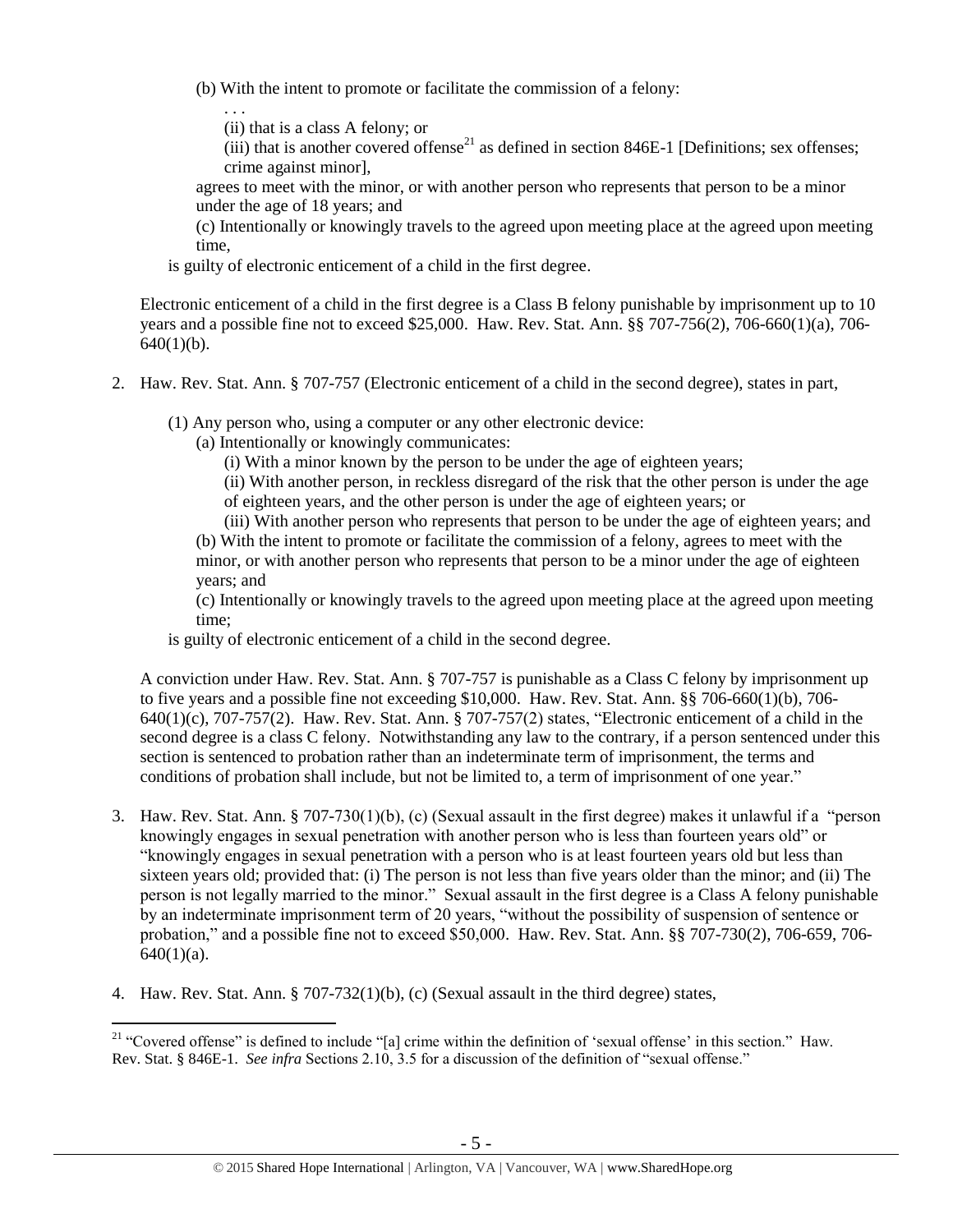A person commits the offense of sexual assault in the third degree if:

. . . (b) The person knowingly subjects to sexual contact another person who is less than fourteen years old or causes such a person to have sexual contact with the person;

(c) The person knowingly engages in sexual contact with a person who is at least fourteen years old but less than sixteen years old or causes the minor to have sexual contact with the person; provided that:

- (i) The person is not less than five years older than the minor; and
- (ii) The person is not legally married to the minor.

Sexual assault in the third degree is a Class C felony punishable by imprisonment up to five years and a possible fine not exceeding \$10,000. Haw. Rev. Stat. Ann. §§ 707-732(2), 706-660(1)(b), 706-640(1)(c).

- 5. Under Haw. Rev. Stat. Ann. § 707-733.6(1) (Continuous sexual assault of a minor under the age of fourteen years), "[a] person commits the offense of continuous sexual assault of a minor under the age of fourteen years if the person: (a) Either resides in the same home with a minor under the age of fourteen years or has recurring access to the minor; and (b) Engages in three or more acts of sexual penetration or sexual contact with the minor over a period of time, while the minor is under the age of fourteen years." Continuous sexual assault of a minor under the age of 14 is a Class A felony punishable by an indeterminate imprisonment term of 20 years, "without the possibility of suspension of sentence or probation," and a possible fine not to exceed \$50,000. Haw. Rev. Stat. Ann. §§ 707-733.6(4), 706-659, 706-640(1)(a).
- 6. Haw. Rev. Stat. Ann. § 708-893(1) (Use of a computer in the commission of a separate crime) states,

A person commits the offense of use of a computer in the commission of a separate crime if the person:

(b) Knowingly uses a computer to identify, select, solicit, persuade, coerce, entice, induce, procure the victim or intended victim for the following offenses:

. . . (iii) Section 707-731, relating to sexual assault in the second degree;

(iv) Section 707-732, relating to sexual assault in the third degree;

(v) Section 707-733, relating to sexual assault in the fourth degree;

(vi) Section 707-751, relating to promoting child abuse in the second degree;

. . . (ix) Section 712-1215, relating to promoting pornography for minors.

This crime is punishable as an offense one degree higher than the underlying crime. Haw. Rev. Stat. Ann. § 708-893(2).

*1.3 Prostitution statutes refer to the sex trafficking statute to identify the commercially sexually exploited minor as a trafficking victim.* 

Hawaii has not enacted a human trafficking statute that includes sex trafficking.

. . .

1.3.1 Recommendation: Upon enacting a sex trafficking statute, amend the prostitution laws to refer to the trafficking statute to ensure identification of minor trafficking victims.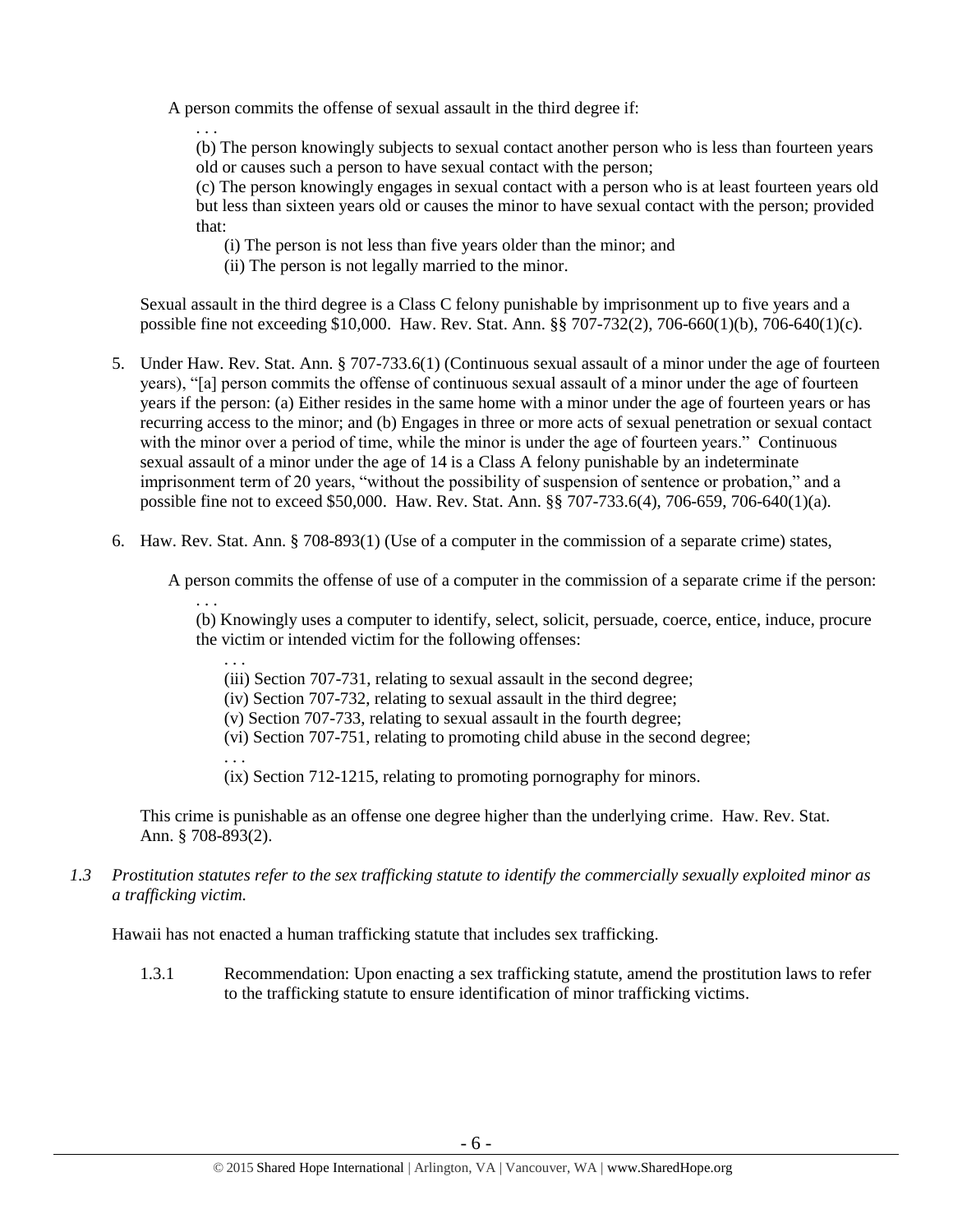*1.4 The state racketeering or gang crimes statute includes sex trafficking and commercial sexual exploitation of children (CSEC) offenses as predicate acts allowing the statute to be used to prosecute trafficking crimes.* 

Haw. Rev. Stat. Ann. §§842-1 through 842-12 (Organized Crime) makes it unlawful:

(1) For any person who has received any income derived, directly or indirectly, from a racketeering activity or through collection of an unlawful debt, to use or invest, directly or indirectly, any part of such income, or the proceeds of such income, in the acquisition of any interest in, or the establishment or operation of, any enterprise;  $2^2$ 

(2) For any person through a racketeering activity or through collection of an unlawful debt to acquire or maintain, directly or indirectly, any interest in or control of any enterprise; (3) For any person employed by or associated with any enterprise to conduct or participate in the conduct of the affairs of the enterprise through racketeering activity or collection of an unlawful debt.

"Racketeering activity" is defined in §842-1 (Definitions) as "any act or threat involving but not limited to . . . kidnapping . . . prostitution . . . that is chargeable as a crime under state law and punishable by imprisonment for more than one year." Thus, in addition to the CSEC offenses of Haw. Rev. Stat. Ann. § 707-720(1) (Kidnapping) and Haw. Rev. Stat. Ann. § 712-1202(1)(b) (Promoting prostitution in the first degree) other CSEC offenses appear to fall within the definition of "racketeering activity."

Additional financial penalties are available under Haw. Rev. Stat. Ann. §842-3(Penalty; forfeiture of property) which states, "Any person who violates this chapter shall be guilty of a class B felony and shall forfeit to the State any interest or property acquired or maintained in violation of this chapter as provided in chapter 712A."

 $\overline{a}$ 

 $22$  Haw. Rev. Stat. Ann. § 842-1 defines "enterprise" as "any sole proprietorship, partnership, corporation, association, and any union or group of individuals associated for a particular purpose although not a legal entity."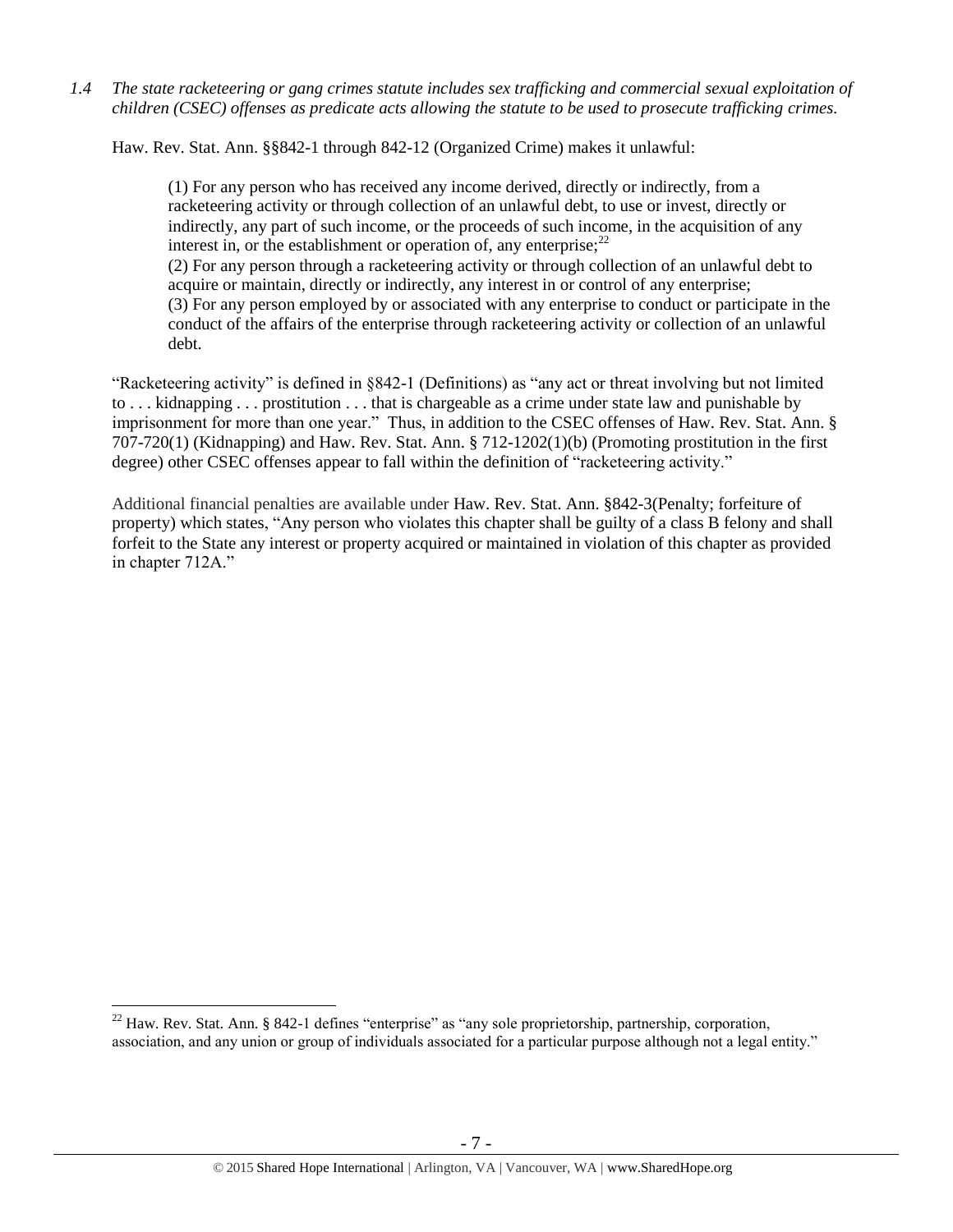#### **FRAMEWORK ISSUE 2: CRIMINAL PROVISIONS ADDRESSING DEMAND**

#### *Legal Components:*

- *2.1 The state human trafficking law can be applied to buyers of commercial sex acts from a victim of domestic minor sex trafficking.*
- *2.2 Buyers of commercial sex acts with a minor can be prosecuted under commercial sexual exploitation of children (CSEC) laws.*
- *2.3 Solicitation of prostitution laws differentiate between buying sex acts with an adult and buying sex acts with a minor under 18.*
- *2.4 Penalties for buyers of commercial sex acts with minors are as high as federal penalties.*
- *2.5 Using the Internet or electronic communications to lure, entice, or purchase, or attempt to lure, entice, or purchase commercial sex acts with a minor is a separate crime or results in an enhanced penalty for buyers.*
- *2.6 No age mistake defense is permitted for a buyer of commercial sex acts with any minor under 18.*
- *2.7 Base penalties for buying sex acts with a minor under 18 are sufficiently high and not reduced for older minors.*
- *2.8 Financial penalties for buyers of commercial sex acts with minors are sufficiently high to make it difficult for buyers to hide the crime.*
- *2.9 Buying and possessing child pornography carries penalties as high as similar federal offenses.*
- *2.10 Convicted buyers of commercial sex acts with minors and child pornography are required to register as sex offenders.*

\_\_\_\_\_\_\_\_\_\_\_\_\_\_\_\_\_\_\_\_\_\_\_\_\_\_\_\_\_\_\_\_\_\_\_\_\_\_\_\_\_\_\_\_\_\_\_\_\_\_\_\_\_\_\_\_\_\_\_\_\_\_\_\_\_\_\_\_\_\_\_\_\_\_\_\_\_\_\_\_\_\_\_\_\_\_\_\_\_\_\_\_\_\_

# *Legal Analysis:*

*2.1 The state human trafficking law can be applied to buyers of commercial sex acts from a victim of domestic minor sex trafficking.* 

Hawaii has not enacted a sex trafficking law.

- 2.1.1 Recommendation: Enact a sex trafficking law that clearly includes the conduct of buyers of commercial sex acts with minors.<sup>23</sup>
- *2.2 Buyers of commercial sex acts with a minor can be prosecuted under commercial sexual exploitation of children (CSEC) laws.*

Pursuant to Haw. Rev. Stat. Ann. § 712-1209.1 (Solicitation of a minor for prostitution), "a person eighteen years of age or older commits the offense of solicitation of a minor for prostitution if the person intentionally, knowingly, or recklessly offers or agrees to pay a fee to a minor<sup>24</sup> or to a member of a police department, a sheriff, or a law enforcement officer who represents that person's self as a minor to engage in sexual conduct." Solicitation of a minor for prostitution is a Class C felony, punishable by up to 5 years imprisonment, a minimum fine of \$5,000, not to exceed \$10,000, and an additional fine of

 $\overline{a}$ <sup>23</sup> See generally SHARED HOPE INTERNATIONAL, "Eliminating the Third Party Control Barrier to Identifying Juvenile Sex Trafficking Victims," JuST Response Policy Paper (2015), http://sharedhope.org/wpcontent/uploads/2015/08/Policy-Paper\_Eliminating-Third-Party-Control\_Final1.pdf (discussing need to include buyer conduct in core sex trafficking offense regardless of whether victim is under control of a third party and explaining negative impact on victims and victim-identification when buyers are excluded as sex trafficking offenders).

<sup>24</sup> *See supra* note [8.](#page-2-0)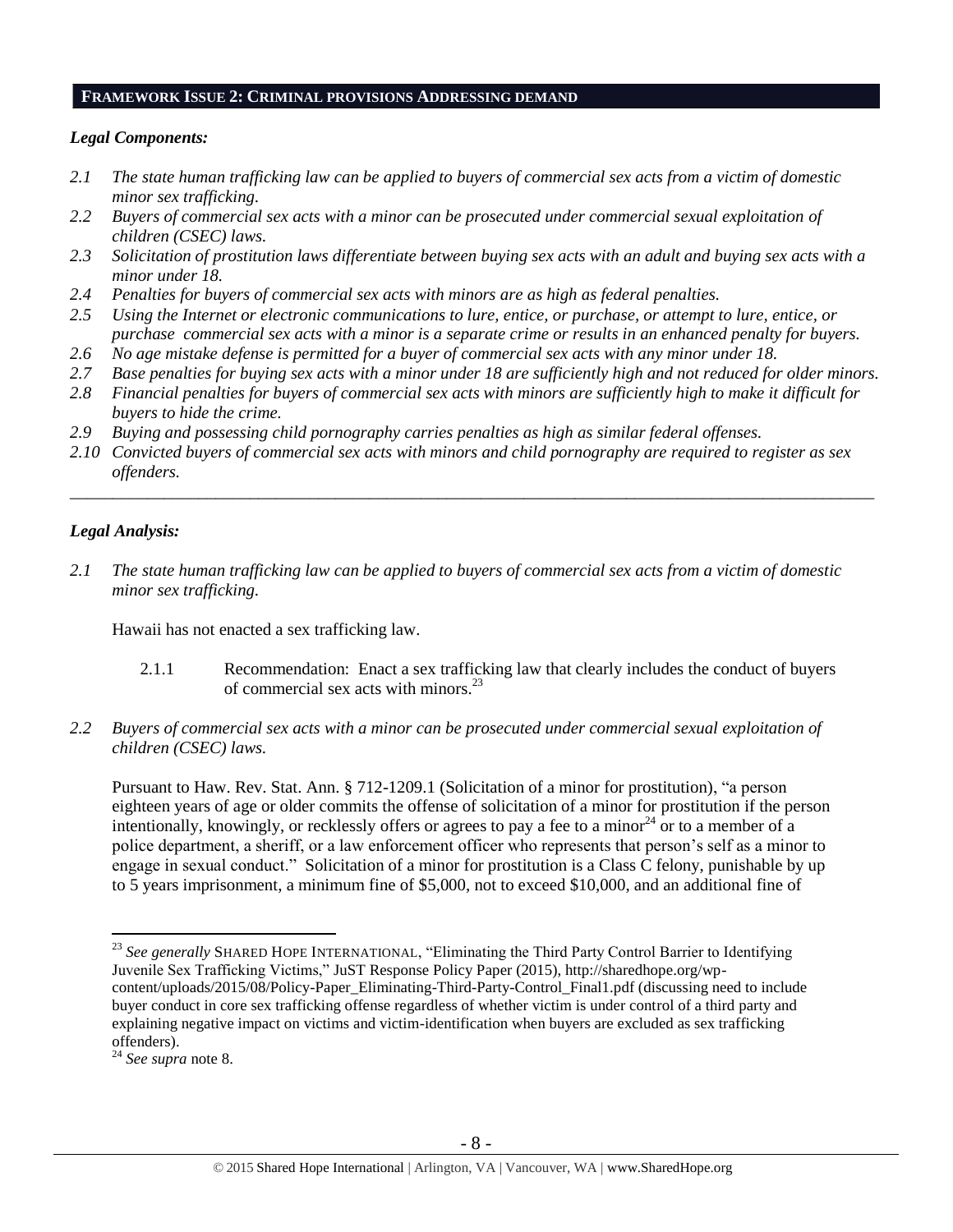\$1,000 to be deposited into the human trafficking victim services fund. Haw. Rev. Stat. Ann. § 706- 640(1)(c),Haw. Rev. Stat. Ann. § 706-650.5(2)(c).

Various sexual offense laws could be applied to some buyers of sex from a minor, including Haw. Rev. Stat. Ann. § 707-730 (Sexual assault in the first degree), § 707-732 (Sexual assault in the third degree), § 707-756 (Electronic enticement of a child in the first degree), and § 707-757 (Electronic enticement of a child in the second degree). These crimes are felony offenses. $^{25}$ 

*2.3 Solicitation of prostitution laws differentiate between buying sex acts with an adult and buying sex acts with a minor under 18.*

Haw. Rev. Stat. Ann. § 712-1209.1 (Solicitation of a minor for prostitution) makes buying sex with a minor distinct from the crime of buying sex with an adult.

(1) A person eighteen years of age or older commits the offense of solicitation of a minor for prostitution if the person intentionally, knowingly, or recklessly offers or agrees to pay a fee to a minor or to a member of a police department, a sheriff, or a law enforcement officer who represents that person's self as a minor to engage in sexual conduct.

(2) Solicitation of a minor for prostitution is a class C felony.

(3) A person convicted of committing the offense of solicitation of a minor for prostitution shall be imposed a fine of not less than \$5,000; provided that \$5,000 of the imposed fine shall be credited to the general fund.

. . . (6) For purposes of this section:

> "Minor" means a person who is less than eighteen years of age. "Sexual conduct" has the same meaning as in section 712-1200(2).

Buyers convicted of an offense under Haw. Rev. Stat. Ann. § 712-1209.1 (Soliciting a minor for prostitution) are required to pay an additional fine of \$1,000 to be deposited into the human trafficking victim services fund. Haw. Rev. Stat. Ann. § 706-650.5(2)(c).

*2.4 Penalties for buyers of commercial sex acts with minors are as high as federal penalties.*

A buyer charged with solicitation of a minor for prostitution<sup>26</sup> under Haw. Rev. Stat. Ann. § 712-1209.1 faces a Class C felony punishable by imprisonment up to 5 years, a minimum fine of \$5,000, not to exceed \$10,000, and an additional fine of \$1,000 to be deposited into the human trafficking victim services fund. Haw. Rev. Stat. Ann. §§ 712-1209.1(2), (3), 706-660(1)(b), 706-640(1)(c), Haw. Rev. Stat. Ann. § 706-650.5(2)(c).

 $\overline{a}$ 

- (V) Prostitution pursuant to section 712-1200(1)(b);
- (W) Street solicitation of prostitution under section 712-1207(1)(b);
- (X) Solicitation of prostitution near schools or public parks under section 712-1209;
- (Y) Habitual solicitation of prostitution under section 712-1209.5; or
- (Z) Solicitation of a minor for prostitution under section 712-1209.1

<sup>25</sup> *See* discussion of relevant provisions *supra* Section 1.2.

<sup>&</sup>lt;sup>26</sup> Pursuant Haw. Rev. Stat. Ann. §853-4(a)(13) (Chapter not applicable; when), deferred sentence and related sentencing alternatives provided under Chapter 853 (Criminal Procedure: Deferred Acceptance of Guilty Plea, Nolo Contendere Plea) are not in prosecutions of the following offenses: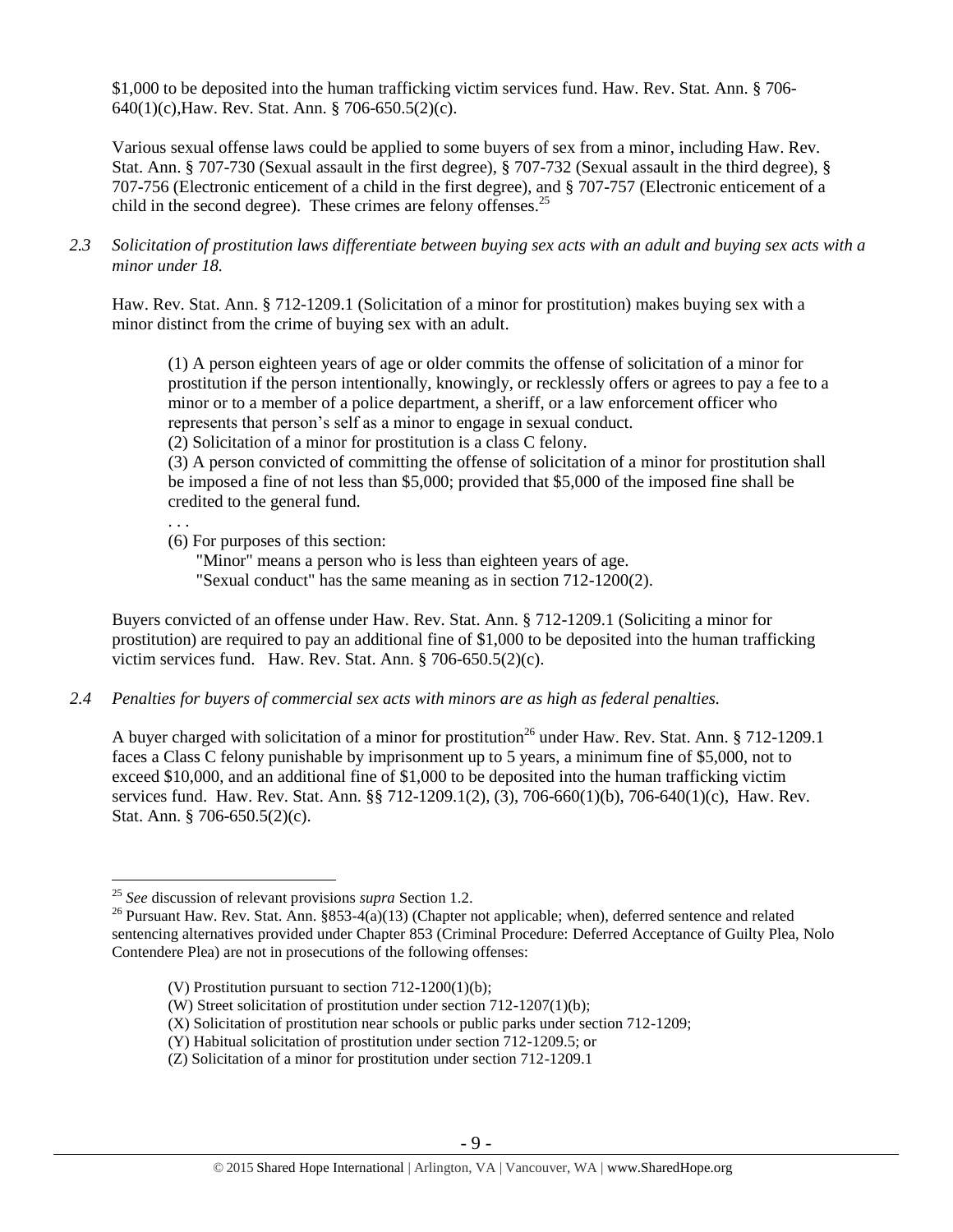Some buyers of sex with minors could be prosecuted under several of Hawaii's sexual offense and child abuse laws. These laws include Haw. Rev. Stat. Ann. § 707-730 (Sexual assault in the first degree) (a Class A felony), § 707-756 (Electronic enticement of a child in the first degree) (a Class B felony), § 707-732 (Sexual assault in the third degree) (a Class C felony), and § 707-757 (Electronic enticement of a child in the second degree) (a Class C felony).

Class A felonies are punishable by an indeterminate imprisonment term of 20 years, "without the possibility of suspension of sentence or probation," and a possible fine not to exceed \$50,000. Haw. Rev. Stat. Ann. §§ 706- 659, 706-640(1)(a). Class B felonies are punishable by imprisonment up to 10 years and a possible fine not to exceed \$25,000. Haw. Rev. Stat. Ann. §§ 706-660(1)(a),706-640(1)(b). Class C felonies are punishable by imprisonment up to 5 years and a possible fine not to exceed \$10,000. Haw. Rev. Stat. Ann. §§ 706-660(1)(b), 706-640(1)(c). Haw. Rev. Stat. Ann. § 706-660.2 (Sentence of imprisonment for offenses against children, elder persons, or handicapped persons) provides enhanced minimum sentences for offenses against children when the child is 8 years old or younger, the defendant knew or reasonably should have known the child's age, and the crime committed or attempted is a felony. Extended imprisonment sentences are also imposed pursuant to Haw. Rev. Stat. Ann. § 706-661 (Extended terms of imprisonment) if any of the criteria in Haw. Rev. Stat. Ann. § 706-662 (Criteria for extended terms of imprisonment) are satisfied, such as committing certain felonies that cause serious or substantial bodily harm to a minor under the age of 9 when the offender knew or had reason to know of the victim's age. Haw. Rev. Stat. Ann. § 706-662(5).

In contrast, if the victim is under the age of 14, a conviction under the  $TVPA^{27}$  for child sex trafficking is punishable by 15 years to life imprisonment and a fine not to exceed \$250,000. 18 U.S.C. §§ 1591(b)(1),  $3559(a)(1)$ ,  $3571(b)(3)$ . If the victim is between the ages of  $14-17$  a conviction is punishable by 10 years to life imprisonment and a fine not to exceed \$250,000. 18 U.S.C. §§ 1591(b)(2), 3559(a)(1), 3571(b)(3). A conviction is punishable by mandatory life imprisonment however, if the buyer has a prior conviction for a federal sex offense<sup>28</sup> against a minor. To the extent buyers can be prosecuted under other federal CSEC laws,<sup>29</sup> a conviction is punishable by penalties ranging from a fine not to exceed \$250,000 to life imprisonment and a fine not to exceed  $$250,000$ .<sup>3</sup>

<span id="page-9-1"></span><span id="page-9-0"></span>2.4.1 Recommendation: Amend Haw. Rev. Stat. Ann. § 712-1209.1 to increase the penalty to reflect

 $\overline{a}$ 

§ 2422(b)] (relating to coercion and enticement of a minor into prostitution), or 2423(a) [18 USCS § 2423(a)] (relating to transportation of minors).

<sup>29</sup> 18 U.S.C. §§ 2251A(b) (Selling or buying of children), 2251(a) (Sexual exploitation of children), 2423(a) (Transportation of a minor with intent for minor to engage in criminal sexual activity), 2422(a) (Coercion and enticement),  $2252(a)(2)$ , (a)(4) (Certain activities relating to material involving the sexual exploitation of minors).

<sup>30</sup> 18 U.S.C. §§ 2251A(b) (conviction punishable by imprisonment for 30 years to life and a fine), 2251(e) (conviction punishable by imprisonment for 15–30 years and a fine), 2423(a) (conviction punishable by imprisonment for 10 years to life and a fine),  $2422(a)$  (conviction punishable by a fine, imprisonment up to 20 years, or both),  $2252(a)(2)$ , (4) (stating that a conviction under subsection (a)(2) is punishable by imprisonment for  $5-20$  years and a fine, while a conviction under subsection (a)(4) is punishable by imprisonment up to 10 years, a fine, or both.); *see also* 18 U.S.C §§ 3559(a)(1) (classifying all of the above listed offenses as felonies), 3571(b)(3) (providing a fine up to \$250,000 for any felony conviction).

 $^{27}$  Trafficking Victims Protection Act (TVPA) of 2000, Pub. L. No. 106-386, 114 Stat. 1464, 1466 (codified in scattered sections of 18 and 22 U.S.C.).

<sup>&</sup>lt;sup>28</sup> Pursuant to 18 U.S.C. § 3559(e)(2), "federal sex offense" is defined as

an offense under section 1591 [18 USCS § 1591] (relating to sex trafficking of children), 2241 [18 USCS § 2241] (relating to aggravated sexual abuse),  $2242$  [18 USCS § 2242] (relating to sexual abuse),  $2244(a)(1)$  [18 USCS §  $2244(a)(1)$  (relating to abusive sexual contact),  $2245$  [18 USCS § 2245] (relating to sexual abuse resulting in death), 2251 [18 USCS § 2251] (relating to sexual exploitation of children), 2251A [18 USCS § 2251A] (relating to selling or buying of children), 2422(b) [18 USCS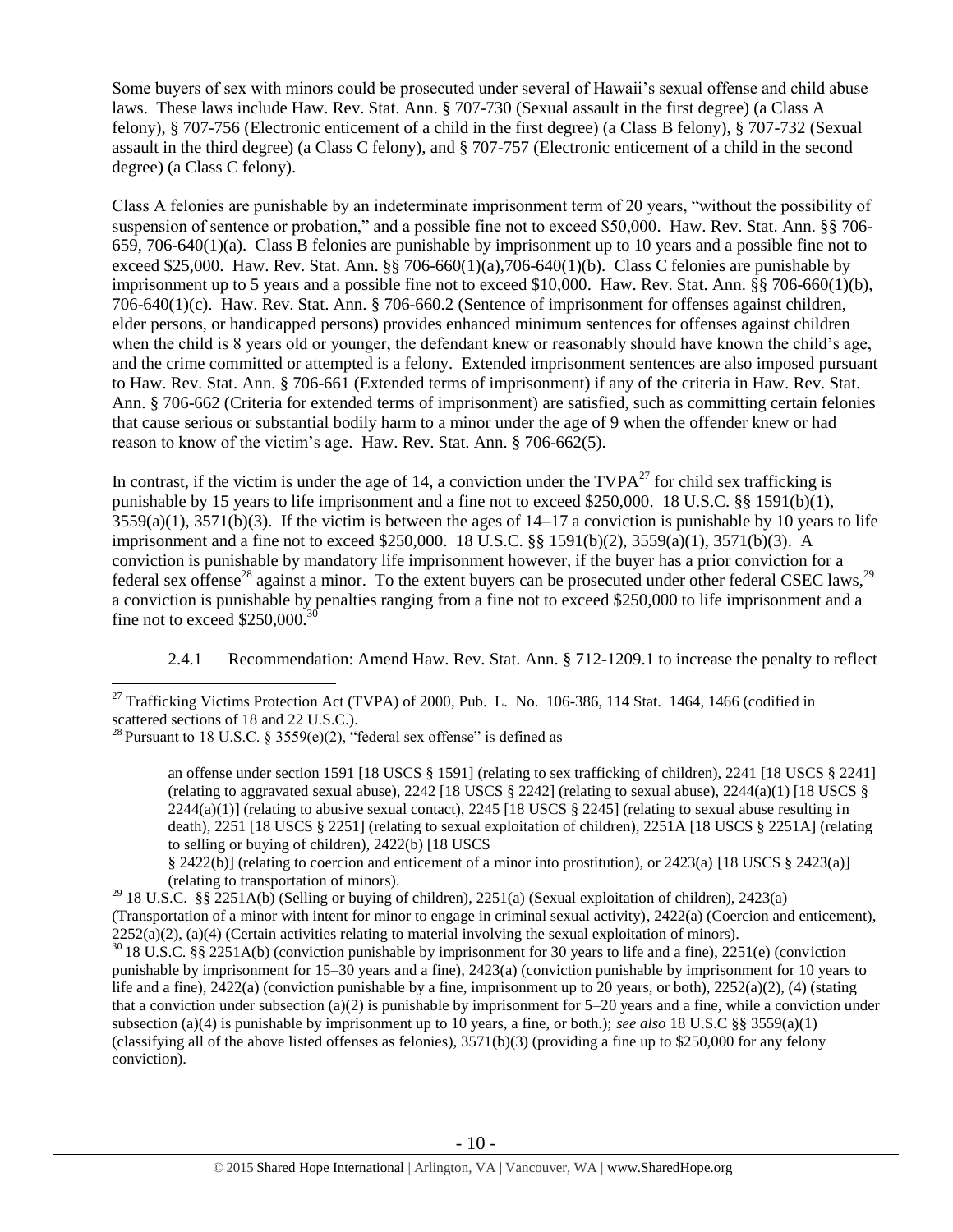the seriousness of the offense.

*2.5 Using the Internet or electronic communications to lure, entice, or purchase, or attempt to lure, entice, or purchase commercial sex acts with a minor is a separate crime or results in an enhanced penalty for buyers.*

Hawaiian law separately criminalizes the use of the Internet or electronic communications to commit certain felonies, which can include luring, enticing, recruiting, or purchasing commercial sex acts with a minor. Haw. Rev. Stat. Ann. § 707-756 (Electronic enticement of a child in the first degree), states in part,

- (1) Any person who, using a computer or any other electronic device:
	- (a) Intentionally or knowingly communicates:

(i) With a minor known by the person to be under the age of eighteen years; (ii) With another person, in reckless disregard of the risk that the other person is under the age of eighteen years, and the other person is under the age of eighteen years; or (iii) With another person who represents that person to be under the age of eighteen years;

(b) With the intent to promote or facilitate the commission of a felony:

(ii) That is a class A felony; or

. . .

(iii) That is another covered offense as defined in section 846E-1 [Definitions], agrees to meet with the minor, or with another person who represents that person to be a minor under the age of eighteen years; and

(c) Intentionally or knowingly travels to the agreed upon meeting place at the agreed upon meeting time, is guilty of electronic enticement of a child in the first degree.

A conviction under Haw. Rev. Stat. Ann. § 707-756 is punishable as a Class B felony by imprisonment up to 10 years and a possible fine not to exceed \$25,000. Haw. Rev. Stat. Ann. §§ 706-660(1)(a), 706-640(1)(b), 707- 756(2).

Haw. Rev. Stat. Ann. § 707-757 (Electronic enticement of a child in the second degree) provides another means of holding buyers accountable for using the Internet to purchase commercial sex acts with a minor, stating in part,

(1) Any person who, using a computer or any other electronic device:

(a) Intentionally or knowingly communicates:

(i) With a minor known by the person to be under the age of eighteen years;

(ii) With another person, in reckless disregard of the risk that the other person is under the age of eighteen years, and the other person is under the age of eighteen years; or

(iii) With another person who represents that person to be under the age of eighteen years; and

(b) With the intent to promote or facilitate the commission of a felony, agrees to meet with the minor, or with another person who represents that person to be a minor under the age of eighteen years; and

(c) Intentionally or knowingly travels to the agreed upon meeting place at the agreed upon meeting time; is guilty of electronic enticement of a child in the second degree.

A conviction under Haw. Rev. Stat. Ann. § 707-757 is punishable as a Class C felony by imprisonment up to five years and a possible fine not exceeding \$10,000. Haw. Rev. Stat. Ann. §§ 706-660(1)(b), 706-640(1)(c), 707-757(2). Haw. Rev. Stat. Ann. § 707-757(2) states, "Electronic enticement of a child in the second degree is a class C felony. Notwithstanding any law to the contrary, if a person sentenced under this section is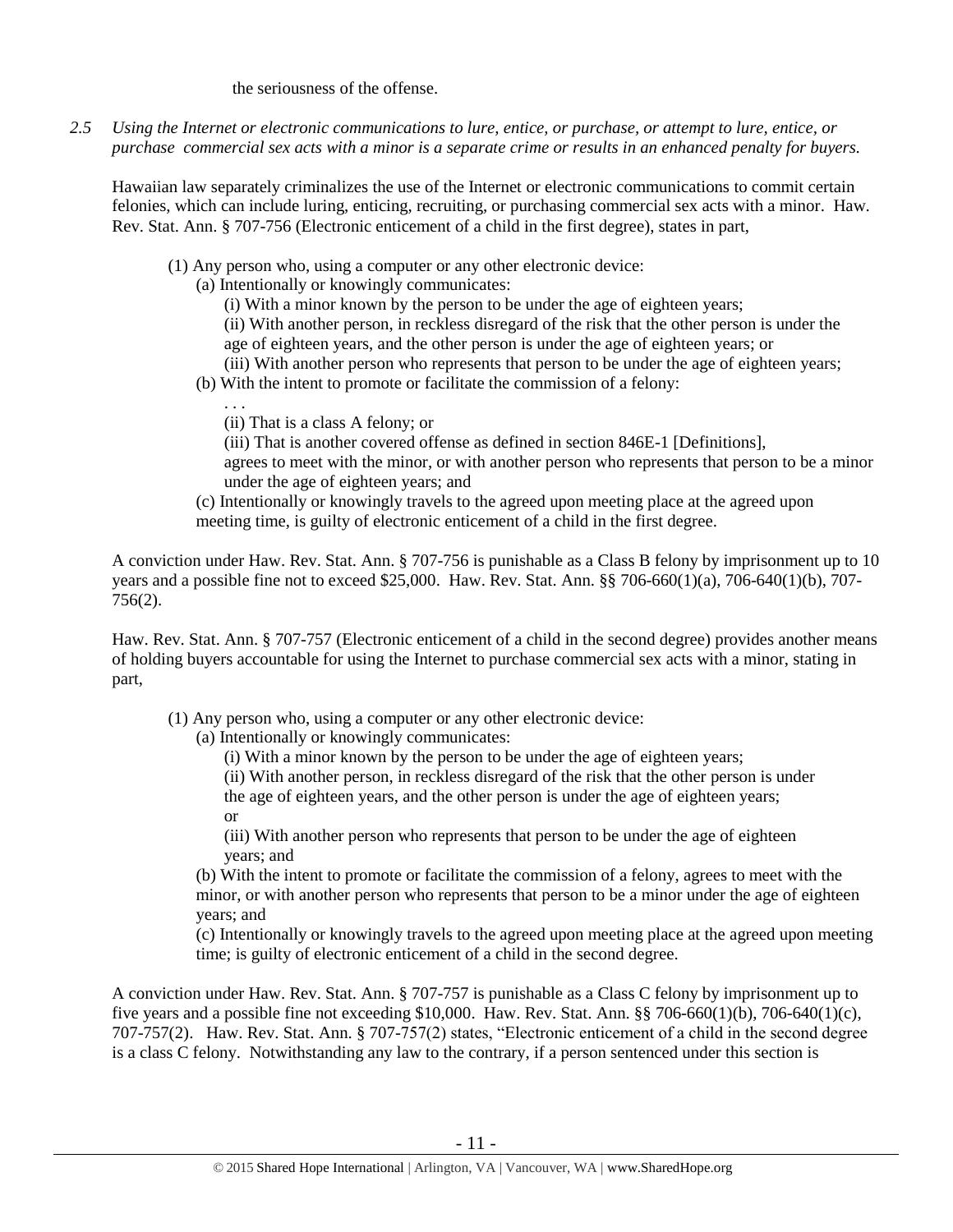sentenced to probation rather than an indeterminate term of imprisonment, the terms and conditions of probation shall include, but not be limited to, a term of imprisonment of one year."

Furthermore, under Haw. Rev. Stat. Ann. § 708-893(1) (Use of a computer in the commission of a separate crime), an individual commits an offense who, among other things, "(b) Knowingly uses a computer to identify, select, solicit, persuade, coerce, entice, induce, procure . . . the victim or intended victim of the following offenses: . . . (iv) Section 707-732, relating to sexual assault in the third degree . . . ." Subsection (2) states, "Use of a computer in the commission of a separate crime is an offense one class or grade, as the case may be, greater than the offense facilitated. Notwithstanding any other law to the contrary, a conviction under this section shall not merge with a conviction for the separate crime." Haw. Rev. Stat. Ann. § 708-893(2).

*2.6 No age mistake defense is permitted for a buyer of commercial sex acts with any minor under 18.*

Haw. Rev. Stat. Ann §712-2901.1(5) (Solicitation of a minor for prostitution), which criminalizes solicitation of prostitution with a minor, revokes a mistake of age defense by stating,

The state of mind requirement for this offense is not applicable to the fact that the person solicited was a minor. A person is strictly liable with respect to the attendant circumstances that the person solicited was a minor.

*2.7 Base penalties for buying sex acts with a minor under 18 are sufficiently high and not reduced for older minors.*

Under Haw. Rev. Stat. Ann. § 712-1209.1 (Solicitation of a minor for prostitution), buying sex with a minor is punishable as a Class C felony for all minors under 18 and is not reduced for older minors.

The solicitation of a minor for prostitution law requires a minimum of \$5,000 fine. A Class C felony is punishable by imprisonment up to 5 years, a fine not to exceed \$10,000, and an additional fine of \$1,000 to be deposited into the human trafficking victim services fund . Haw. Rev. Stat. Ann. §§ 712-1209.1(2), (3), 706-660(1)(b), 706-640(1)(c), Haw. Rev. Stat. Ann. § 706-650.5(2)(c).

- 2.7.1 Recommendation: Amend Haw. Rev. Stat. Ann. § 712-1209.1 to increase the penalty to reflect the seriousness of the offense.
- *2.8 Financial penalties for buyers of commercial sex acts with minors are sufficiently high to make it difficult for buyers to hide the crime.*

Buyers of commercial sex with minors face fines, asset forfeiture, and victim restitution under laws that are specific to CSEC or domestic minor sex trafficking. A buyer of sex with a minor is subject to a fine of not less than \$5,000, not to exceed \$10,000, and an additional fine of \$1,000 to be deposited in the human trafficking victim services fund. Haw. Rev. Stat. Ann. §§ 712-1209.1, 706-640(1)I, Haw. Rev. Stat. Ann. § 706-  $650.5(2)(c)$ . A buyer might be convicted of several sexual offenses that carry fines ranging from a possible \$50,000 under Haw. Rev. Stat. Ann. § 707-730 (Sexual assault in the first degree) to a possible \$10,000 under Haw. Rev. Stat. Ann. § 707-732 (Sexual assault in the third degree) and § 707-757 (Electronic enticement of a child in the second degree). Haw. Rev. Stat. Ann. §§ 707-730(2), 707-732(2), 707-757(2), 706-640(1)(a), (c). Haw. Rev. Stat. Ann. § 707-756 (Electronic enticement of a child in the first degree) is punishable by a possible fine not to exceed \$25,000. Haw. Rev. Stat. Ann. §§ 707-756(2), 706-640(1)(b).

While Haw. Rev. Stat. Ann. § 706-640(1)(f) (Authorized fines) may not in most instances apply to buyers, the court may impose a fine at, "[a]ny higher amount equal to double the pecuniary gain derived from the offense by the defendant . . ." as an alternative to any set fine established by Haw. Rev. Stat. Ann. § 706-640.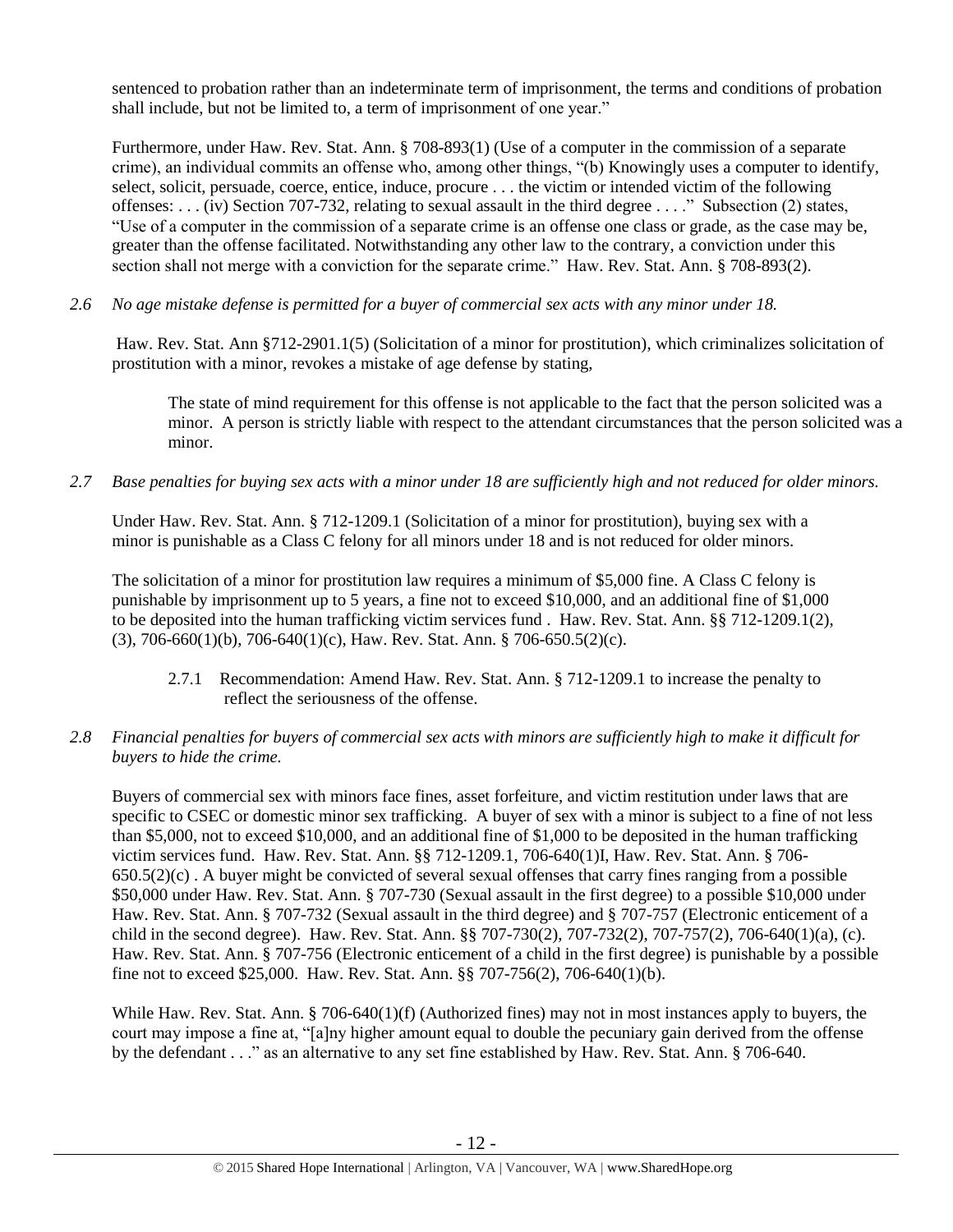The court shall order restitution, where there are verified losses. The restitution shall first be paid to the crime victim compensation commission, rather than directly to the victim. Haw. Rev. Stat. Ann. § 706-646 (Victim restitution), provides in part,

(2) The court shall order the defendant to make restitution for reasonable and verified losses suffered by the victim or victims as a result of the defendant's offense when requested by the victim. The court shall order restitution to be paid to the crime victim compensation commission in the event that the victim has been given an award for compensation under chapter 351 [Crime victim compensation]. If the court orders payment of a fine in addition to restitution or a compensation fee, or both, the payment of restitution and compensation fee shall have priority over the payment of the fine, and payment of restitution shall have priority over payment of a compensation fee.

(3) In ordering restitution, the court shall not consider the defendant's financial ability to make restitution in determining the amount of restitution to order. The court, however, shall consider the defendant's financial ability to make restitution for the purpose of establishing the time and manner of payment. The court shall specify the time and manner in which restitution is to be paid. Restitution shall be a dollar amount that is sufficient to reimburse any victim fully for losses, including but not limited to:

(b) Medical expenses; and

(c) Funeral and burial expenses incurred as a result of the crime.

(4) The restitution ordered shall not affect the right of a victim to recover under section 351-33 [Award of compensation] or in any manner provided by law; provided that any amount of restitution actually recovered by the victim under this section shall be deducted from any award under section 351-33.

Chapter 712A governs forfeiture proceedings for violations of § 842-3, as well as other offenses. Forfeiture laws shall apply, provided there is probable cause to initiate proceedings. Forfeiture laws apply to persons, including buyers of sex with minors, who commit certain offenses. Pursuant to Haw. Rev. Stat. Ann. § 712A-4 (Covered offenses), "Offenses for which property is subject to forfeiture under this chapter" include "promoting child abuse, promoting prostitution, solicitation of a minor for prostitution, habitual solicitation of prostitution, electronic enticement of a child that is chargeable as a felony offense under state law . . . ." as well as "solicitation of prostitution near schools or public parks." Haw. Rev. Stat. Ann. § 712A-4(b), (c). Haw. Rev. Stat. Ann. Ann. § 712A-5(1) (Property subject to forfeiture; exemption) states, subject to certain exceptions,

(A) The following is subject to forfeiture:

. . . (b) Property used or intended for use in the commission of, attempt to commit, or conspiracy to commit a covered offense, or which facilitated or assisted such activity;

. . .

. . .

I Any proceeds or other property acquired, maintained, or produced by means of or as a result of the commission of the covered offense;

(f) Any property derived from any proceeds which were obtained directly or indirectly from the commission of a covered offense;

(g) Any interest in, security of, claim against, or property or contractual right of any kind affording a source of influence over any enterprise which has been established, participated in, operated, controlled, or conducted in order to commit a covered offense;

(h) All books, records, bank statements, accounting records, microfilms, tapes, computer data, or other data which are used, intended for use, or which facilitated or assisted in the commission of a covered offense, or which document the use of the proceeds of a covered offense.

Seizure of forfeitable assets is governed by Haw. Rev. Stat. Ann §712A-6. The asset forfeiture proceeding may occur *in personam* pursuant to Haw. Rev. Stat. Ann. § 712A-13 or *in rem* pursuant to § 712A-12. Pursuant to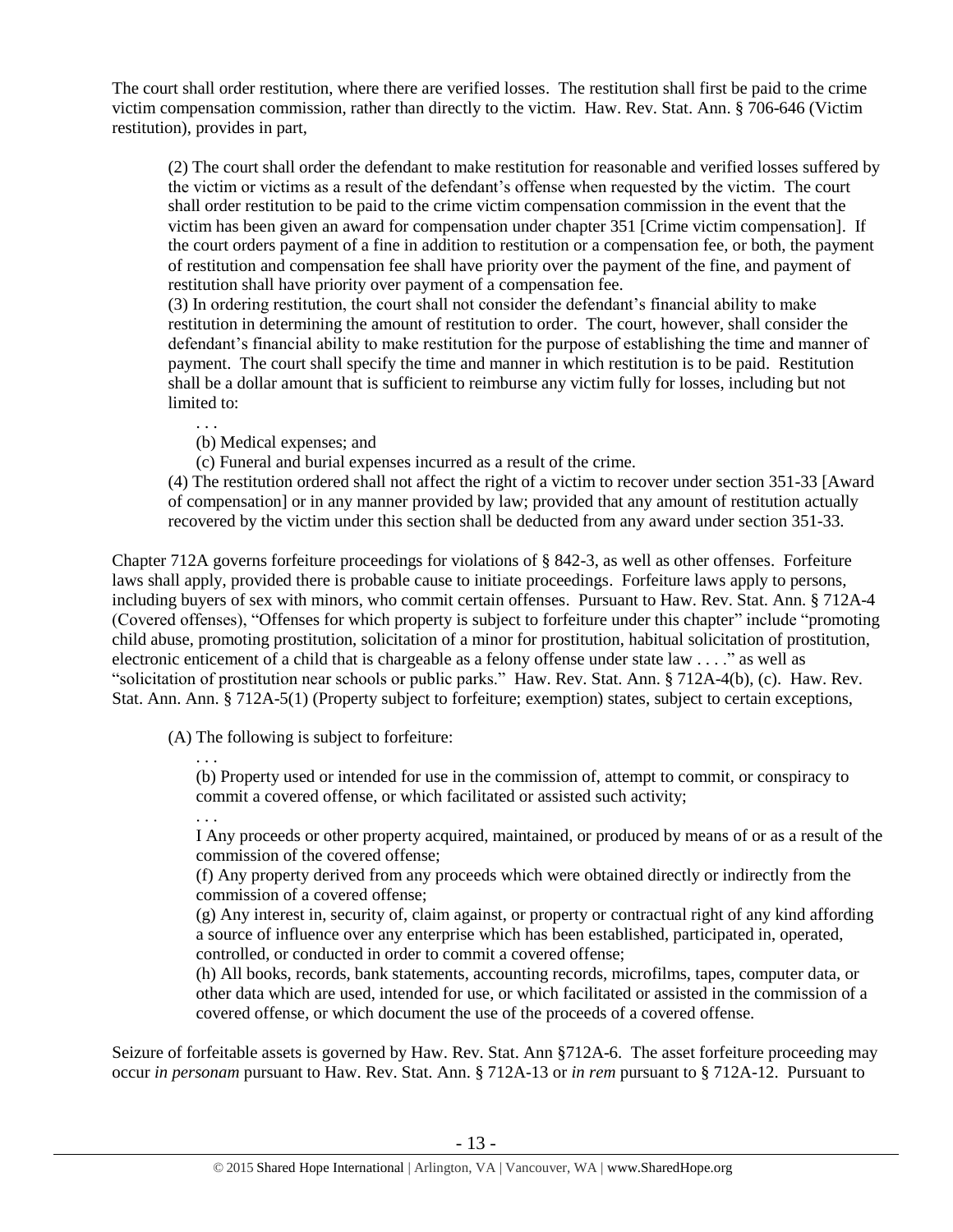Haw. Rev. Stat. Ann. §712A-16, "All forfeited property . . . shall, after payment of expenses of administration and sale, be distributed as follows:

(a) One quarter shall be distributed to the unit or units of state or local government [whose] officers or employees conducted the investigation and caused the arrest of the person whose property was forfeited or seizure of the property for forfeiture;

(b) One quarter shall be distributed to the prosecuting attorney who instituted the action producing the forfeiture; and

I One half shall be deposited into the criminal forfeiture fund established by this chapter.

*2.9 Buying and possessing child pornography carries penalties as high as similar federal offenses.*

Haw. Rev. Stat. Ann. § 707-752(1) (Promoting child abuse in the third degree) states,

A person commits the offense of promoting child abuse in the third degree if, knowing or having reason to know its character and content, the person possesses:

(a) Child pornography;

. . . .

 $\overline{a}$ 

(b) Any book, magazine, periodical, film, videotape, computer disk, electronically stored data, or any other material that contains an image of child pornography; or

I Any pornographic material that employs, uses, or otherwise contains a minor engaging in or assisting others to engage in sexual conduct.

As a Class C felony, this offense is punishable by imprisonment up to five years and a possible fine not to exceed \$10,000. Haw. Rev. Stat. Ann. §§ 706-660(1)(b), 706-640(1)(c), 707-752(4).<sup>31</sup>

Where 30 or more images, or certain types of images are possessed, Haw. Rev. Stat. Ann. § 707-751(1)I (Promoting child abuse in the second degree) provides,

A person commits the offense of promoting child abuse in the second degree if, knowing or having reason to know its character and content, the person:

I Possesses thirty or more images of any form of child pornography, and the content of at least one image contains one or more of the following:

(i) A minor who is younger than the age of twelve;

(ii) Sadomasochistic abuse of a minor; or

(iii) Bestiality involving a minor.

A conviction for promoting child abuse in the second degree is punishable as a Class B felony by imprisonment up to ten years and a possible fine not to exceed \$25,000. Haw. Rev. Stat. Ann. §§ 706-660(1)(a), 706- 640(1)(b), 707-751(4).

It shall be an affirmative defense to a charge of promoting child abuse in the third degree that the defendant: (a) Possessed less than three images of child pornography; and

(b) Promptly and in good faith, and without retaining or allowing any person, other than a law enforcement agency, to access any image or copy thereof:

(i) Took reasonable steps to destroy each such image; or

(ii) Reported the matter to a law enforcement agency and afforded that agency access to each such image.

 $31$  However, a defense to prosecution for promoting child abuse in the third degree is provided in Haw. Rev. Stat. Ann. § 707-753 (Affirmative defense to promoting child abuse), which states,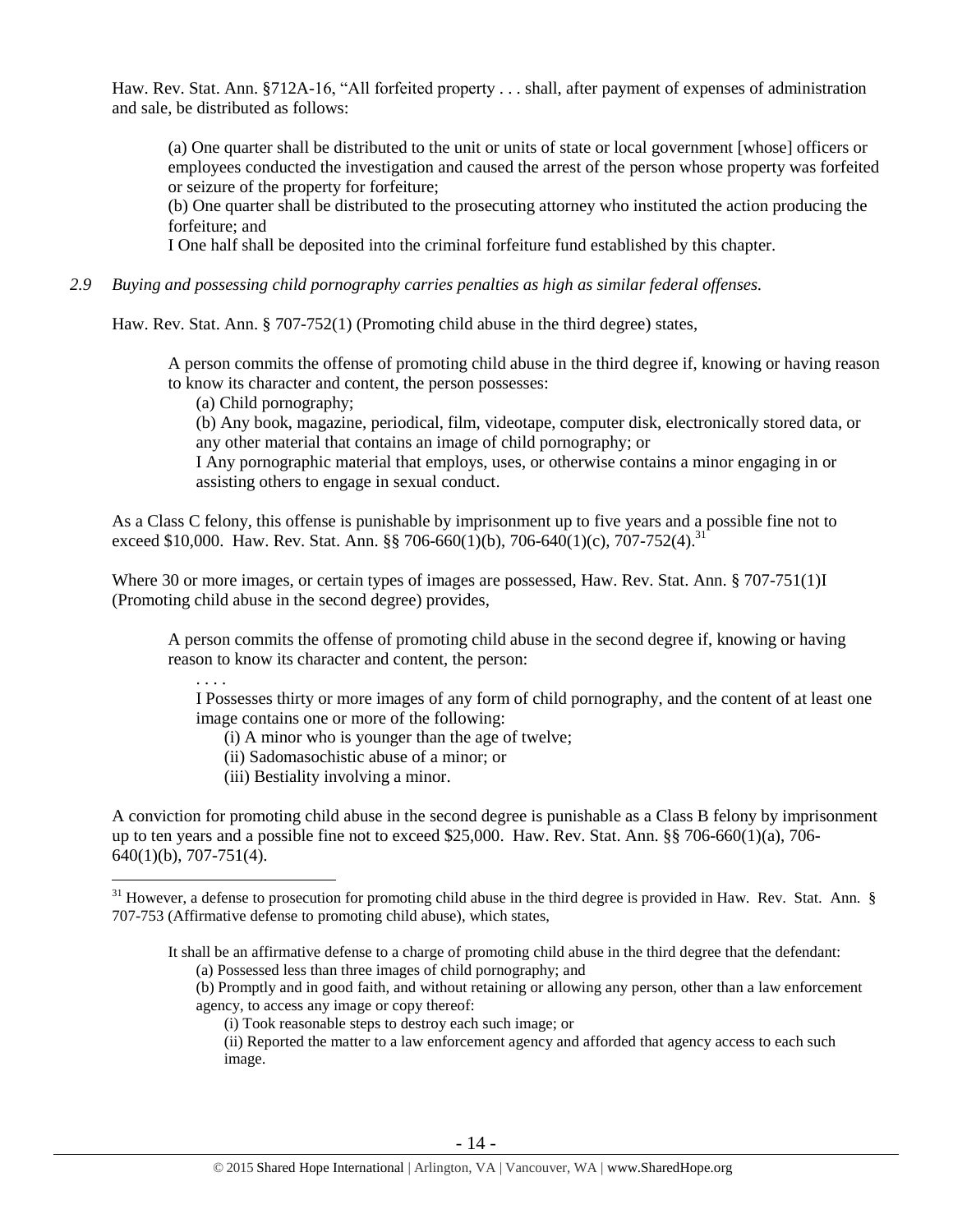In comparison, a federal conviction for possession of child pornography<sup>32</sup> is generally punishable by imprisonment for 5–20 years and a fine not to exceed  $$250,000$ .<sup>33</sup> Subsequent convictions, however, are punishable by imprisonment up to 40 years and a fine not to exceed  $$250,000.<sup>34</sup>$ 

2.9.1 Recommendation: Amend Haw. Rev. Stat. Ann. § 707-752(1) (Promoting child abuse in the third degree) to raise the penalty to reflect the seriousness of the offense.

## *2.10 Convicted buyers of commercial sex acts with minors and child pornography are required to register as sex offenders.*

Haw. Rev. Stat. Ann. § 846E-2(a) (Registration requirements) requires a "covered offender" to register as a sex offender. A "covered offender" includes a person who has been convicted as a "sex offender" or "offender against minors." Haw. Rev. Stat. Ann. § 846E-1. Haw. Rev. Stat. Ann. § 846E-1 (Definitions), defines "sexual offense" to include crimes committed pursuant to the following provisions: Haw. Rev. Stat. Ann. § 707-730(1) (Sexual assault in the first degree, where the victim is less than 14 years old); § 707-731(1) (Sexual assault in the second degree;§ 707-732(1) (Sexual assault in the third degree); § 707-733(1) (Sexual assault in the fourth degree; §707-733.6 (Continuous sexual assault of a minor under the age of fourteen years). However, conduct under these provisions does not fall under the definition of sexual offense if the conduct "is criminal only because of the age of the victim, as provided in section 707-730(1)(b), or section 707-732(1)(b) if the perpetrator is under the age of eighteen." Haw. Rev. Stat. Ann. § 846E-1.

Pursuant to the definition of "sexual offense" in Haw. Rev. Stat. Ann. § 846E-1, a buyer of sex with a minor also would be required to register if convicted of the following:

(3) An act that consists of:

 $\overline{a}$ 

(A) Criminal sexual conduct toward a minor, including but not limited to an offense set forth in section 707-759 [Indecent electronic display to a child];

(B) Solicitation of a minor who is less than fourteen years old to engage in sexual conduct;

I Use of a minor in a sexual performance;

(D) Production, distribution, or possession of child pornography chargeable as a felony under section 707-750 [Promoting child abuse in the first degree], 707-751 [Promoting child abuse in the second degree], or 707-752 [Promoting child abuse in the third degree];

 $32\,18$  U.S.C. §§ 2252(a)(2), (a)(4) (Certain activities relating to material involving the sexual exploitation of minors),  $2252A(a)(2)$ –(3) (Certain activities relating to material constituting or containing child pornography), 1466A(a), (b) (Obscene visual representations of the sexual abuse of children).

 $33$  18 U.S.C. §§ 2252(b) (stating that a conviction under subsection (a)(2) is punishable by imprisonment for 5–20 years and a fine, while a conviction under subsection (a)(4) is punishable by imprisonment up to 10 years, a fine, or both),  $2252A(b)(1)$  (a conviction is punishable by imprisonment for  $5-20$  years and a fine),  $1466A(a)$ , (b) (stating that a conviction under subsection (a) is "subject to the penalties provided in section  $2252A(b)(1)$ ," imprisonment for 5–20 years and a fine, while a conviction under subsection (b) is "subject to the penalties provided in section 2252A(b)(2)," imprisonment up to 10 years, a fine, or both); *see also* 18 U.S.C §§ 3559(a)(1) (classifying all of the above listed offenses as felonies), 3571(b)(3) (providing a fine up to \$250,000 for any felony conviction).

 $34$  18 U.S.C. §§ 2252(b) (stating if a person has a prior conviction under subsection (a)(2), or a list of other statutes, a conviction is punishable by a fine and imprisonment for 15–40 years, but if a person has a prior conviction under subsection (a)(4), or a list of other statutes, a conviction is punishable by a fine and imprisonment for  $10-20$  years),  $2252A(b)(1)$  (stating if a person has a prior conviction under subsection (a)(2), (a)(3), or a list of other statutes, a conviction is punishable by a fine and imprisonment for  $15-40$  years),  $1466A(a)$ , (b) (stating that the penalty scheme for section 2252A(b) applies); *see also* 18 U.S.C §§ 3559(a)(1) (classifying all of the above listed offenses as felonies), 3571(b)(3) (providing a fine up to \$250,000 for any felony conviction).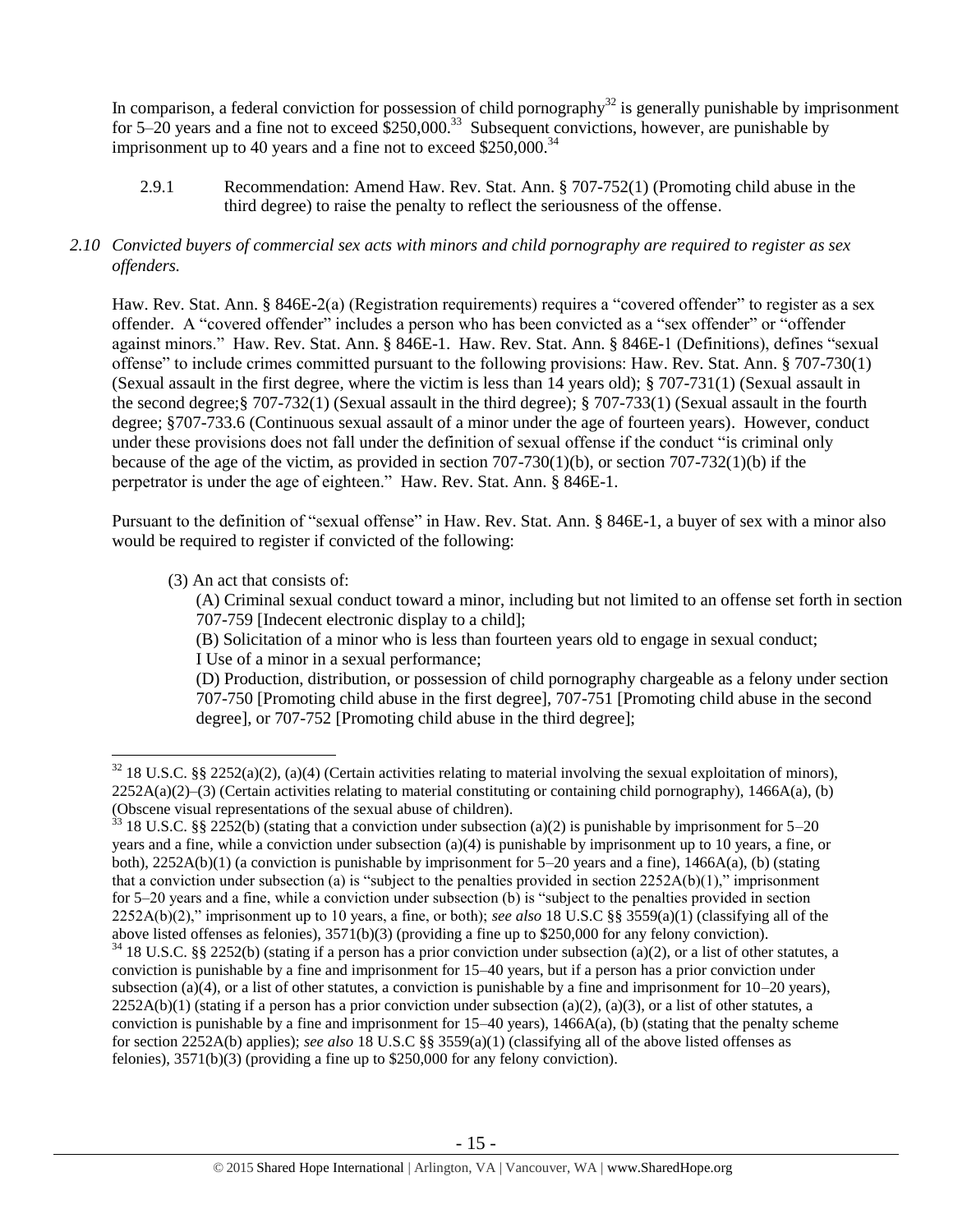I Electronic enticement of a child chargeable under section 707-756 [Electronic enticement of a child in the first degree] or 707-757 [Electronic enticement of a child in the second degree] if the offense was committed with the intent to promote or facilitate the commission of another covered offense as defined in this section; or

(F) Solicitation of a minor for prostitution in violation of section 712-1209.1;

. . . .

(6) An act, as described in Chapter 705 [Inchoate crimes], that is an attempt, criminal solicitation, or criminal conspiracy to commit one of the offenses designated in paragraphs (1) through (5).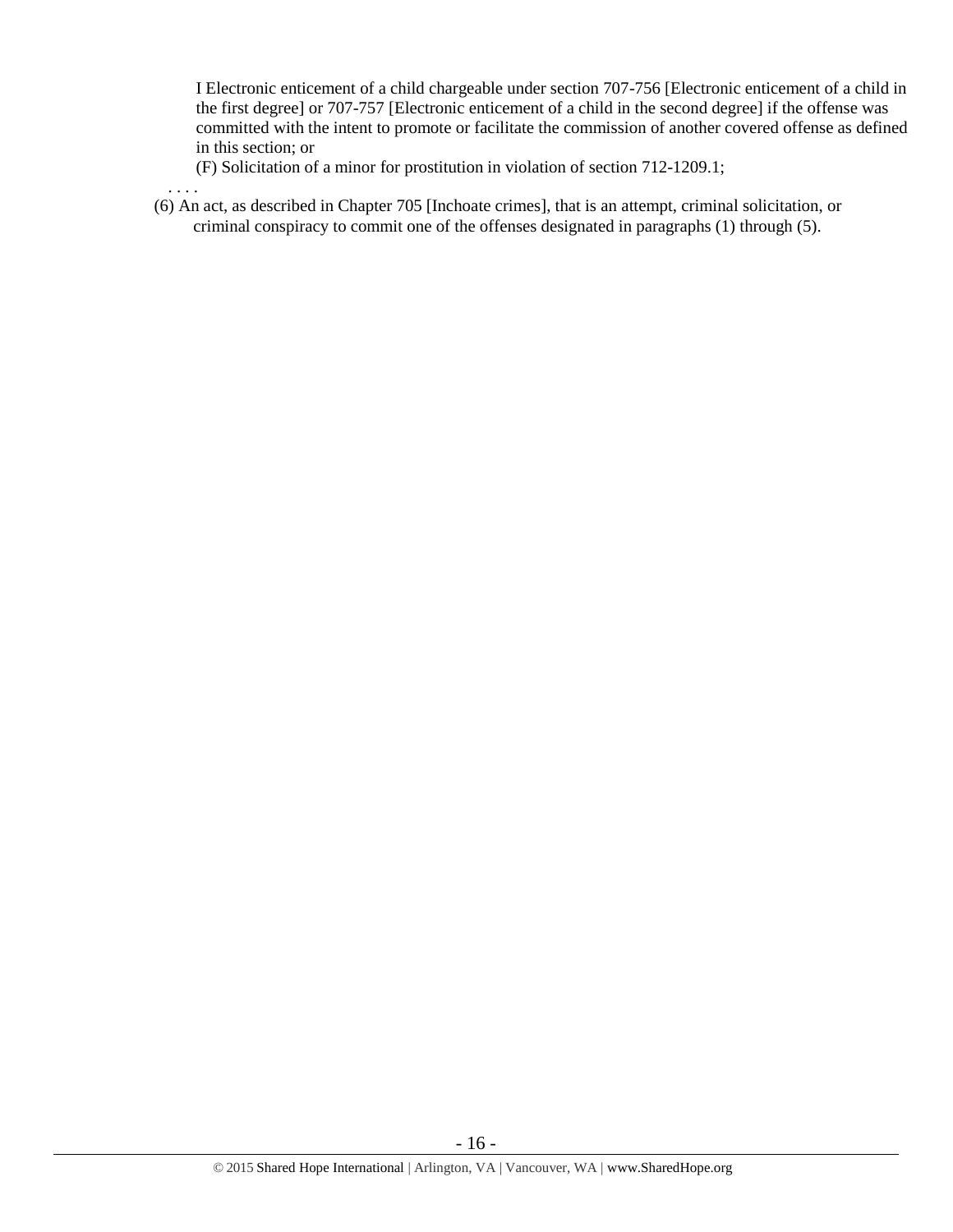#### **FRAMEWORK ISSUE 3: CRIMINAL PROVISIONS FOR TRAFFICKERS**

# *Legal Components:*

- *3.1 Penalties for trafficking a child for sexual exploitation are as high as federal penalties.*
- *3.2 Creating and distributing child pornography carries penalties as high as similar federal offenses.*
- *3.3 Using the Internet or electronic communications to lure, entice, recruit, or sell commercial sex acts with a minor is a separate crime or results in an enhanced penalty for traffickers.*
- *3.4 Financial penalties for traffickers, including asset forfeiture, are sufficiently high.*
- *3.5 Convicted traffickers are required to register as sex offenders.*
- *3.6 Laws relating to termination of parental rights for certain offenses include sex trafficking or commercial sexual exploitation of children (CSEC) offenses in order to remove the children of traffickers from their control and potential exploitation.*

# *Legal Analysis:*

*3.1 Penalties for trafficking a child for sexual exploitation are as high as federal penalties.* 

Although Hawaii has not enacted a human trafficking law, traffickers of a child for sexual exploitation could be prosecuted under various laws carrying substantial penalties. Traffickers could be prosecuted under Haw. Rev. Stat. Ann. § 712-1202<sup>35</sup> (Promoting prostitution in the first degree), and if convicted would be guilty of a Class A felony punishable by an indeterminate imprisonment term of 20 years, "without the possibility of suspension of sentence or probation," a possible fine not to exceed \$50,000, and an additional fine of \$5,000 fine to be paid into the human trafficking victim services fund. Haw. Rev. Stat. Ann. §§ 712-1202(b)(2), 706-659, 706- 640(1)(a), Haw. Rev. Stat. Ann. § 706-650.5(2)(a) .A violation of Haw. Rev. Stat. Ann. § 390-7 (Child labor crime) is a misdemeanor punishable by imprisonment up to 1 year and a possible fine not to exceed \$2,000. Haw. Rev. Stat. Ann. §§ 706-663, 706-640(1)(d).

A violation of Haw. Rev. Stat. Ann. § 707-720(1) (Kidnapping) with intent to subject the victim to a sexual offense is a Class A felony punishable by imprisonment for an indeterminate term of twenty years, "without the possibility of suspension of sentence or probation," and a possible fine not to exceed \$50,000. Haw. Rev. Stat. Ann. §§ 706-659, 706-640(1)(a), 707-720(1)(d). However, if the defendant voluntarily releases the victim, "alive and not suffering from serious or substantial bodily injury, in a safe place prior to trial," a conviction for kidnapping is punishable as a Class B felony by imprisonment up to ten years and a possible fine not to exceed \$25,000. Haw. Rev. Stat. Ann. §§ 706-660(1)(a), 706-640(1)(b), 707-720(3).

Exploiting a minor to create child pornography under Haw. Rev. Stat. Ann. § 707-750 (Promoting child abuse in the first degree) is punishable as a Class A felony by an indeterminate imprisonment term of 20 years, "without the possibility of suspension of sentence or probation," and a possible fine not to exceed \$50,000. Haw. Rev. Stat. Ann. §§ 706-659, 706-640(1)(a), 707-750(4).

A conviction under Haw. Rev. Stat. Ann. § 707-756 (Electronic enticement of a child in the first degree) is punishable as a Class B felony by imprisonment up to ten years and a possible fine not to exceed \$25,000. Haw. Rev. Stat. Ann. §§ 706-660(1)(a), 706-640(1)(b), 707-756(2). A conviction under Haw. Rev. Stat. Ann. § 707-757 (Electronic enticement of a child in the second degree) is punishable as a Class C felony by imprisonment up to five years and a possible fine not to exceed \$10,000. Haw. Rev. Stat. Ann. §§ 706- 660(1)(b), 706-640(1)(c), 707-757(2).

 $\overline{a}$ <sup>35</sup> See supra Section 1.2 for the relevant substantive provisions of the statutes listed in this Section.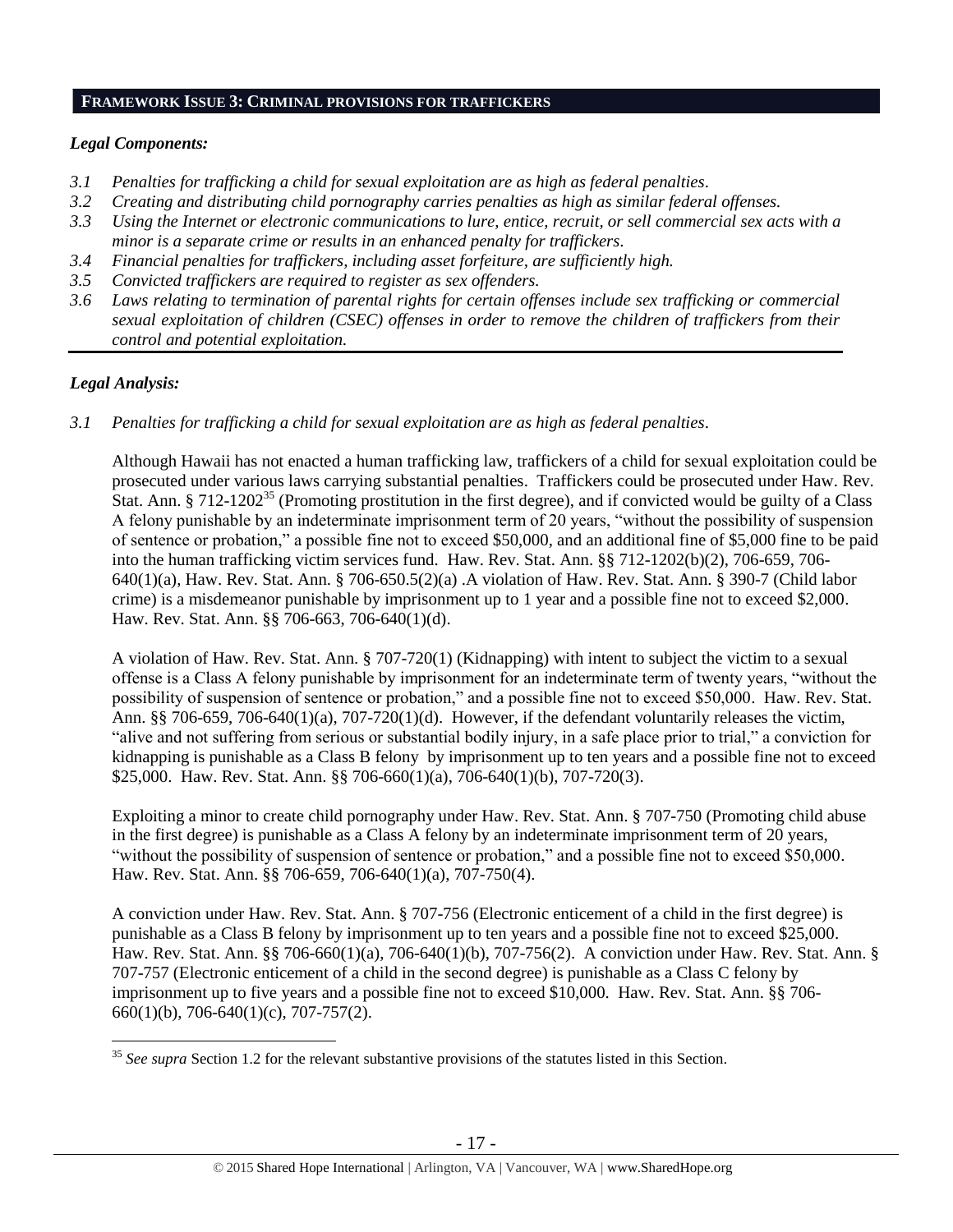Traffickers may be found guilty of the sexual offense of Haw. Rev. Stat. Ann. § 707-733.6(1) (Continuous sexual assault of a minor under the age of fourteen years). A violation of § 707-733.6(1) is punishable as a Class A felony by an indeterminate imprisonment term of 20 years, "without the possibility of suspension of sentence or probation," and a possible fine not exceeding \$50,000. Haw. Rev. Stat. Ann. §§ 706-659, 706- 640(1)(a), 707-733.6(4).

When a computer is used to commit a crime as specified in Haw. Rev. Stat. Ann. § 708-893(1) (Use of a computer in the commission of a separate crime), the punishment of the underlying crime is increased by one degree. Haw. Rev. Stat. Ann. § 708-893(2).

Traffickers might also be convicted for violating of Haw. Rev. Stat. Ann. § 712-1218(1) (Failure to maintain age verification records of sexual performers), which states,

(1) A person commits the offense of failure to maintain age verification records of sexual performers if the person knowingly produces any pornographic performance, book, magazine, periodical, film, videotape, computer image, or other matter that contains one or more pornographic visual depictions made after June 30, 2002, of sexual conduct and:

(a) Knowingly fails to create and maintain age verification records for each sexual performer; (b) Knowingly makes or causes to be made any false entry into the age verification records of sexual performers required by this section; or

(c) Knowingly fails to produce the age verification records of sexual performers required by this section, upon request by a law enforcement officer for the purpose of verifying the age of a sexual performer.

A conviction under this statute is a Class C felony conviction punishable by imprisonment up to five years and a possible fine not exceeding \$10,000. Haw. Rev. Stat. Ann. §§ 706-660(1)(b), 706-640(1)(c), 712-1218(2).

Haw. Rev. Stat. Ann. § 706-660.2 (Sentence of imprisonment for offenses against children, elder persons, or handicapped persons) provides enhanced minimum sentences for offenses against children when the child is 8 years old or younger, the defendant knew or reasonably should have known the child's age, and the crime committed is a felony. Extended imprisonment sentences are also imposed pursuant to Haw. Rev. Stat. Ann. § 706-661 (Extended terms of imprisonment) if any of the criteria in Haw. Rev. Stat. Ann. § 706-662 (Criteria for extended terms of imprisonment), such as committing certain felonies that cause serious or substantial bodily harm to a minor under the age of 9, when the offender knew or had reason to know of the victim's age, are satisfied. Haw. Rev. Stat. Ann. § 706-662(5). Other relevant criteria applicable to traffickers include proving that the defendant is a "professional criminal" through the following evidence: "(a) The circumstances of the crime show that the defendant has knowingly engaged in criminal activity as a major source of livelihood; or (b) The defendant has substantial income or resources not explained to be derived from a source other than criminal activity." Haw. Rev. Stat. Ann. § 706-662(2).

A trafficker "who believes the value or aggregate value of the property transported, transmitted, transferred, received, or acquired is \$8,000 or more; or . . . [t]he value or the aggregate value of the property transported, transmitted, transferred, received, or acquired is \$8,000 or more" may be penalized under Hawaii's Money Laundering Act. Haw. Rev. Stat. Ann. § 708A-3(4)(a), (b). Haw. Rev. Stat. Ann. § 708A-3 (Money laundering; criminal penalty) states,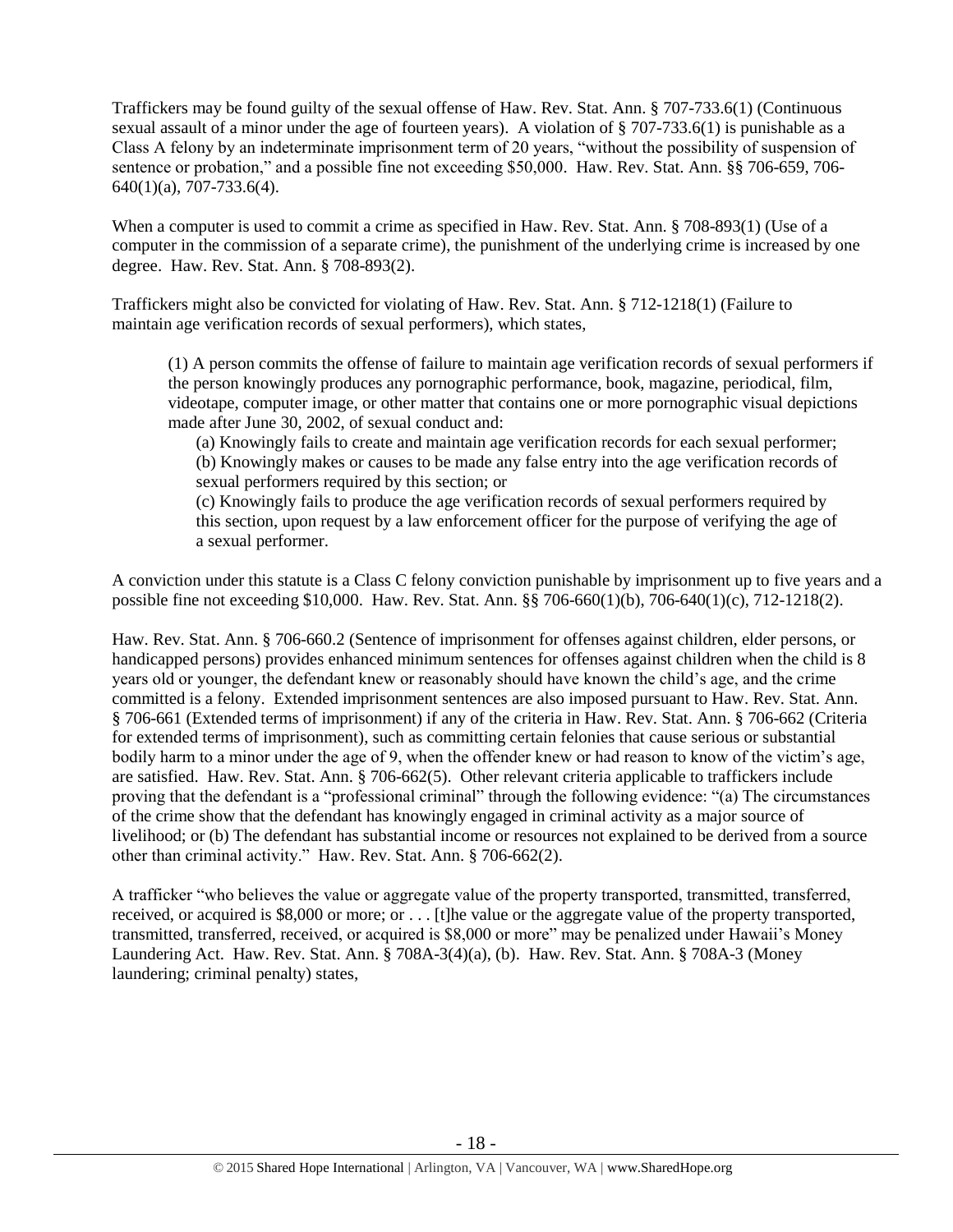(1) It is unlawful for any person:

(a) Who knows that the property involved is the proceeds of some form of unlawful activity,  $36$  to knowingly transport, transmit, transfer, receive, or acquire the property or to conduct a transaction involving the property, when, in fact, the property is the proceeds of specified unlawful activity<sup>37</sup>:

(i) With the intent to promote the carrying on of specified unlawful activity; or

(ii) Knowing that the transportation, transmission, transfer, receipt, or acquisition of the property or the transaction or transactions is designed in whole or in part to:

(A) Conceal or disguise the nature, the location, the source, the ownership, or the control of the proceeds of specified unlawful activity; or

(B) Avoid a transaction reporting requirement under state or federal law; (b) Who knows that the property involved in the transaction is the proceeds of some form of unlawful activity, to knowingly engage in the business of conducting, directing, planning, organizing, initiating, financing, managing, supervising, or facilitating transactions involving the property that, in fact, is the proceeds of specified unlawful activity:

(i) With the intent to promote the carrying on of specified unlawful activity; or

(ii) Knowing that the business is designed in whole or in part to:

(A) Conceal or disguise the nature, the location, the source, the ownership, or the control of the proceeds of specified unlawful activity; or

(B) Avoid a transaction reporting requirement under state or federal law; or (c) To knowingly conduct or attempt to conduct a financial transaction involving property represented to be the proceeds of specified unlawful activity, or property used to conduct or facilitate specified unlawful activity, with the intent to:

(i) Promote the carrying on of specified unlawful activity; or

(ii) Conceal or disguise the nature, the location, the source, the ownership, or the control of property believed to be the proceeds of specified unlawful activity.

. . . .

(5) A person who violates subsection (1):

(a) Is guilty of a class C felony where the value or aggregate value of the property transported, transmitted, transferred, received, or acquired is less than \$10,000, and may be fined not more than \$16,000 or twice the value of the property involved, whichever is greater; or (b) Is guilty of a class B felony where the value or aggregate value of the property transported, transmitted, transferred, received, or acquired is \$10,000 or more, and may be fined not more than \$25,000 or twice the value of the property involved, whichever is greater.

In comparison, if the victim is under the age of 14, a conviction under the Trafficking Victims Protection Act  $(TVPA)<sup>38</sup>$  for child sex trafficking is punishable by 15 years to life imprisonment and a fine not to exceed \$250,000. 18 U.S.C. §§ 1591(b)(1), 3559(a)(1), 3571(b)(3). If the victim is between the ages of 14–17, a conviction is punishable by 10 years to life imprisonment and a fine not to exceed \$250,000. 18 U.S.C. §§ 1591(b)(2), 3559(a)(1), 3571(b)(3). A conviction is punishable by mandatory life imprisonment, however, if the trafficker has a prior conviction for a federal sex offense<sup>39</sup> against a minor.

 $\overline{a}$ 

<sup>&</sup>lt;sup>36</sup> Haw. Rev. Stat. Ann. § 708A-2 defines "unlawful activity" as "any act that is chargeable or indictable as an offense of any degree or class under the laws of this State or under federal law or, if the act occurred in a jurisdiction other than this State, would be chargeable or indictable as an offense of any degree or class under the laws of this State or under federal law."

 $37$  Haw. Rev. Stat. Ann. § 708A-2 defines "specified unlawful activity" as "any act, or series of acts, that: (a) Constitutes a felony under the laws of this State;  $\dots$  (c) Involves an act or acts constituting the offense of  $\dots$  prostitution  $\dots$  (d) If occurring outside this State, would constitute the offense of . . . prostitution . . . ."

<sup>38</sup> *See supra* note [27.](#page-9-0) 

<sup>39</sup> *See supra* note [28.](#page-9-1)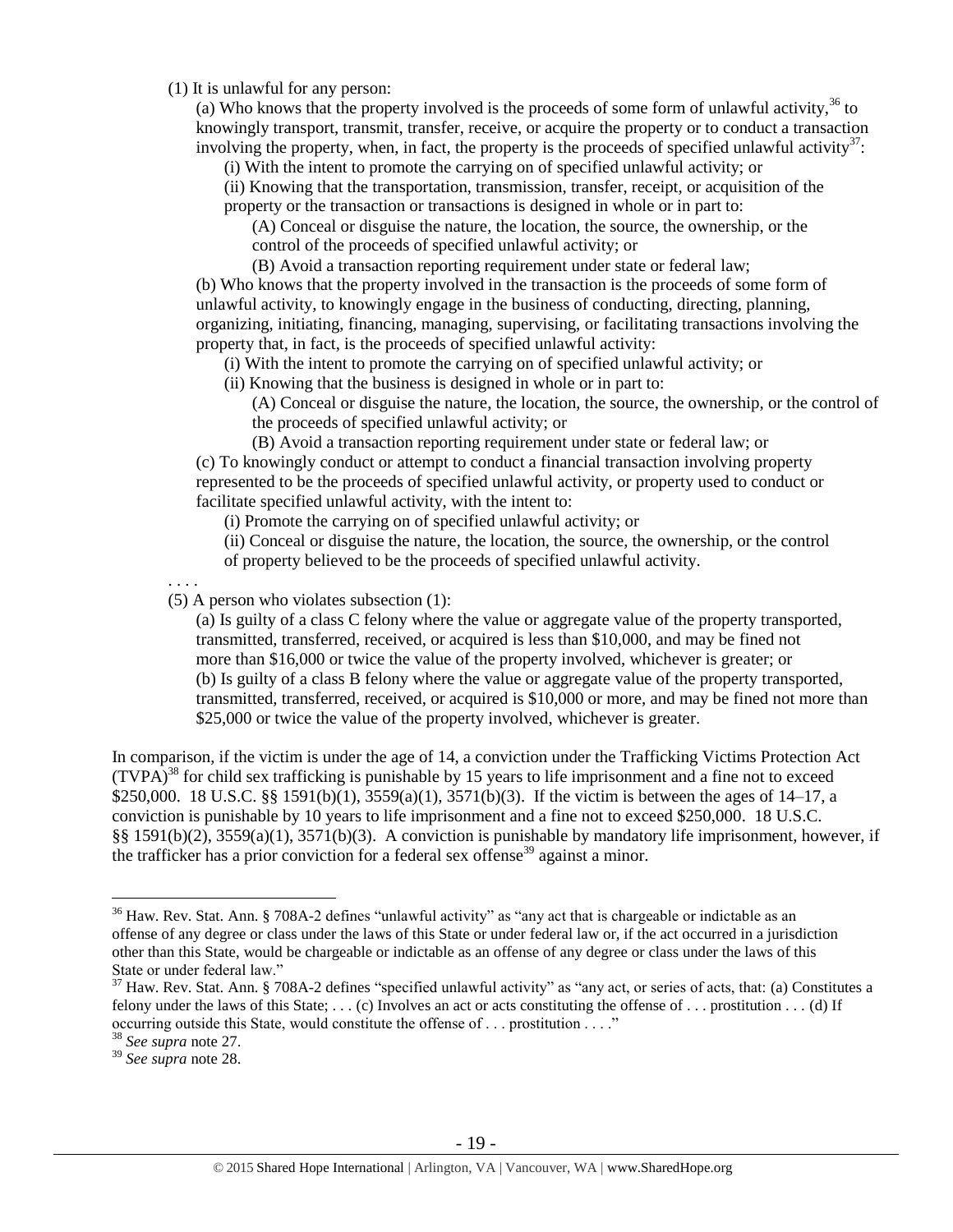# *3.2 Creating and distributing child pornography carries penalties as high as similar federal offenses.*

Creating child pornography is a crime under Haw. Rev. Stat. Ann. § 707-750(1) (Promoting child abuse in the first degree), which states,

A person commits the offense of promoting child abuse in the first degree if, knowing or having reason to know its character and content, the person:

(a) Produces or participates in the preparation of child pornography;  $40^{\circ}$ 

(b) Produces or participates in the preparation of pornographic material that employs, uses, or otherwise contains a minor engaging in or assisting others to engage in sexual conduct; or (c) Engages in a pornographic performance that employs, uses, or otherwise contains a minor engaging in or assisting others to engage in sexual conduct.

A conviction for promoting child abuse in the first degree is punishable as a Class A felony by imprisonment for an indeterminate term of 20 years, "without the possibility of suspension of sentence or probation," and a possible fine not exceeding \$50,000. Haw. Rev. Stat. Ann. §§ 706-659, 706-640(1)(a).

In comparison, if the victim is under the age of 14, a conviction under the TVPA for child sex trafficking is punishable by 15 years to life imprisonment and a fine not to exceed \$250,000. 18 U.S.C. §§  $1591(b)(1)$ ,  $3559(a)(1)$ ,  $3571(b)(3)$ . If the victim is between the ages of  $14-17$ , a conviction is punishable by 10 years to life imprisonment and a fine not to exceed \$250,000. 18 U.S.C. §§ 1591(b)(2), 3559(a)(1), 3571(b)(3). A conviction is punishable by mandatory life imprisonment, however, if the trafficker has a prior conviction for a federal sex offense<sup>41</sup> against a minor. Additionally, a federal conviction for distribution of child pornography<sup>42</sup> is generally punishable by imprisonment for 5–20 years and a fine not to exceed \$250,000.<sup>43</sup> Subsequent convictions, however, are punishable by imprisonment up to 40 years and a fine not to exceed \$250,000.<sup>44</sup>

*3.3 Using the Internet or electronic communications to lure, entice, recruit, or sell commercial sex acts with a minor is a separate crime or results in an enhanced penalty for traffickers.* 

Haw. Rev. Stat. Ann. § 707-756(1) (Electronic enticement of a child in the first degree) states,

 $\overline{a}$ 

<sup>40</sup> *See supra* note [16](#page-3-0) for the definition of child pornography.

<sup>41</sup> *See supra* note [28.](#page-9-1)

<sup>&</sup>lt;sup>42</sup> 18 U.S.C. §§ 2252(a)(1), (a)(2), (a)(3) (Certain activities relating to material involving the sexual exploitation of minors),  $2252A(a)(2)$ , (a)(3) (Certain activities relating to material constituting or containing child pornography), 1466A(a) (Obscene visual representations of the sexual abuse of children).

<sup>&</sup>lt;sup>43</sup> 18 U.S.C. §§ 2252(b) (stating that a conviction under subsection (a)(1), (a)(2), or (a)(3) is punishable by imprisonment for 5–20 years and a fine), 2252A(b)(1) (a conviction is punishable by imprisonment for 5–20 years and a fine), 1466A(a), (b) (stating that a conviction under subsection (a) is "subject to the penalties provided in section 2252A(b)(1)," imprisonment for 5–20 years and a fine, while a conviction under subsection (b) is "subject to the penalties provided in section 2252A(b)(2)," imprisonment up to 10 years, a fine, or both); *see also* 18 U.S.C §§  $3559(a)(1)$  (classifying all of the above listed offenses as felonies),  $3571(b)(3)$  (providing a fine up to \$250,000 for any felony conviction).

<sup>&</sup>lt;sup>44</sup> 18 U.S.C. §§ 2252(b) (stating if a person has a prior conviction under subsection (a)(1), (a)(2), or (a)(3) or a list of other statutes, a conviction is punishable by a fine and imprisonment for  $15-40$  years),  $2252A(b)(1)$  (stating if a person has a prior conviction under subsection (a)(2), (a)(3), or a list of other statutes, a conviction is punishable by a fine and imprisonment for 15–40 years), 1466A(a), (b) (stating that the penalty scheme for section 2252A(b) applies); *see also* 18 U.S.C §§ 3559(a)(1) (classifying all of the above listed offenses as felonies), 3571(b)(3) (providing a fine up to \$250,000 for any felony conviction).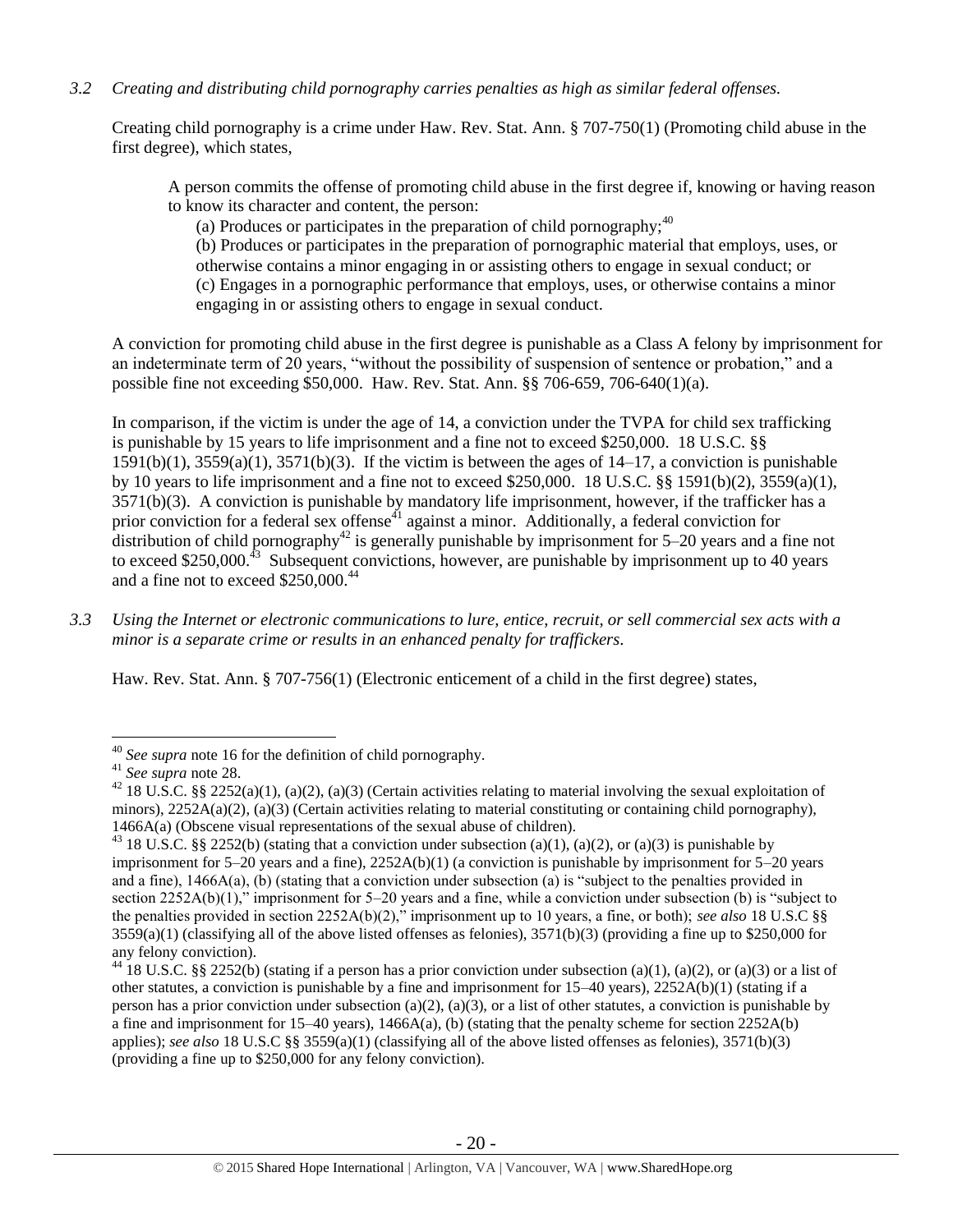- (1) Any person who, using a computer or any other electronic device:
	- (a) Intentionally or knowingly communicates:

(i) With a minor known by the person to be under the age of eighteen years;

(ii) With another person, in reckless disregard of the risk that the other person is under the age of eighteen years, and the other person is under the age of eighteen years; or

- (iii) With another person who represents that person to be under the age of eighteen years;
- (b) With the intent to promote or facilitate the commission of a felony:

(ii) That is a class A felony; or

. . .

(iii) That is another covered offense as defined in section 846E-1,

agrees to meet with the minor, or with another person who represents that person to be a minor under the age of eighteen years; and

(c) Intentionally or knowingly travels to the agreed upon meeting place at the agreed upon meeting time,

is guilty of electronic enticement of a child in the first degree.

A conviction under Haw. Rev. Stat. Ann. § 707-756 is punishable as a Class B felony by imprisonment up to ten years and a possible fine not exceeding \$25,000. Haw. Rev. Stat. Ann. §§ 707-756(2), 706-660(1)(a), 706- 640(1)(b). Haw. Rev. Stat. Ann. § 707-756(2) states, "Electronic enticement of a child in the first degree is a class B felony. Notwithstanding any law to the contrary, a person convicted of electronic enticement of a child in the first degree shall be sentenced to an indeterminate term of imprisonment as provided by law."

Haw. Rev. Stat. Ann. § 707-757 (Electronic enticement of a child in the second degree) states,

- (1) Any person who, using a computer or any other electronic device:
	- (a) Intentionally or knowingly communicates:
		- (i) With a minor known by the person to be under the age of eighteen years;
		- (ii) With another person, in reckless disregard of the risk that the other person is under

the age of eighteen years, and the other person is under the age of eighteen years; or

(iii) With another person who represents that person to be under the age of eighteen years; and

(b) With the intent to promote or facilitate the commission of a felony, agrees to meet with the minor, or with another person who represents that person to be a minor under the age of eighteen years; and

(c) Intentionally or knowingly travels to the agreed upon meeting place at the agreed upon meeting time; is guilty of electronic enticement of a child in the second degree.

A conviction under Haw. Rev. Stat. Ann. § 707-757 is punishable as a Class C felony by imprisonment up to 5 years and a possible fine not exceeding \$10,000. Haw. Rev. Stat. Ann. §§ 706-660(1)(b), 706-640(1)(c), 707- 757(2). Haw. Rev. Stat. Ann. § 707-757(2) states, "Electronic enticement of a child in the second degree is a class C felony. Notwithstanding any law to the contrary, if a person sentenced under this section is sentenced to probation rather than an indeterminate term of imprisonment, the terms and conditions of probation shall include, but not be limited to, a term of imprisonment of one year."

Furthermore, under Haw. Rev. Stat. Ann. § 708-893(1) (Use of a computer in the commission of a separate crime), an individual commits an offense who, among other things, "(b) Knowingly uses a computer to identify, select, solicit, persuade, coerce, entice, induce, procure . . . the victim or intended victim of the following offenses: . . . (iv) Section 707-732, relating to sexual assault in the third degree . . . ." Subsection (2) states, "Use of a computer in the commission of a separate crime is an offense one class or grade, as the case may be,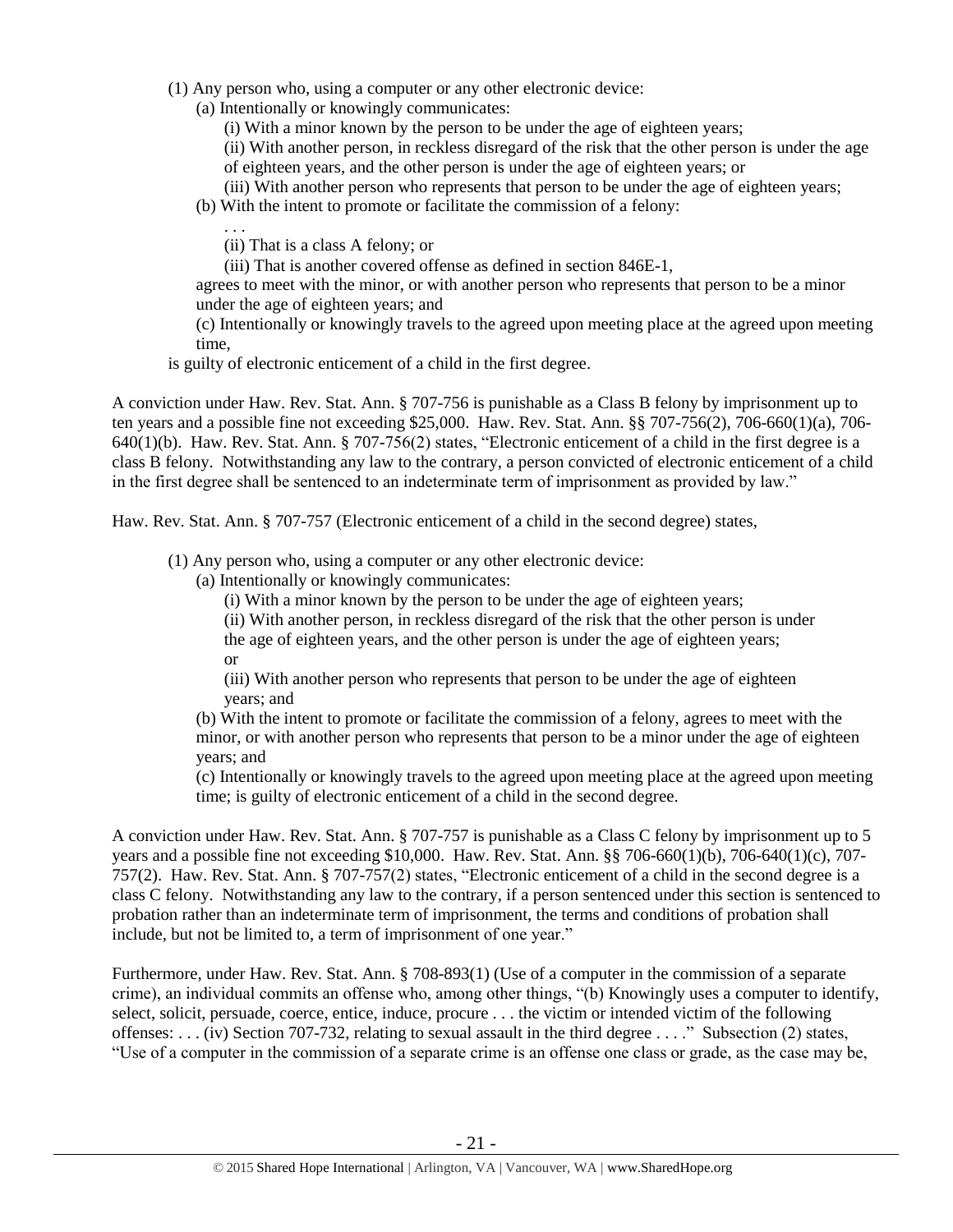greater than the offense facilitated. Notwithstanding any other law to the contrary, a conviction under this section shall not merge with a conviction for the separate crime." Haw. Rev. Stat. Ann. § 708-893(2).

# *3.4 Financial penalties for traffickers, including asset forfeiture, are sufficiently high*.

Financial penalties for traffickers include fines, asset forfeiture, and victim restitution. Possible fines for exploiting a minor to create child pornography under Haw. Rev. Stat. Ann. § 707-750 (Promoting child abuse in the first degree) may not exceed \$50,000. Haw. Rev. Stat. Ann. §§ 707-750(4), 706-640(1)(a). Possible fines for exploiting a child through prostitution under Haw. Rev. Stat. Ann. § 712-1202 (Promoting prostitution in the first degree) may not exceed \$50,000 but a conviction requires an additional fine of \$5,000 to be deposited in the human trafficking victim services fund. Haw. Rev. Stat. Ann. §§ 712-1202(2), 706-640(1)(a), Haw. Rev. Stat. Ann. § 706-650.5(2)(a). Haw. Rev. Stat. Ann. § 707-720 (Kidnapping) also carries a possible fine not to exceed \$50,000. Haw. Rev. Stat. Ann. §§ 707-720(2), 706-640(1)(a).

Traffickers face fines for using computers to entice a minor under Haw. Rev. Stat. Ann. § 707-756 (Electronic enticement of a child in the first degree) and § 707-757 (Electronic enticement of a child in the second degree) of up to \$25,000 and \$10,000 respectively. Haw. Rev. Stat. Ann. §§ 707-756(2), 707-757(2), 706-640(1)(b), 706-640(1)(c). Haw. Rev. Stat. Ann. § 390-7 (Child labor crime) carries a possible fine not to exceed \$2,000. Haw. Rev. Stat. Ann. §§ 390-7, 706-640(1)(d).

As an alternative to any set fine established by Haw. Rev. Stat. Ann. § 706-640, the court may impose a fine at, "[a]ny higher amount equal to double the pecuniary gain derived from the offense by the defendant . . . ." Haw. Rev. Stat. Ann. § 706-640(1)(f).

The court shall order restitution, where there are verified losses. The restitution shall first be paid to the crime victim compensation commission, rather than directly to the victim. Haw. Rev. Stat. Ann. § 706-646 (Victim restitution), provides in part,

(2) The court shall order the defendant to make restitution for reasonable and verified losses suffered by the victim or victims as a result of the defendant's offense when requested by the victim. The court shall order restitution to be paid to the crime victim compensation commission in the event that the victim has been given an award for compensation under chapter 351 [Crime victim compensation]. If the court orders payment of a fine in addition to restitution or a compensation fee, or both, the payment of restitution and compensation fee shall have priority over the payment of the fine, and payment of restitution shall have priority over payment of a compensation fee.

(3) In ordering restitution, the court shall not consider the defendant's financial ability to make restitution in determining the amount of restitution to order. The court, however, shall consider the defendant's financial ability to make restitution for the purpose of establishing the time and manner of payment. The court shall specify the time and manner in which restitution is to be paid. Restitution shall be a dollar amount that is sufficient to reimburse any victim fully for losses, including but not limited to:

. . .

(b) Medical expenses; and

(c) Funeral and burial expenses incurred as a result of the crime.

(4) The restitution ordered shall not affect the right of a victim to recover under section 351-33 [Award of compensation] or in any manner provided by law; provided that any amount of restitution actually recovered by the victim under this section shall be deducted from any award under section 351-33.

General forfeiture laws may also apply to traffickers. Forfeiture shall apply, provided there is probable cause to initiate proceedings. Pursuant to Haw. Rev. Stat. Ann. § 712A-4 (Covered offenses), "[o]ffenses for which property is subject to forfeiture under this chapter [Forfeiture]" include "kidnapping . . . promoting child abuse,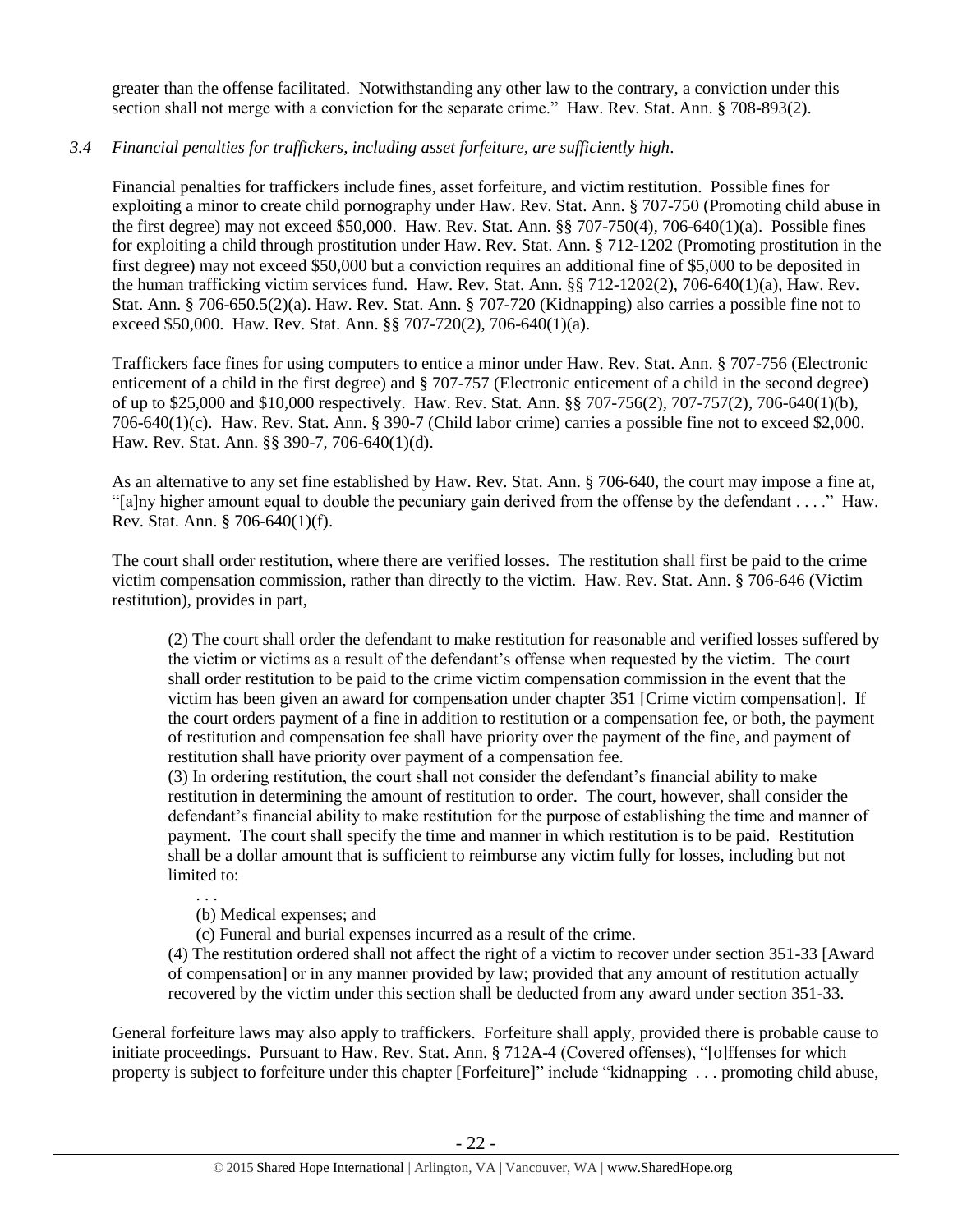promoting prostitution, solicitation of a minor for prostitution, habitual solicitation of prostitution, or electronic enticement of a child that is chargeable as a felony offense under state law, . . . promoting pornography, promoting pornography for minors, or solicitation of prostitution near schools or public parks, which is chargeable as a felony or misdemeanor offense, but not as a petty misdemeanor, under state law." Haw. Rev. Stat. Ann. § 712A-4(b)(c). Haw. Rev. Stat. Ann. Ann. § 712A-5(1) (Property subject to forfeiture; exemption) states, subject to certain exceptions,

(1) The following is subject to forfeiture:

(a) Property described in a statute authorizing forfeiture;

(b) Property used or intended for use in the commission of, attempt to commit, or conspiracy to commit a covered offense, or which facilitated or assisted such activity;

. . .

(e) Any proceeds or other property acquired, maintained, or produced by means of or as a result of the commission of the covered offense;

(f) Any property derived from any proceeds which were obtained directly or indirectly from the commission of a covered offense;

(g) Any interest in, security of, claim against, or property or contractual right of any kind affording a source of influence over any enterprise which has been established, participated in, operated, controlled, or conducted in order to commit a covered offense;

(h) All books, records, bank statements, accounting records, microfilms, tapes, computer data, or other data which are used, intended for use, or which facilitated or assisted in the commission of a covered offense, or which document the use of the proceeds of a covered offense.

Seizure of forfeitable assets is governed by Haw. Rev. Stat. Ann §712A-6. The asset forfeiture proceeding may occur *in personam* pursuant to Haw. Rev. Stat. Ann. §712A-13 or *in rem* pursuant to § 712A-12. Pursuant to Haw. Rev. Stat. Ann. §712A-16, "All forfeited property . . .shall, after payment of expenses of administration and sale, be distributed as follows:

(a) One quarter shall be distributed to the unit or units of state or local government [whose] officers or employees conducted the investigation and caused the arrest of the person whose property was forfeited or seizure of the property for forfeiture;

(b) One quarter shall be distributed to the prosecuting attorney who instituted the action producing the forfeiture; and

(c) One half shall be deposited into the criminal forfeiture fund established by this chapter.

A trafficker may be convicted under the Money Laundering Act of a Class C felony. Haw. Rev. Stat. Ann. § 708A-3(5) (Money laundering; criminal penalty) states,

(5) A person who violates subsection (1):

(a) Is guilty of a class C felony where the value or aggregate value of the property transported, transmitted, transferred, received, or acquired is less than \$10,000, and may be fined not more than \$16,000 or twice the value of the property involved, whichever is greater; or (b) Is guilty of a class B felony where the value or aggregate value of the property transported, transmitted, transferred, received, or acquired is \$10,000 or more, and may be fined not more than \$25,000 or twice the value of the property involved, whichever is greater.

# *3.5 Convicted traffickers are required to register as sex offenders.*

Haw. Rev. Stat. Ann. § 846E-2 (Registration requirements) requires the "covered offender" to register as sex offenders. A "covered offender" includes individuals who have been convicted as a "sex offender" or as an "offender against minors." Haw. Rev. Stat. Ann. § 846E-1. Haw. Rev. Stat. Ann. § 846E-1 (Definitions)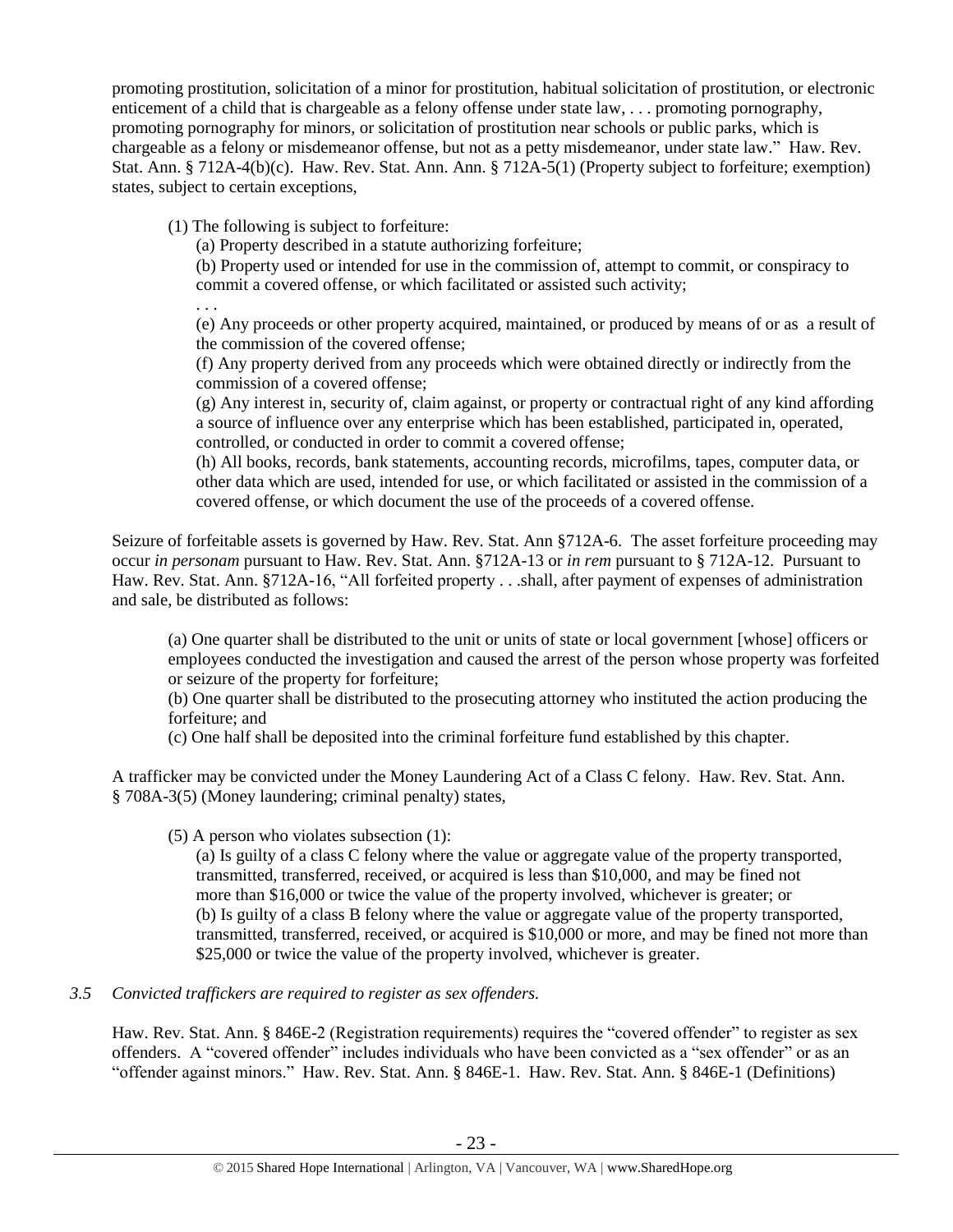defines "sexual offense" to include Haw. Rev. Stat. Ann. § 712-1202(1)(b) (Promoting prostitution in the first degree, where the person advances or profits from the prostitution of a person less than 18 years old). Haw. Rev. Stat. Ann. § 846E-1.

Pursuant to the definition of "sexual offense" in Haw. Rev. Stat. Ann. § 846E-1, an adult trafficker of sex with a minor also would be required to register if convicted of the following:

(2) An act defined in section 707-720 [Kidnapping] if the charging document for the offense for which there has been a conviction alleged intent to subject the victim to a sexual offense;

(3) An act that consists of:

(A) Criminal sexual conduct toward a minor, including but not limited to an offense set forth in section 707-759 [Indecent electronic display to a child];

(B) Solicitation of a minor who is less than fourteen years old to engage in sexual conduct;

(C) Use of a minor in a sexual performance;

(D) Production, distribution, or possession of child pornography chargeable as a felony under section 707-750 [Promoting child abuse in the first degree], 707-751 [Promoting child abuse in the second degree], or 707-752 [Promoting child abuse in the third degree];

(E) Electronic enticement of a child chargeable under section 707-756 [Electronic enticement of a child in the first degree] or 707-757 [Electronic enticement of a child in the second degree] if the offense was committed with the intent to promote or facilitate the commission of another covered offense as defined in this section; or

(F) Solicitation of a minor for prostitution in violation of section 712-1209.1.

. . . .

(6) An act, as described in chapter 705 [Inchoate crimes], that is an attempt, criminal solicitation, or criminal conspiracy to commit one of the offenses designated in paragraphs (1) through (5).

- 3.5.1 Recommendation: Amend the definition of "covered offense" and "sexual offense" to expressly include domestic minor sex trafficking as an offense for which the perpetrator must register.
- *3.6 Laws relating to termination of parental rights for certain offenses include sex trafficking or commercial sexual exploitation of children (CSEC) offenses in order to remove the children of traffickers from their control and potential exploitation.*

Hawaii's law relating to the termination of parental rights does not expressly list promoting prostitution or sexual offenses as grounds for terminating parental rights but the definition of aggravated circumstances for which parental rights may be terminated includes a parent required to register as a sex offender under federal law.

Haw. Rev. Stat. Ann. § 571-61 (Termination of parental rights; petition) states in part,

(b) Involuntary termination.

. . . .

(1) The family courts may terminate the parental rights in respect to any child as to any legal parent:

. . . (E) Whose child has been removed from the parent's physical custody pursuant to legally authorized judicial action under section 571-11(9) [For the protection of any child under Hawaii's Child Protective Act], and who is found to be unable to provide now and in the foreseeable future the care necessary for the well-being of the child;

(5) The family courts may terminate the parental rights in respect to any child of any natural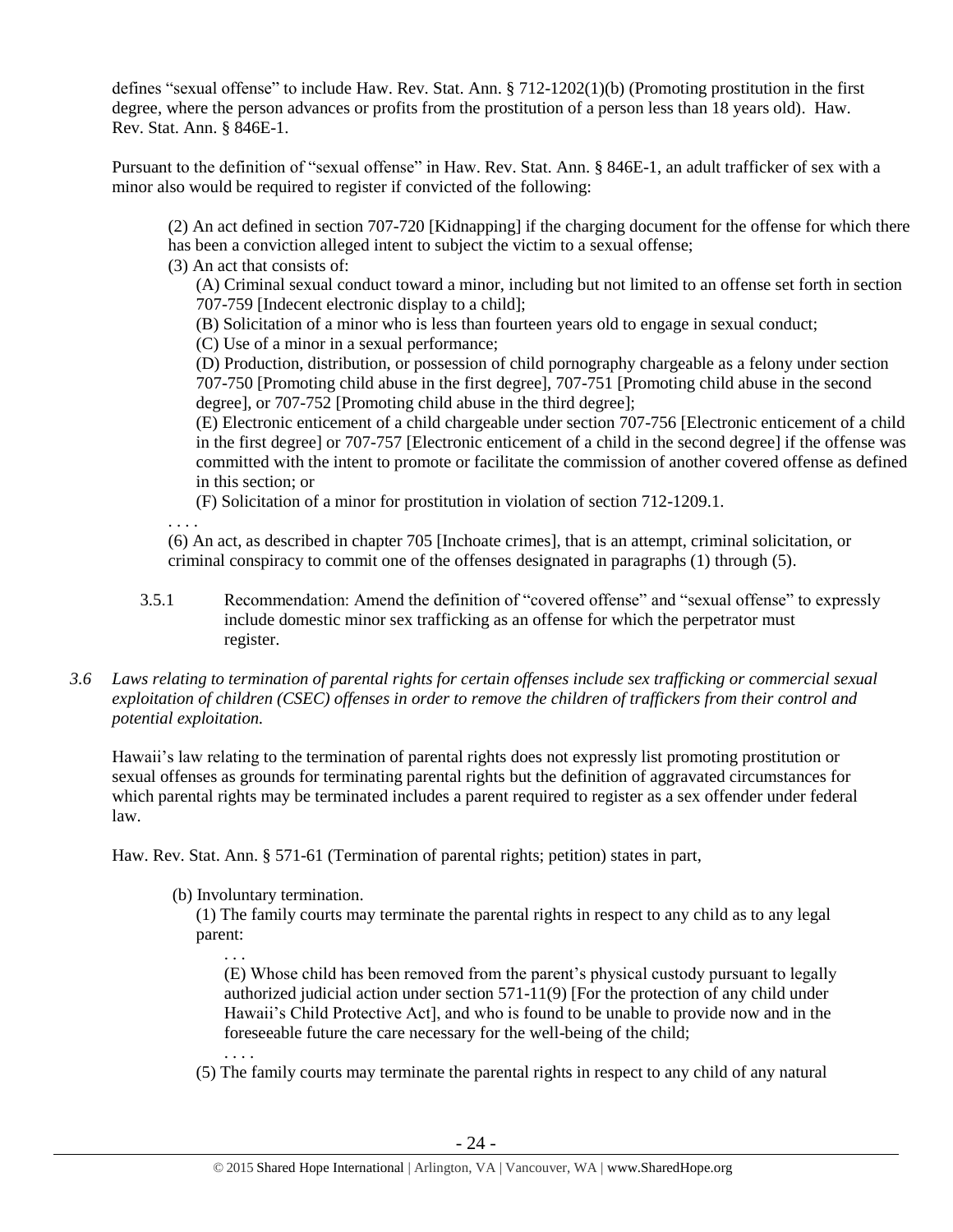parent upon a finding that the natural parent has been convicted in a court of competent jurisdiction in any state of rape or sexual assault and the child was conceived as a result of the rape or sexual assault perpetrated by the parent whose rights are sought to be terminated; provided that:

(A) The termination of parental rights shall not affect the obligation of the convicted natural parent to support the child;

(B) The court may order the convicted natural parent to pay child support;

(C) This paragraph shall not apply if subsequent to the date of conviction, the convicted natural parent and custodial natural parent cohabitate and establish a mutual custodial environment for the child; and

(D) The custodial natural parent may petition the court to reinstate the convicted natural parent's parental rights terminated pursuant to this paragraph.

Pursuant to Haw. Rev. Stat. Ann. § 587A-28 (Return hearing), the court shall terminate parental rights if the court determines during child protective proceedings that aggravated circumstances are present. Haw Rev. Stat. Ann § 587A-4 includes as aggravated circumstances, "a parent [who] is required to register with a sex offender registry under section 113(a) of the Adam Walsh Child Protection and Safety Act of 2006, title 42 United States Code section 16913(a)."

3.6.1 Recommendation: Amend Haw. Rev. Stat. Ann. § 571-61 to expressly list a conviction of Haw. Rev. Stat. Ann.  $\S 712-1202(1)$ (b) (Promoting prostitution in the first degree) as grounds for terminating parental rights.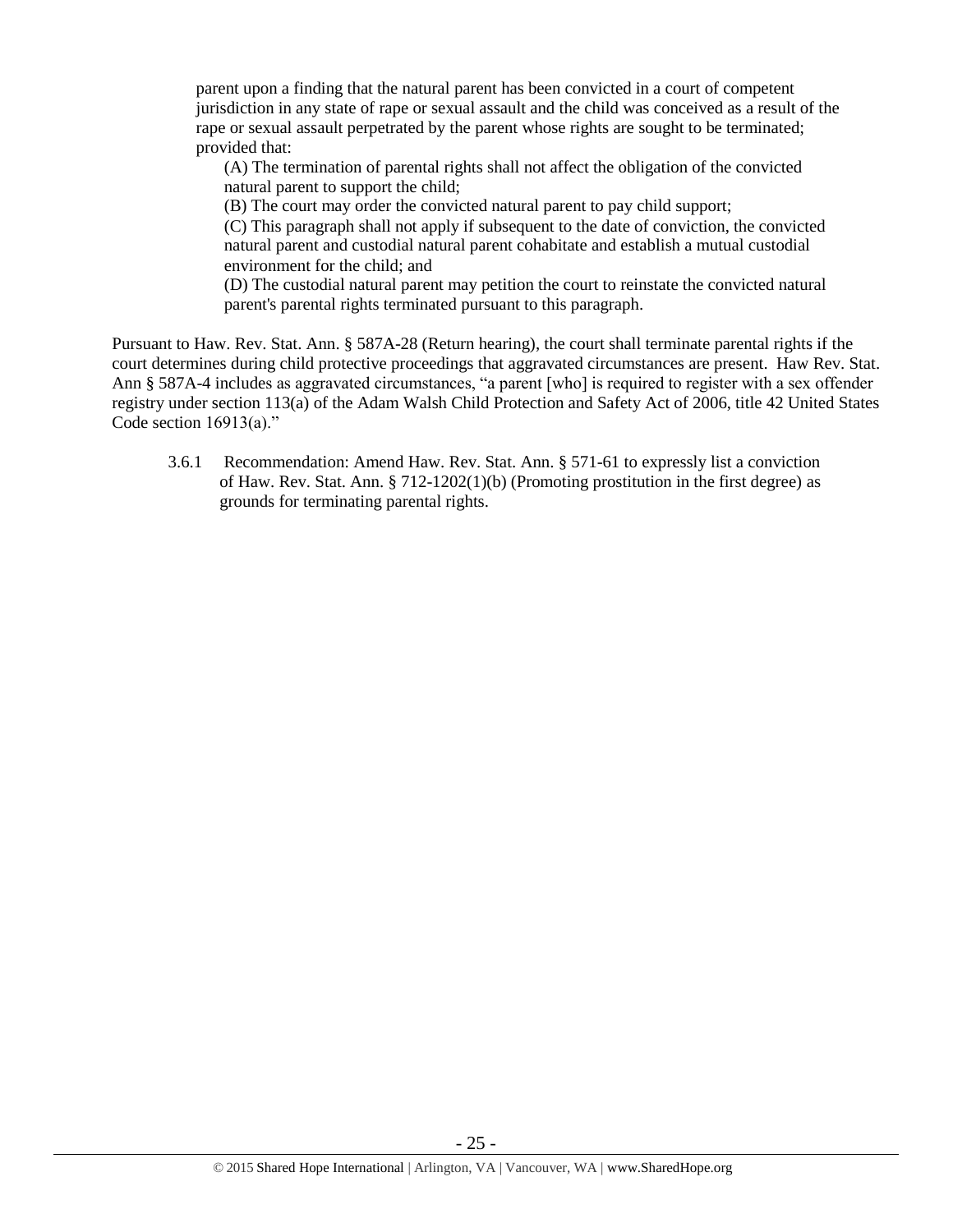#### **FRAMEWORK ISSUE 4: CRIMINAL PROVISIONS FOR FACILITATORS**

## *Legal Components:*

- *4.1 The acts of assisting, enabling, or financially benefitting from child sex trafficking are included as criminal offenses in the state sex trafficking statute.*
- *4.2 Financial penalties, including asset forfeiture laws, are in place for those who benefit financially from or aid and assist in committing domestic minor sex trafficking.*
- *4.3 Promoting and selling child sex tourism is illegal.*
- *4.4 Promoting and selling child pornography is illegal. \_\_\_\_\_\_\_\_\_\_\_\_\_\_\_\_\_\_\_\_\_\_\_\_\_\_\_\_\_\_\_\_\_\_\_\_\_\_\_\_\_\_\_\_\_\_\_\_\_\_\_\_\_\_\_\_\_\_\_\_\_\_\_\_\_\_\_\_\_\_\_\_\_\_\_\_\_\_\_\_\_\_\_\_\_\_\_\_\_\_\_\_\_\_*

# *Legal Analysis:*

 $\overline{a}$ 

*4.1 The acts of assisting, enabling, or financially benefitting from child sex trafficking are included as criminal offenses in the state sex trafficking statute.*

Hawaii has not enacted a sex trafficking law. However, Haw. Rev. Stat. Ann. § 712-1202 (Promoting prostitution in the first degree) may apply to facilitators of domestic minor sex trafficking. Haw. Rev. Stat. Ann. § 712-1202 makes it a crime for a person to knowingly "[a]dvance[]<sup>45</sup> or profit[]<sup>46</sup> from prostitution of a person less than eighteen years old." A conviction under Haw. Rev. Stat. Ann. § 712-1202 is punishable as a Class A felony by imprisonment for an indeterminate term of 20 years, "without the possibility of suspension of sentence or probation," a possible fine not exceeding \$50,000, and an additional fine of \$5,000 to be paid into the human trafficking victim services fund. Haw. Rev. Stat. Ann. §§ 706-659, 706-640(1)(a), 712-1202(2), Haw. Rev. Stat. Ann. § 706-650.5(2)(a).

Haw. Rev. Stat. Ann. § 706-660.2 (Sentence of imprisonment for offenses against children, elder persons, or handicapped persons) provides enhanced minimum sentences for offenses against children when the child is 8 years old or younger, the defendant knew or reasonably should have known the child's age, and the crime committed is a felony. Extended imprisonment sentences are also imposed pursuant to Haw. Rev. Stat. Ann. § 706-661 (Extended terms of imprisonment) if any of the criteria in Haw. Rev. Stat. Ann. § 706-662 (Criteria for extended terms of imprisonment) are satisfied, such as committing certain felonies that cause serious or substantial bodily harm to a minor under the age of 9 when the offender knew or had reason to know of the victim's age. Haw. Rev. Stat. Ann. § 706-662(5). Other relevant criteria applicable to facilitators include proving that the defendant is a "professional criminal" through the following evidence: "(a) The circumstances of the crime show that the defendant has knowingly engaged in criminal activity as a major source of livelihood; or (b) The defendant has substantial income or resources not explained to be derived from a source other than criminal activity." Haw. Rev. Stat. Ann. § 706-662(2).

A facilitator "who believes the value or aggregate value of the property transported, transmitted, transferred, received, or acquired is \$8,000 or more; or . . . [t]he value or the aggregate value of the property transported, transmitted, transferred, received, or acquired is \$8,000 or more" may be penalized under Hawaii's Money Laundering Act.<sup>47</sup> Haw. Rev. Stat. Ann. § 708A-3(4)(a), (b).

4.1.1 Recommendation: Enact a law that criminalizes the act of knowingly assisting, enabling, or financially benefiting from domestic minor sex trafficking in the sex trafficking law.

<sup>45</sup> *See supra* note [19](#page-3-1) for the definition of "advances prostitution."

<sup>46</sup> *See supra* note [20](#page-3-2) for the definition of "profits from prostitution."

<sup>47</sup> *See* discussion of relevant provisions *supra* Section 3.1.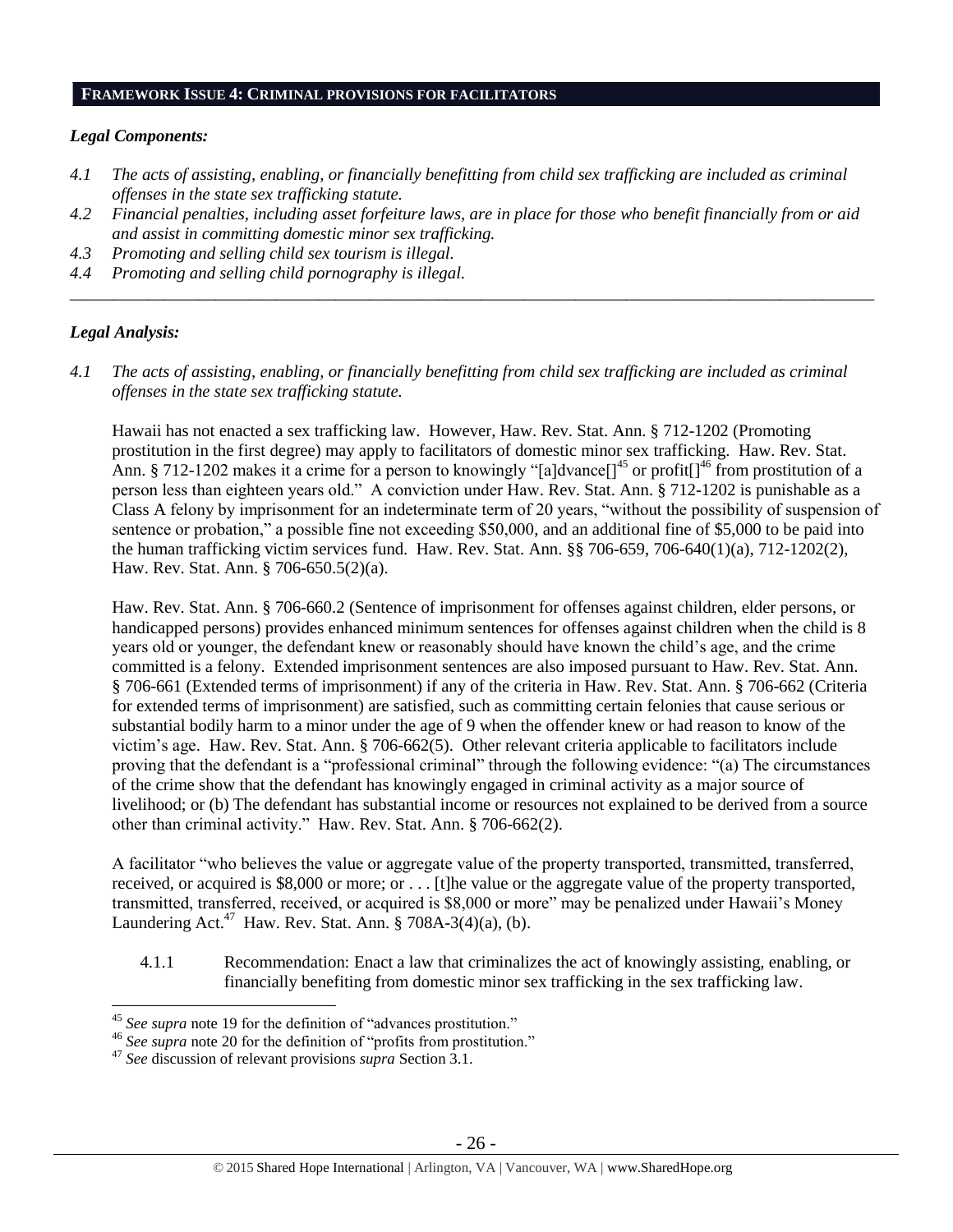*4.2 Financial penalties, including asset forfeiture laws, are in place for those who benefit financially from or aid and assist in committing domestic minor sex trafficking.*

Facilitators face fines if convicted of promoting prostitution under Haw. Rev. Stat. Ann. § 712-1202 (Promoting prostitution in the first degree) which carries a possible fine not exceeding \$50,000 and an additional fine of \$5,000 to be deposited in the human trafficking victim services fund. Haw. Rev. Stat. Ann. §§ 706-659, 706- 640(1)(a), 712-1202(2), Haw. Rev. Stat. Ann. § 706-650.5(2)(a).

The court shall order restitution, where there are verified losses. The restitution shall first be paid to the crime victim compensation commission, rather than direct to the victim. Haw. Rev. Stat. Ann. § 706-646 (Victim restitution), provides in part,

(2) The court shall order the defendant to make restitution for reasonable and verified losses suffered by the victim or victims as a result of the defendant's offense when requested by the victim. The court shall order restitution to be paid to the crime victim compensation commission in the event that the victim has been given an award for compensation under chapter 351 [Crime victim compensation]. If the court orders payment of a fine in addition to restitution or a compensation fee, or both, the payment of restitution and compensation fee shall have priority over the payment of the fine, and payment of restitution shall have priority over payment of a compensation fee.

(3) In ordering restitution, the court shall not consider the defendant's financial ability to make restitution in determining the amount of restitution to order. The court, however, shall consider the defendant's financial ability to make restitution for the purpose of establishing the time and manner of payment. The court shall specify the time and manner in which restitution is to be paid. Restitution shall be a dollar amount that is sufficient to reimburse any victim fully for losses, including but not limited to:

(b) Medical expenses; and

. . .

(c) Funeral and burial expenses incurred as a result of the crime.

(4) The restitution ordered shall not affect the right of a victim to recover under section 351-33 [Award of compensation] or in any manner provided by law; provided that any amount of restitution actually recovered by the victim under this section shall be deducted from any award under section 351-33.

Furthermore, a person injured as a result of a travel agency or charter tour operator engaging in "[p]romoting travel for prostitution," or "[s]elling, advertising, or otherwise offering to sell travel services or facilitate travel" for, among other things, "the purpose of engaging in a commercial sexual act," under Haw. Rev. Stat. Ann. § 468L-7.5(9), (10) (Prohibited acts), has a claim under Haw. Rev. Stat. Ann. § 468L-10 (Consumer right of action), which states,

Any person who suffers damage as a result of a violation of this chapter shall be entitled to injunctive relief restraining further violations, and may sue to recover damages in any circuit court of the State, and, if successful, shall recover three times the actual damages or \$1,000, whichever is greater. In any action brought under this chapter, the prevailing party shall be entitled to the recovery of costs of suit, including reasonable attorney's fees.

Additionally, under Haw. Rev. Stat. Ann. § 468L-8 (Restitution), "Any person who engages in an act or practice that violates any provision of this chapter or rules adopted pursuant hereto may be ordered by a court of proper jurisdiction to make restitution to all persons injured by the act or practice."

General forfeiture laws may also apply to facilitators. Forfeiture shall apply, provided there is probable cause to initiate proceedings. Pursuant to Haw. Rev. Stat. Ann. § 712A-4 (Covered offenses), "[o]ffenses for which property is subject to forfeiture under this chapter [Forfeiture]" include "promoting child abuse, promoting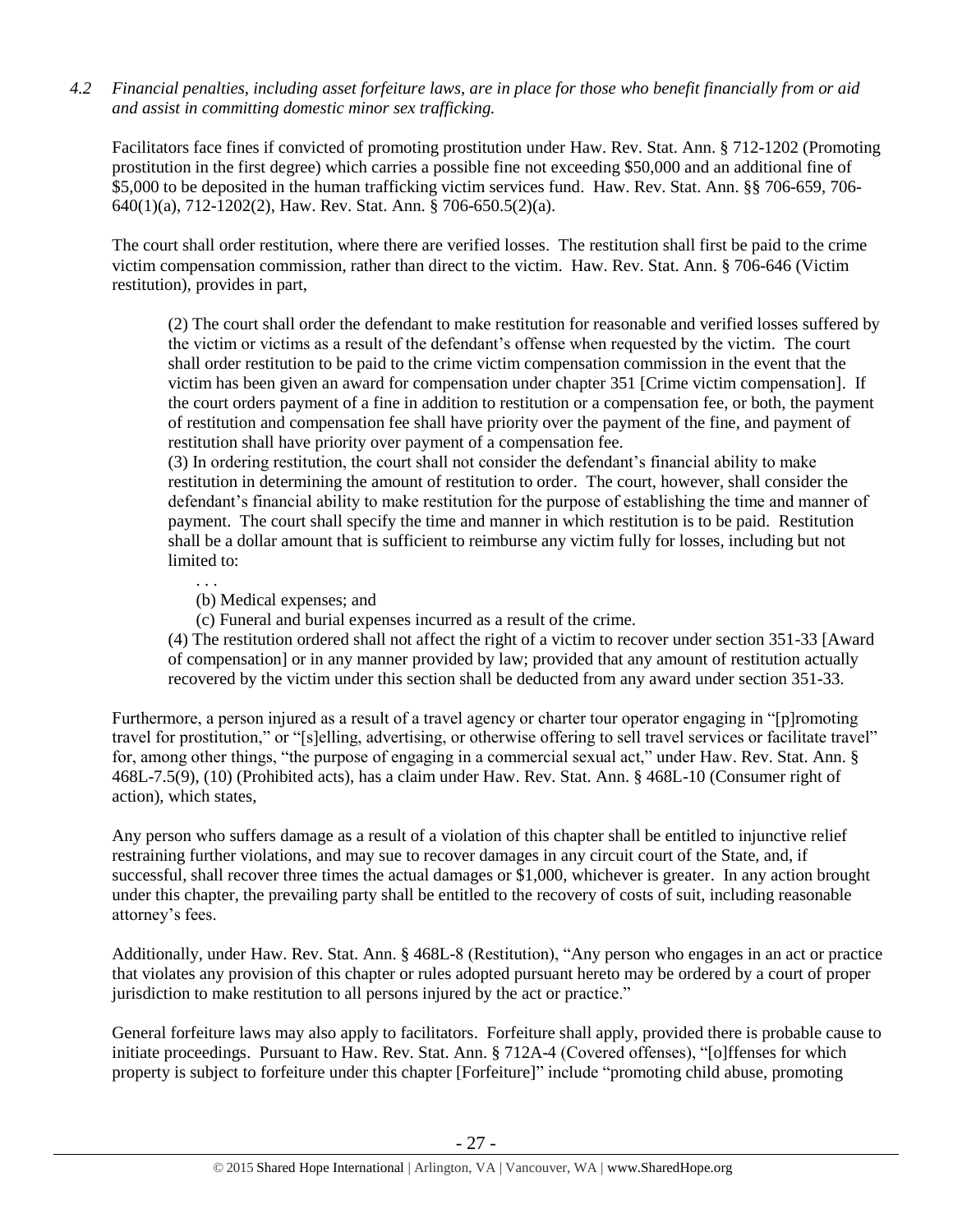prostitution, solicitation of a minor for prostitution, habitual solicitation of prostitution, . . . solicitation of prostitution near schools or public parks, which is chargeable as a felony or misdemeanor offense, but not as a petty misdemeanor, under state law." Haw. Rev. Stat. Ann. § 712A-4(b)(c). Haw. Rev. Stat. Ann. Ann. § 712A-5(1) (Property subject to forfeiture; exemption) states, subject to certain exceptions,

(1) The following is subject to forfeiture:

(a) Property described in a statute authorizing forfeiture;

(b) Property used or intended for use in the commission of, attempt to commit, or conspiracy to commit a covered offense, or which facilitated or assisted such activity;

. . .

(e) Any proceeds or other property acquired, maintained, or produced by means of or as a result of the commission of the covered offense;

(f) Any property derived from any proceeds which were obtained directly or indirectly from the commission of a covered offense;

(g) Any interest in, security of, claim against, or property or contractual right of any kind affording a source of influence over any enterprise which has been established, participated in, operated, controlled, or conducted in order to commit a covered offense;

(h) All books, records, bank statements, accounting records, microfilms, tapes, computer data, or other data which are used, intended for use, or which facilitated or assisted in the commission of a covered offense, or which document the use of the proceeds of a covered offense.

Seizure of forfeitable assets is governed by Haw. Rev. Stat. Ann §712A-6. The asset forfeiture proceeding may occur *in personam* pursuant to Haw. Rev. Stat. Ann. §712A-13 or *in rem* pursuant to § 712A-12. Pursuant to Haw. Rev. Stat. Ann. §712A-16, "All forfeited property . . . shall, after payment of expenses of administration and sale, be distributed as follows:

(a) One quarter shall be distributed to the unit or units of state or local government [whose] officers or employees conducted the investigation and caused the arrest of the person whose property was forfeited or seizure of the property for forfeiture;

(b) One quarter shall be distributed to the prosecuting attorney who instituted the action producing the forfeiture; and

(c) One half shall be deposited into the criminal forfeiture fund established by this chapter.

Finally, Haw. Rev. Stat. Ann. § 371-20 (National Human Trafficking Resource Center hotline) establishes that an employer who "wilfully and knowingly fails, neglects, or refuses" to post the National Human Trafficking Resource Hotline is subject to a civil fine up to \$100 for each separate offense.

- 4.2.1 Recommendation: Enact a law that expressly provides for asset forfeiture for facilitators benefitting from the commission of a human trafficking offense against a minor.
- 4.2.2 Recommendation: Amend Haw. Rev. Stat. Ann. § 706-646 to direct payment of restitution directly to the victim of human trafficking and CSEC offenses.

# *4.3 Promoting and selling child sex tourism is illegal*.

 $\overline{a}$ 

Haw. Rev. Stat. Ann. § 712-1208(1) (Promoting travel for prostitution) makes it illegal if a person "knowingly sells or offers to sell travel services<sup>48</sup> that include or facilitate travel for the purpose of engaging in what would

<sup>48</sup> Haw. Rev. Stat. Ann. § 468L-1 states that travel services include, "'Travel services' includes transportation by air, sea, or rail; related ground transportation; hotel accommodations; or package tours, whether offered on a wholesale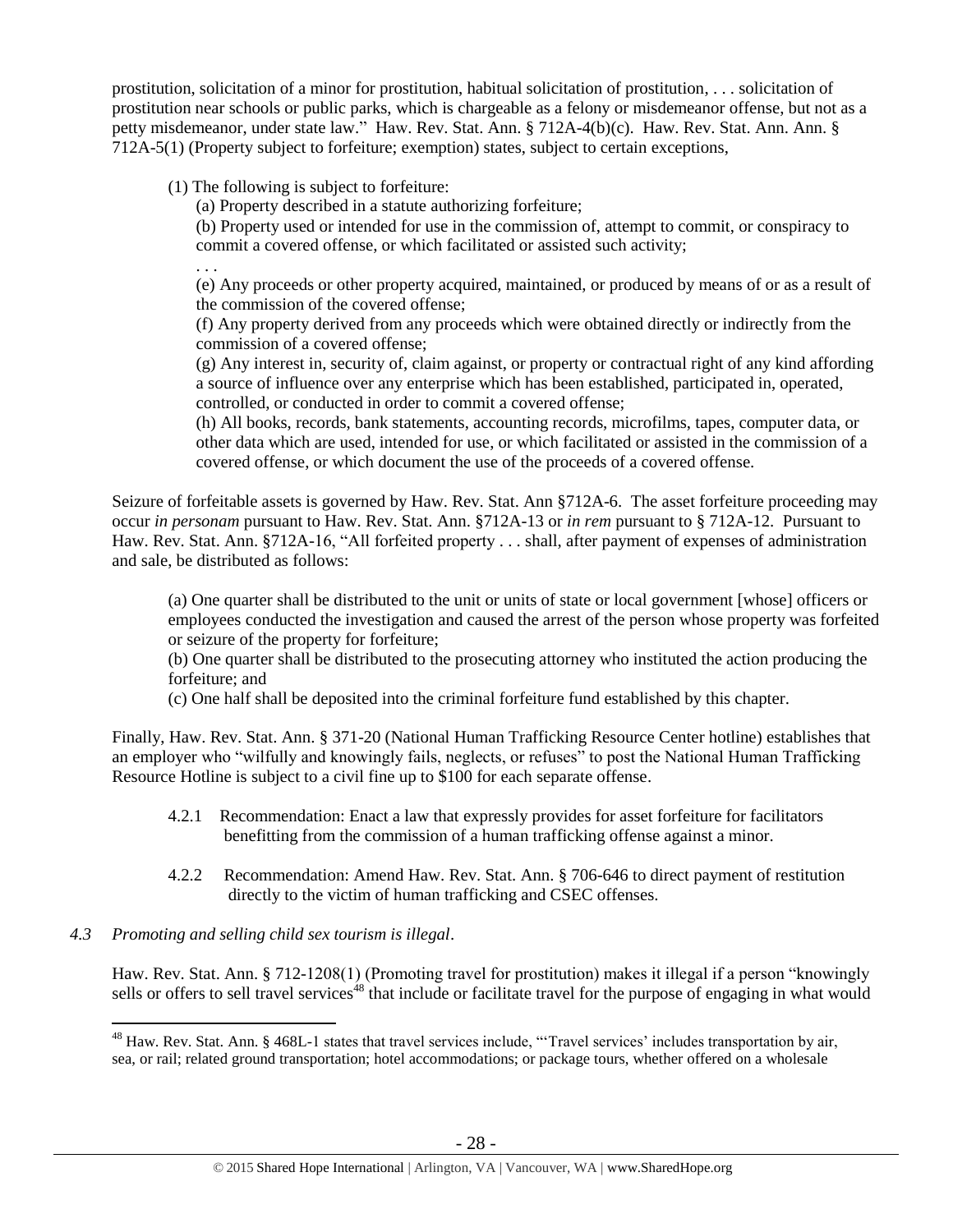be prostitution if occurring in the state." A conviction for promoting travel for prostitution is punishable as a Class C felony by imprisonment up to five years, a possible fine not exceeding \$10,000, and an additional fine of \$1,000 to be deposited into the human trafficking victim services fund. Haw. Rev. Stat. Ann. §§ 706- 660(1)(b), 706-640(1)(c), 712-1208(3), Haw. Rev. Stat. Ann. § 706-650.5(2)(c). No enhanced penalty exists if the travel services are for the promotion of child sex tourism.

In addition, Haw. Rev. Stat. Ann. § 468L-7.5(9), (10) (Prohibited acts), prohibits travel agencies or charter tour operators from "[p]romoting travel for prostitution" and "[s]elling, advertising, or otherwise offering to sell travel services or facilitate travel: (A) For the purpose of engaging in a commercial sexual act; (B) That consists of tourism packages or activities using and offering sexual acts as enticement for tourism; or (C) That provides or purports to provide access to or that facilitates the availability of sex escorts or sexual services."

*4.4 Promoting and selling child pornography is illegal*.

 $\overline{a}$ 

Under Haw. Rev. Stat. Ann. § 707-751 (Promoting child abuse in the second degree),

(1) A person commits the offense of promoting child abuse in the second degree if, knowing or having reason to know its character and content, the person:

(a) Disseminates<sup>49</sup> child pornography;<sup>50</sup>

(b) Reproduces child pornography with intent to disseminate;

(c) Disseminates any book, magazine, periodical, film, videotape, computer disk, or any other material that contains an image of child pornography;

(d) Disseminates any pornographic material which employs, uses, or otherwise contains a minor engaging in or assisting others to engage in sexual conduct; or

(e) Possesses thirty or more images of any form of child pornography, and the content of at least one image contains one or more of the following:

(i) A minor who is younger than the age of twelve;

- (ii) Sadomasochistic abuse of a minor; or
- (iii) Bestiality involving a minor.

A conviction for promoting child abuse in the second degree is punishable as a Class B felony by imprisonment up to ten years and a possible fine not to exceed \$25,000. Haw. Rev. Stat. Ann. §§ 706- 660(1)(a), 706-640(1)(b), 707-751(4).

Under Haw. Rev. Stat. Ann. §§ 712-1215.5 (Promoting minor-produced images in the first degree) and 712- 1215.6 (Promoting minor-produced sexual images in the second degree), both minors and adults can be found in violation of this law if they encourage other minors to take nude photographs or videos and transmit them electronically.

or retail basis. This chapter shall not apply to any hotel as defined under section 486K-1, or air carrier as defined by the Federal Aviation Act of 1958 ( 49 U.S.C.S. Appx § 1301), as amended, for travel services for which they do not accept: (1) Consumer monies for services other than their own; or (2) Commissions or any other form of consideration."

<sup>&</sup>lt;sup>49</sup> "Disseminate' means to publish, sell, distribute, transmit, exhibit, present material, mail, ship, or transport by any means, including by computer, or to offer or agree to do the same." Haw. Rev. Stat. Ann. § 707-751(2). <sup>50</sup> *See supra* note [16.](#page-3-0)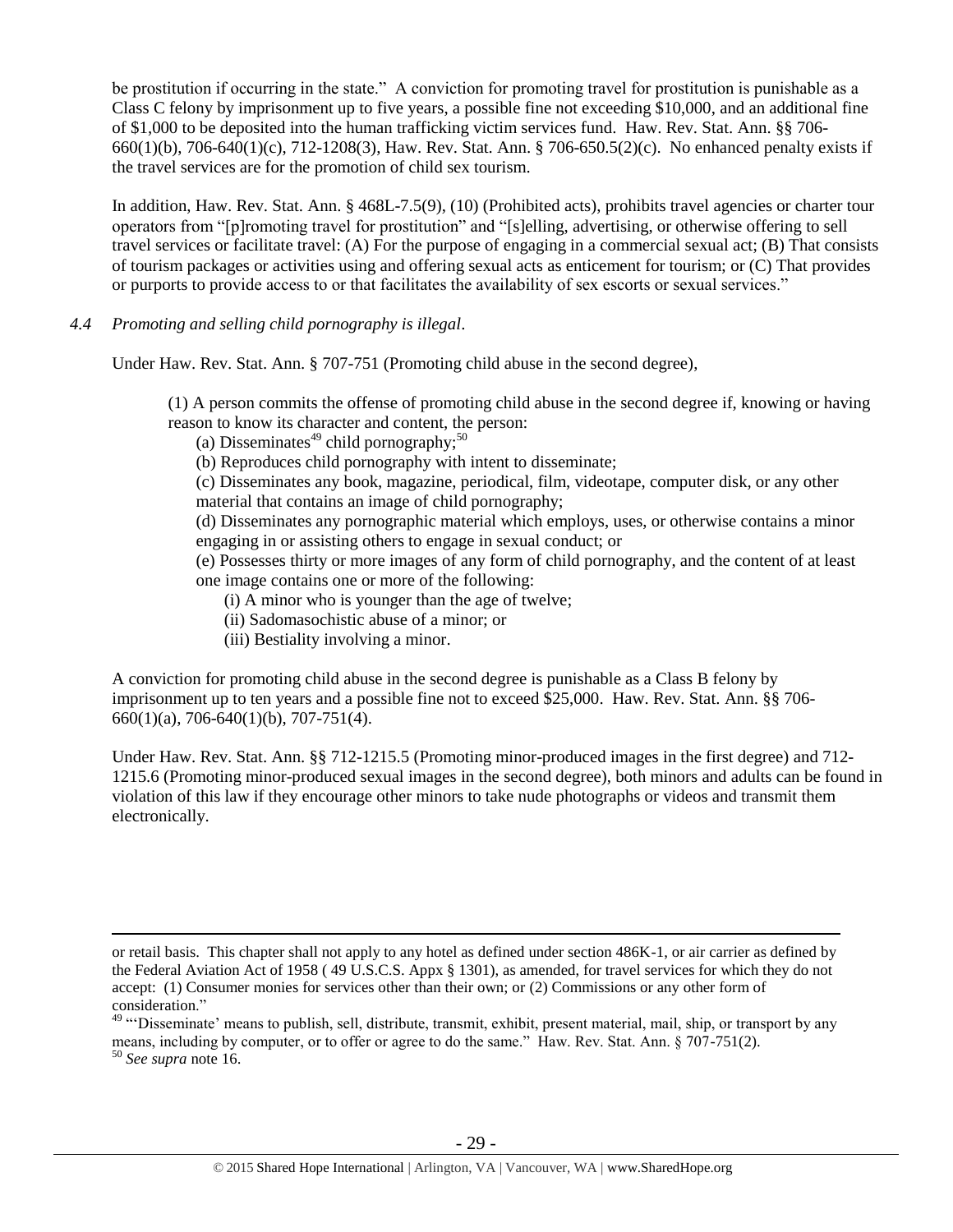#### **FRAMEWORK ISSUE 5: PROTECTIVE PROVISIONS FOR THE CHILD VICTIMS**

## *Legal Components:*

- *5.1 Statutorily-mandated victim services define "victim" to specifically include victims of domestic minor sex trafficking or commercial sexual exploitation of children (CSEC) to ensure prompt identification and access to victims' rights and services.*
- *5.2 The state sex trafficking statute expressly prohibits a defendant from raising consent of the minor to the commercial sex acts as a defense.*
- *5.3 Prostitution laws apply only to adults, preventing criminalization of minors under 18 for prostitution offenses.*
- *5.4 State law provides a non-punitive avenue to specialized services through one or more points of entry.*
- *5.5 Commercial sexual exploitation or sex trafficking is identified as a type of abuse and neglect within child protection statutes.*
- *5.6 The definition of "caregiver" or another related term in the child welfare statutes is not a barrier to a sex trafficked child accessing the protection of child welfare.*
- *5.7 Crime victims' compensation is specifically available to a child victim of sex trafficking or commercial sexual exploitation of children (CSEC) without regard to ineligibility factors.*
- *5.8 Victim-friendly procedures and protections are provided in the trial process for minors under 18.*
- *5.9 Expungement or sealing of juvenile delinquency records resulting from arrests or adjudications for prostitution-related offenses committed as a result of, or in the course of, the commercial sexual exploitation of a minor is available within a reasonable time after turning 18.*
- *5.10 Victim restitution and civil remedies for victims of domestic minor sex trafficking or commercial sexual exploitation of children (CSEC) are authorized by law.*
- *5.11 Statutes of limitations for civil and criminal actions for child sex trafficking or commercial sexual exploitation of children (CSEC) offenses are eliminated or lengthened sufficiently to allow prosecutors and victims a realistic opportunity to pursue criminal action and legal remedies.*

*\_\_\_\_\_\_\_\_\_\_\_\_\_\_\_\_\_\_\_\_\_\_\_\_\_\_\_\_\_\_\_\_\_\_\_\_\_\_\_\_\_\_\_\_\_\_\_\_\_\_\_\_\_\_\_\_\_\_\_\_\_\_\_\_\_\_\_\_\_\_\_\_\_\_\_\_\_\_\_\_\_\_\_\_\_\_\_\_\_\_\_\_\_\_*

# *Legal Analysis:*

*5.1 Statutorily-mandated victim services define "victim" to specifically include victims of domestic minor sex trafficking or commercial sexual exploitation of children (CSEC) to ensure prompt identification and access to victims' rights and services.* 

Under Haw. Rev. Stat. Ann. § 801D-4 (Basic bill of rights for victims and witnesses) victims have the right "[t]o be informed by the police, victim/witness counselor, or other criminal justice personnel, of financial assistance and other social services available as a result of being a witness to or a victim of crime, including information on how to apply for the assistance and services. . . ." Haw. Rev. Stat. Ann. § 801D-4(4). Under Chapter 801D (Rights of Victims and Witnesses in Criminal Proceedings), "'[v]ictim' means a person against whom a crime has been committed by either an adult or a juvenile," and "'[c]rime' means an act or omission committed by an adult or juvenile that would constitute an offense against the person under the Penal Code of this State." Haw. Rev. Stat. Ann. § 801D-2 (Definitions).

Pursuant to Haw. Rev. Stat. Ann. § 706-646 (Victim restitution), the term "victim" is defined as including "(a) The direct victim of a crime including a business entity, trust, or governmental entity."

Haw. Rev. Stat. Ann. § 351-2 (Definitions) under Chapter 351 (Crime victim compensation) defines "victim" as including:

(1) A person who is injured or killed by any act or omission of any other person coming within the criminal jurisdiction of the State;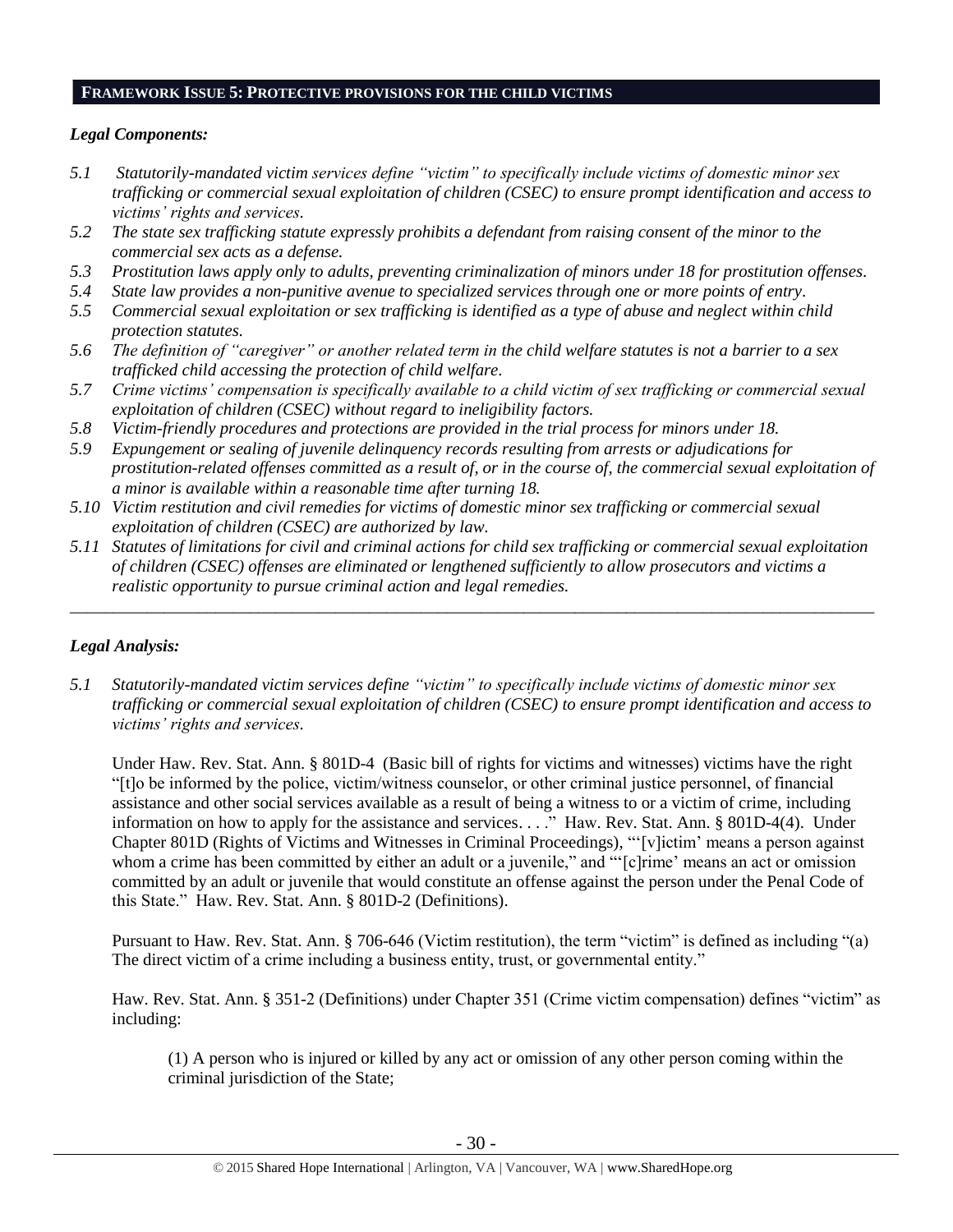(2) Any resident of the State who is injured or killed in another state by an act or omission of another person, which act or omission is within the description of any of the crimes specified in [section 351-](https://a.next.westlaw.com/Link/Document/FullText?findType=L&pubNum=1000522&cite=HISTS351-32&originatingDoc=N3C24DF804C5A11DDB03786E014444BA4&refType=LQ&originationContext=document&transitionType=DocumentItem&contextData=(sc.Search))  $32^{51}$  $32^{51}$  [Violent crimes];

<span id="page-30-0"></span>. . . .

 $\overline{a}$ 

- 5.1.1 Recommendation: Amend the definition of "victim" in Haw. Rev. Stat. Ann. § 706-646 (Restitution), § 801D-2 (Definitions— Basic bill of rights for victims and witnesses) and § 351- 2 (Definitions—Crime victim compensation) to expressly include trafficking and CSEC victims.
- *5.2 The state sex trafficking statute expressly prohibits a defendant from raising consent of the minor to the commercial sex acts as a defense.*

CSEC laws do not refer to a defense based on the minor's consent to the commercial sex act. However, Hawaii law does not specifically prohibit a defendant from raising such a defense.

Haw. Rev. Stat. Ann. § 702-233 (Consent; general) states, "In any prosecution, the victim's consent to the conduct alleged, or to the result thereof, is a defense if the consent negatives an element of the offense or precludes the infliction of the harm or evil sought to be prevented by the law defining the offense." However, Haw. Rev. Stat. Ann. § 702-235 (Ineffective consent) states,

Unless otherwise provided by this Code or by the law defining the offense, consent does not constitute a defense if:

(1) It is given by a person who is legally incompetent to authorize the conduct alleged; or (2) It is given by a person who by reason of youth . . . is manifestly unable or known by the defendant to be unable to make a reasonable judgment as to the nature or harmfulness of the conduct alleged; or

(3) It is given by a person whose improvident consent is sought to be prevented by the law defining the offense; or

(4) It is induced by force, duress or deception.

- 5.2.1 Recommendation: Amend Haw. Rev. Stat. Ann. § 702-233 (Consent; general) to prohibit a defense based on the consent of the minor to a commercial sex act.
- *5.3 Prostitution laws apply only to adults, preventing criminalization of minors under 18 for prostitution offenses.*

Haw. Rev. Stat. Ann. § 712-1200 (Prostitution) and § 712-1206 (Loitering for the purpose of engaging in or advancing prostitution) do not exempt minors from prosecution for prostitution offenses.

5.3.1 Recommendation: Amend Haw. Rev. Stat. Ann. § 712-1200 (Prostitution) and § 712-1206 (Loitering for the purpose of engaging in or advancing prostitution) to eliminate liability for prostitution offenses for all minors under 18.

<sup>&</sup>lt;sup>51</sup> The crimes specified in Haw. Rev. Stat. Ann. § 351-32 include "(11) Kidnapping (section 707-720); (12) Sexual assault in the first degree (section 707-730); (13) Sexual assault in the second degree (section 707-731); (14) Sexual assault in the third degree (section 707-732); (15) Sexual assault in the fourth degree (section 707-733);  $\dots$ "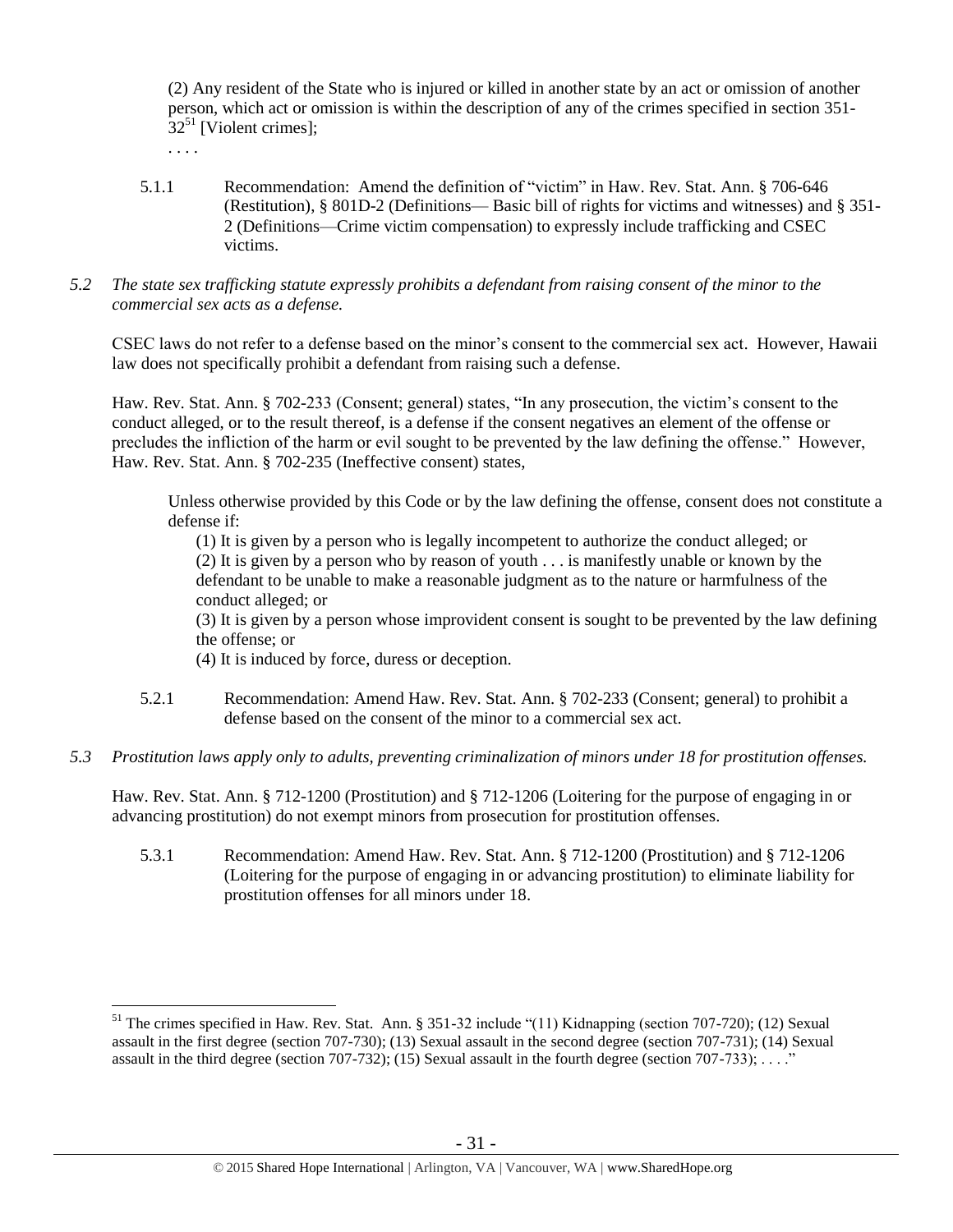# **Child Identified as Abused/Neglected**

Pursuant to Haw. Rev. Stat. Ann. § 350-1 (Reports)<sup>52</sup>, a sexually exploited child is likely to be identified as abused or neglected, included within the duties of mandated reporters. For purposes of child protective services, Haw. Rev. Stat. Ann. § 346-1 (Definitions) defines for Chapter 346 (Department of Human Services) "abused or neglected" as "subjected to 'harm', 'imminent harm', or 'threatened harm' as defined in section [587A-4]." Under Chapter 587A (Child Protective Act), Haw. Rev. Stat. Ann. § 587A-4( (Definitions)) the definition of "harm" includes when a

child has been the victim of sexual contact or conduct, including sexual assault; sodomy; molestation; sexual fondling; incest; prostitution; obscene or pornographic photographing, filming, or depiction; or other similar forms of sexual exploitation, including but not limited to acts that constitute an offense pursuant to section 712-1202(1)(b) [Promoting prostitution in the first degree] . . . .

Haw. Rev. Stat. Ann. § 587A-11 (Investigation; department powers) directs the Department of Human Services (Department) to investigate any reports it receives alleging that "a child is subject to imminent harm, has been harmed, or is subject to threatened harm." Under Haw. Rev. Stat. Ann. § 587A-11, in investigating the allegations, the Department may:

(1) Enlist the cooperation and assistance of appropriate state and federal law enforcement authorities, who may conduct an investigation and, if an investigation is conducted, shall provide the department with all preliminary findings, including the results of a criminal history record check of an alleged perpetrator of harm or threatened harm to the child;

(2) Interview the child without the presence or prior approval of the child's family and temporarily assume protective custody of the child for the purpose of conducting the interview;

(3) Resolve the matter in an informal fashion that it deems appropriate under the circumstances;

(4) Close the matter if the department finds, after an assessment, that the child is residing with a caregiver who is willing and able to meet the child's needs and provide a safe and appropriate placement for the child;

(5) Immediately enter into a service plan:

- (A) To safely maintain the child in the family home; or
- (B) To place the child in voluntary foster care pursuant to a written agreement with the child's parent.

If the child is placed in voluntary foster care and the family does not successfully complete the service plan within three months after the date on which the department assumed physical custody of the child, the department shall file a petition. . . .

(6) Assume temporary foster custody of the child… or

(7) File a petition or ensure that a petition is filed by another appropriate authorized agency in court under this chapter.

*I. Initial Custody:* 

 $\overline{a}$ 

a. Authority for initial custody

<sup>&</sup>lt;sup>52</sup> See *infra* section 5.5 for a full analysis of the definition of "abuse" as it relates to identification of sexually exploited children.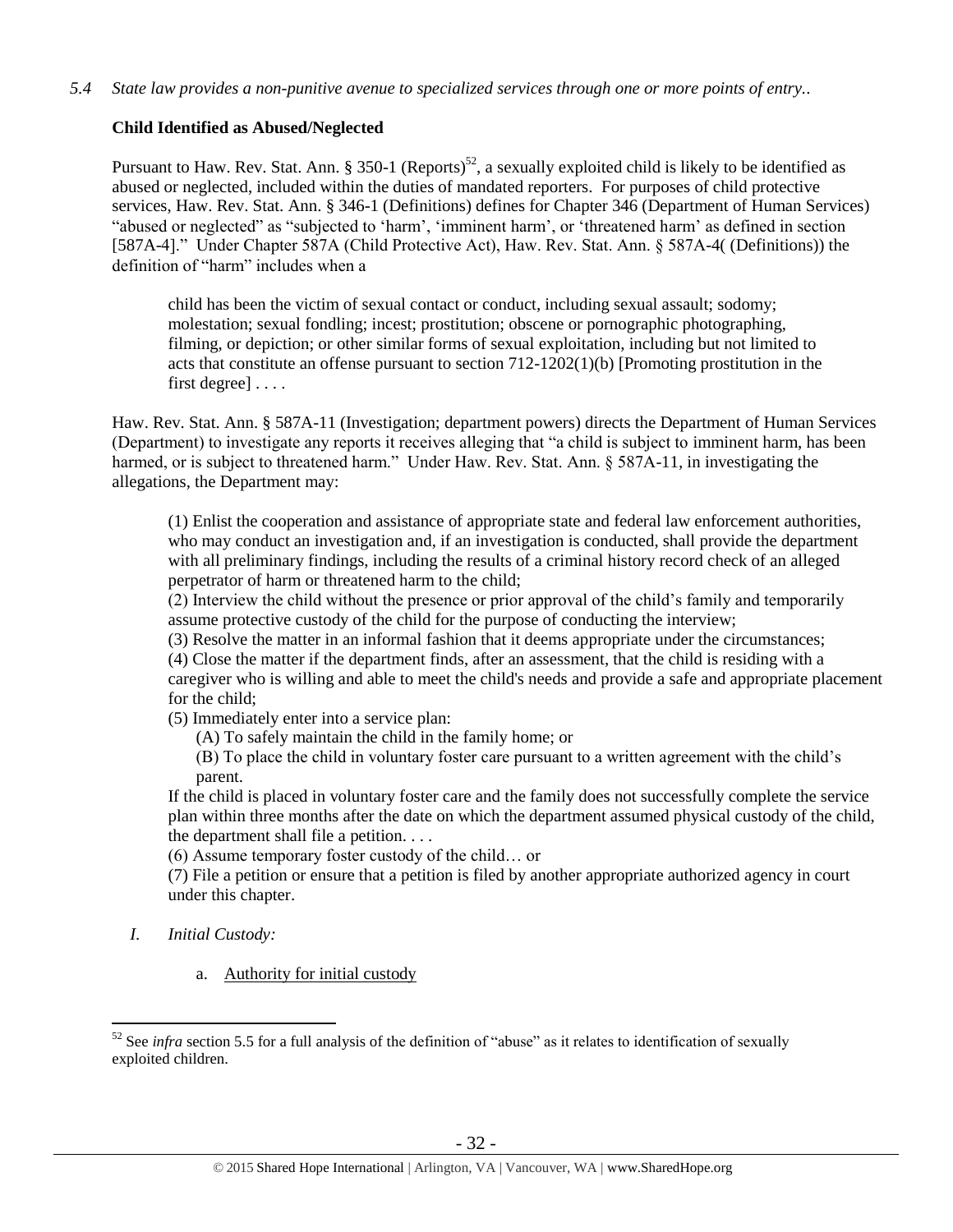Prior to an investigation into reports of abuse, a child may be taken into custody pursuant to Haw. Rev. Stat. Ann. § 587A-8(a) (Protective custody by police officer without court order), which provides,

(a) A police officer shall assume protective custody of a child without a court order and without the consent of the child's family, if in the discretion of the police officer, the officer determines that:

(1) The child is subject to imminent harm while in the custody of the child's family;

(2) The child has no parent, as defined in this chapter, who is willing and able to provide a safe family home for the child;

(3) The child has no caregiver, as defined in this chapter, who is willing and able to provide a safe and appropriate placement for the child; or

(4) The child's parent has subjected the child to harm or threatened harm and the parent is likely to flee with the child.

b. Placement:

After taking a child into protective custody, the law enforcement officer transfers protective custody to the Department of Human Services. Haw. Rev. Stat. Ann. § 587A-8(b). Once the Department of Human Services assumes custody of the child, within 3 days, the Department shall, among other things, "[a]ssume temporary foster custody of the child if, in the discretion of the department, the department determines that the child is subject to imminent harm while in the custody of the child's family." Haw. Rev. Stat. Ann. § 587A-9(a)(1). Pursuant to Haw. Rev. Stat. Ann. § 587A-11(6), placement preference is with an approved relative.

# *II. Process following initial custody:*

Pursuant to Haw. Rev. Stat. Ann. § 587A-9(a)(5) (Temporary foster custody without court order), within three business days of receiving a child in protective custody, the Department also must return the child to the parents, obtain a voluntary placement agreement for foster care from the parents, or file a petition with the court.

### *III. Placement process pending adjudication/ investigation:*

Under Haw. Rev. Stat. Ann. § 587A-5(1) of Hawaii's Child Protective Act the court has,

# [E]xclusive original jurisdiction:

(1) In a child protective proceeding concerning any child who is or was found within the State at the time specified facts and circumstances occurred, are discovered, or are reported to the department. These facts and circumstances constitute the basis for the court's finding that the child's physical or psychological health or welfare is subject to imminent harm, has been harmed, or is subject to threatened harm by the acts or omissions of the child's family.

Under Haw. Rev. Stat. Ann. § 571-32(d) ( Detention; shelter; release; notice.), "No child shall be held in a detention facility for juveniles or shelter longer than twenty-four hours, excluding weekends and holidays...unless the judge orders otherwise after a court hearing."

If the court determines that continued supervision is necessary, Haw. Rev. Stat. Ann. § 571-33 (Detention and shelter facilities.) states,

> Provisions shall be made for the temporary detention of children or minors in a detention home, to be conducted as an agency of the court; or the court may arrange for the care and custody of such children or minors temporarily in private homes subject to the supervision of the court, or may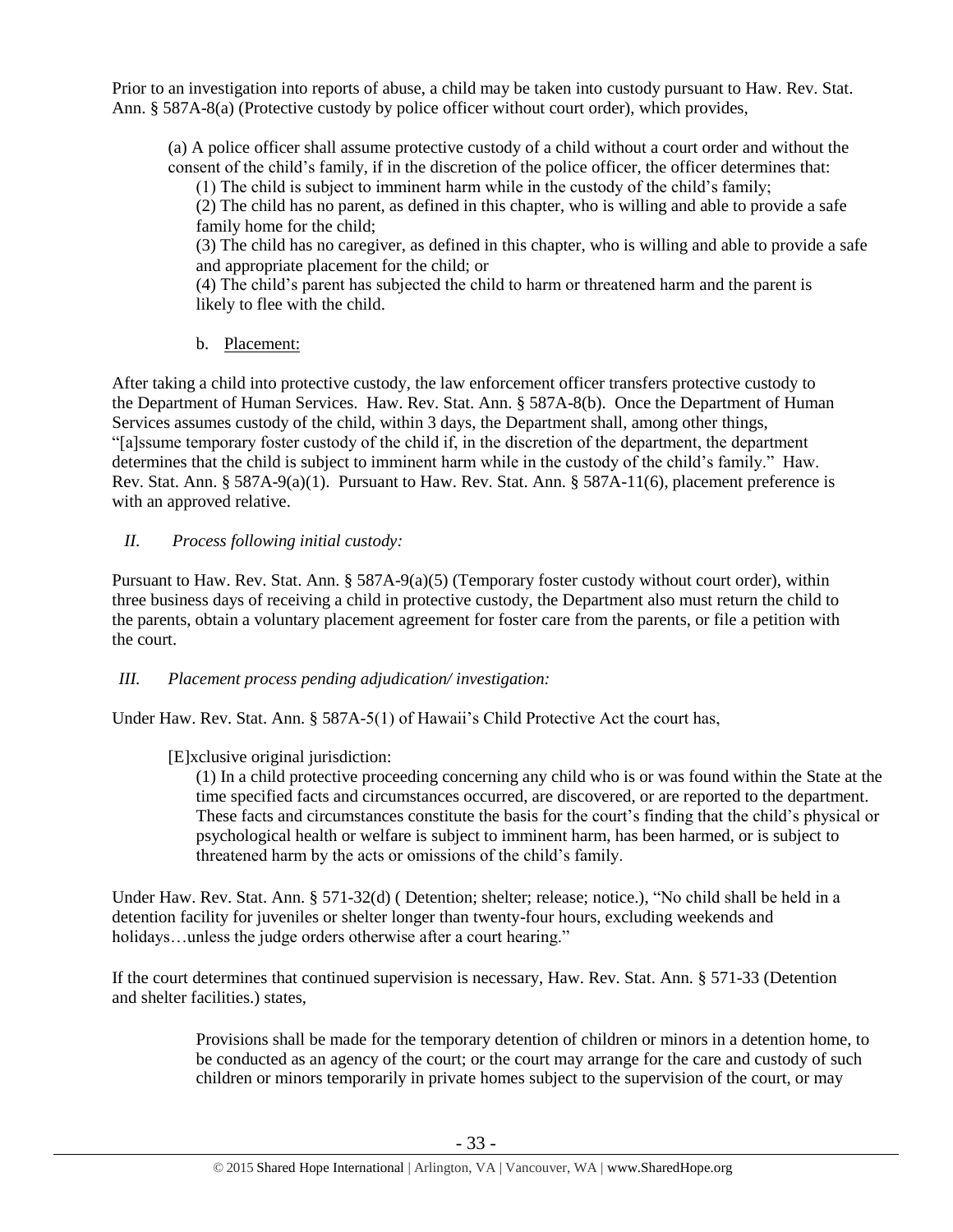arrange with any institution or agency to receive for temporary care and custody children or minors within the jurisdiction of the court.

# *IV. Adjudication:*

Under Haw. Rev. Stat. Ann. §571-41(a) (Procedure in children's cases), the hearing may be informal and will take place without a jury in a process separate from the adult court process. The judge shall make findings of fact based on a preponderance of the evidence standard and using regularly applicable rules of evidence in civil procedure. Haw. Rev. Stat. Ann. §571-41(c).

## *V. Outcomes*

If a child is adjudicated as abused or neglected, Haw. Rev. Stat. Ann. § 571-48(2) (Decree, if informal adjustment or diversion to a private or community agency or program has not been effected.) provides that:

(A) The court may place the child under protective supervision, as hereinabove defined, in the child's own home, or in the custody of a suitable person or agency elsewhere, upon conditions determined by the court; or

(B) The court may vest legal custody of the child, after prior consultation with the agency or institution, in a local governmental agency or institution licensed or approved by the State to care for children, with the exception of an institution authorized by the court to care for children. If legal custody of the child is vested in a private agency or institution in another state, the court shall select one that is approved by the family or juvenile court of the other state or by that state's department of social services or other appropriate department; provided that the child may not be committed to a public or private institution operated solely for the treatment of law violators…

While there is no reference to specific services available to DMST victims, under Haw. Rev. Stat. Ann. § 571-48(5), "[t]he court may order, for any child within its jurisdiction, whatever care or treatment is authorized by law."

# **Child Identified as Status Offender**

A sexually exploited minor may also be identified as a status offender if the minor is truant, a runaway, or beyond the control of his or her parent.

- *I. Initial Custody:* 
	- a. Authority for initial custody

Pursuant to Haw. Rev. Stat. Ann. § 571-31(a) (Taking children into custody; release; notice), a law enforcement officer may take a child into custody if the child falls within Haw. Rev. Stat. Ann. § 571-11(2) (Jurisdiction; children), which states,

Except as otherwise provided in this chapter, the court shall have exclusive original jurisdiction in proceedings:

(2) Concerning any child living or found within the circuit:

(A) Who is neglected as to or deprived of educational services because of the failure of any person or agency to exercise that degree of care for which it is legally responsible; (B) Who is beyond the control of the child's parent or other custodian or whose behavior is injurious to the child's own or others' welfare;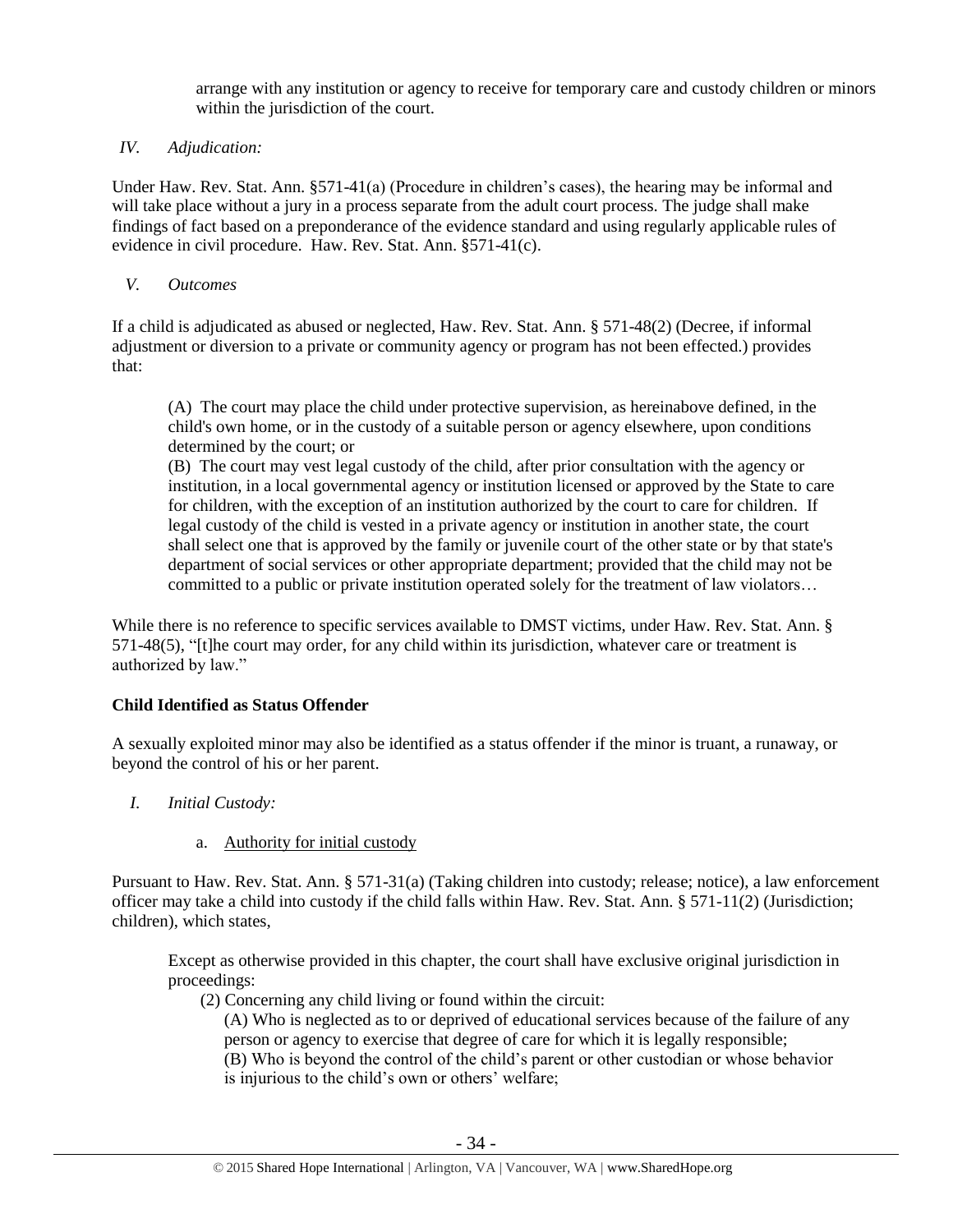(C) Who is neither attending school nor receiving educational services required by law whether through the child's own misbehavior or nonattendance or otherwise; or (D) Who is in violation of curfew.

*b.* Placement:

Upon taking the child into custody, law enforcement shall immediately notify the child's parents, guardian, or legal custodian and under Haw. Rev. Stat. Ann. § 571-31(b) (Taking children into custody; release; notice),

The child shall be (1) released to the care of the child's parent or other responsible adult; (2) referred or delivered to the court or other designated agency with or without simultaneous release to parent or other responsible adult; or (3) taken directly to a detention facility, if the child's immediate welfare or the protection of the community requires it, or the child is subject to detention for violation of a court order of probation or protective supervision.

# *II. Process following initial custody:*

Haw. Rev. Stat. Ann. § 571-32(d) provides that a child may not be held in detention or shelter care for more than 24 hours, "unless a petition or motion for revocation of probation, or motion for revocation of protective supervision has been filed, or unless the judge orders otherwise after a court hearing."

Under Haw. Rev. Stat. Ann. §571-21(a) (Complaint; investigation; petition), whenever the court is informed of a case of a potential status offender:

[T] the intake officer shall make a preliminary investigation to determine whether informal adjustment is suitable under section 571-31.4 [Informal adjustment, law violators] or 571-31.5 [Informal adjustment, status offenders]. The court may authorize the filing of a petition, may make whatever arrangement for informal adjustment that is suitable under section 571-31.4, 571-31.5, or 571-31.6 [Informal adjustment, minor who may be both law violator and status offender]; or may take such action as is otherwise allowed under this chapter. Efforts to effect informal adjustment may be continued not longer than three months without review by the judge.

# *III. Placement process pending adjudication:*

If a child believed to fall within Haw. Rev. Stat. Ann. § 571-11(1) or (2) (Jurisdiction; children), is determined unsuitable for diversion and is not released in informal adjustment, then the child is taken "to the place of detention or shelter designated by the court." Haw. Rev. Stat. Ann. § 571-32(a). Additionally, "If the court determines that the child requires care away from the child's own home but does not require secure physical restriction, the child shall be given temporary care in any available nonsecure child caring institution, foster family home, or other shelter facility." Haw. Rev. Stat. Ann. § 571-32(a).

Pursuant to Haw. Rev. Stat. Ann. § 571-32(e), (f), after a court hearing,

(e) No child may be held after the filing of a petition or motion, as specified in subsection (d) unless an order for continued detention or shelter has been made by a judge after a court hearing… If there is probable cause to believe that the child comes within section . . . 571-11(2) [Jurisdiction; children], the child may be held, following a court hearing, in a shelter but may not be securely detained in a detention facility for juveniles for longer than twenty-four hours, excluding weekends and holidays, unless the child is subject to the provisions of chapter 582, Interstate Compact on Juveniles, or chapter, Interstate Compact for Juveniles, or is allegedly in or has already been adjudicated for a violation of a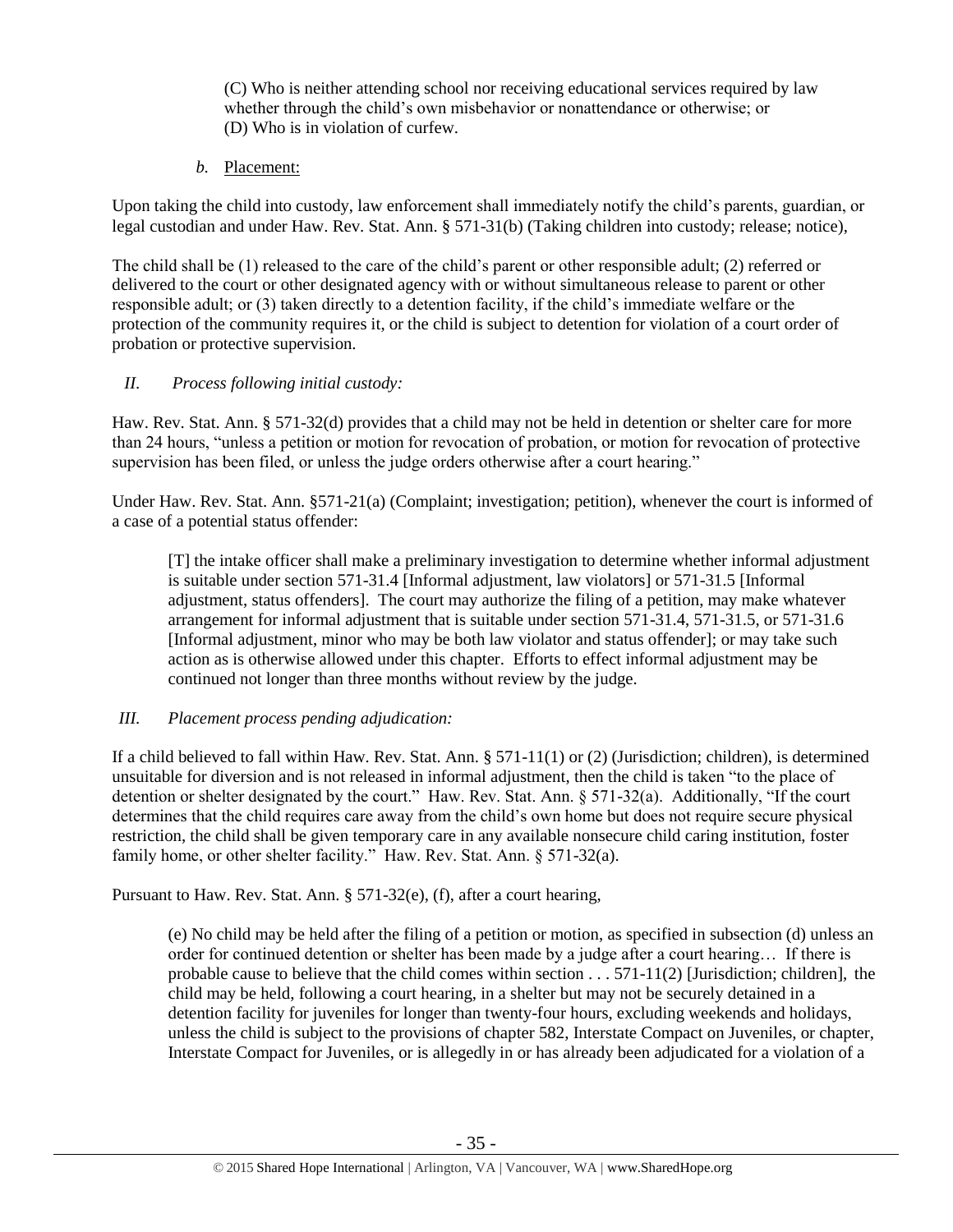valid court order, as provided under the federal Juvenile Justice and Delinquency Prevention Act of 1974, as amended.

(f) No child shall be released from detention except in accordance with this chapter.

In determining whether the "immediate welfare<sup>53</sup> or the protection of the community"<sup>54</sup> requires the child's detention pursuant to Haw. Rev. Stat. Ann. § 571-31.1(c) (Standard for detention), the court will consider,

(1) The severity of the violation or violations which the child is reasonably believed to have committed; (2) The frequency with which the child is reasonably believed to have committed such or other violations;

(3) The child's age, character, physical, and mental health;

(4) The interpersonal relationships between the child, the family, and the community; and

(5) Any previous history of referrals to the court.

If a child is brought to a detention or shelter facility, under Haw. Rev. Stat. Ann. § 571-32(b) (Detention; shelter; release; notice),

Prior to acceptance of the child for detention or shelter care, a prompt inquiry must be made by a duly authorized staff member of the detention or shelter facility or officer of the court. Where it is deemed in the best interests of the child, the judge, officer, staff member, or the director of detention services may then order the child to be released, if possible, to the care of the child's parent, guardian, legal custodian, or other responsible adult, or the judge may order the child held in the facility subject to further order or placed in some other appropriate facility.

- *IV. Adjudication or referral to alternate process:* 
	- a. Adjudication:

Under Haw. Rev. Stat. Ann. §571-41(a) (Procedure in children's cases), the hearing may be informal and will take place without a jury in a process separate from the adult court process. The judge shall make findings of fact based on a preponderance of the evidence standard and using regularly applicable rules of evidence in civil procedure. Haw. Rev. Stat. Ann. §571-41(c)

# b. Diversion:

(1) The minor is in physical, emotional, or psychological danger, or may be prior to the court's disposition; (2) No parent or other responsible adult known to the decision-maker is willing and able to provide the type and degree of supervision necessary to protect the minor from that danger;

(3) No other secure facility is appropriate and available.

[A] threat to, and a necessity to protect, the person or property of others from:

(1) A minor who is alleged to have committed an offense which caused physical harm, or a threat of physical harm, to another person; or

(2) A minor who is alleged to have committed an offense which caused damage to, or theft of, property; and

(A) The minor's record reveals a pattern of behavior which has caused damage to, or loss of, property; and

(B) Previous control measures have failed.

 $\overline{a}$  $53$  Haw. Rev. Stat. Ann. § 571-31.1(b) defines "immediate welfare" as including the following situations:

 $54$  Haw. Rev. Stat. Ann. § 571-31.1(a) defines "protection of the community" as,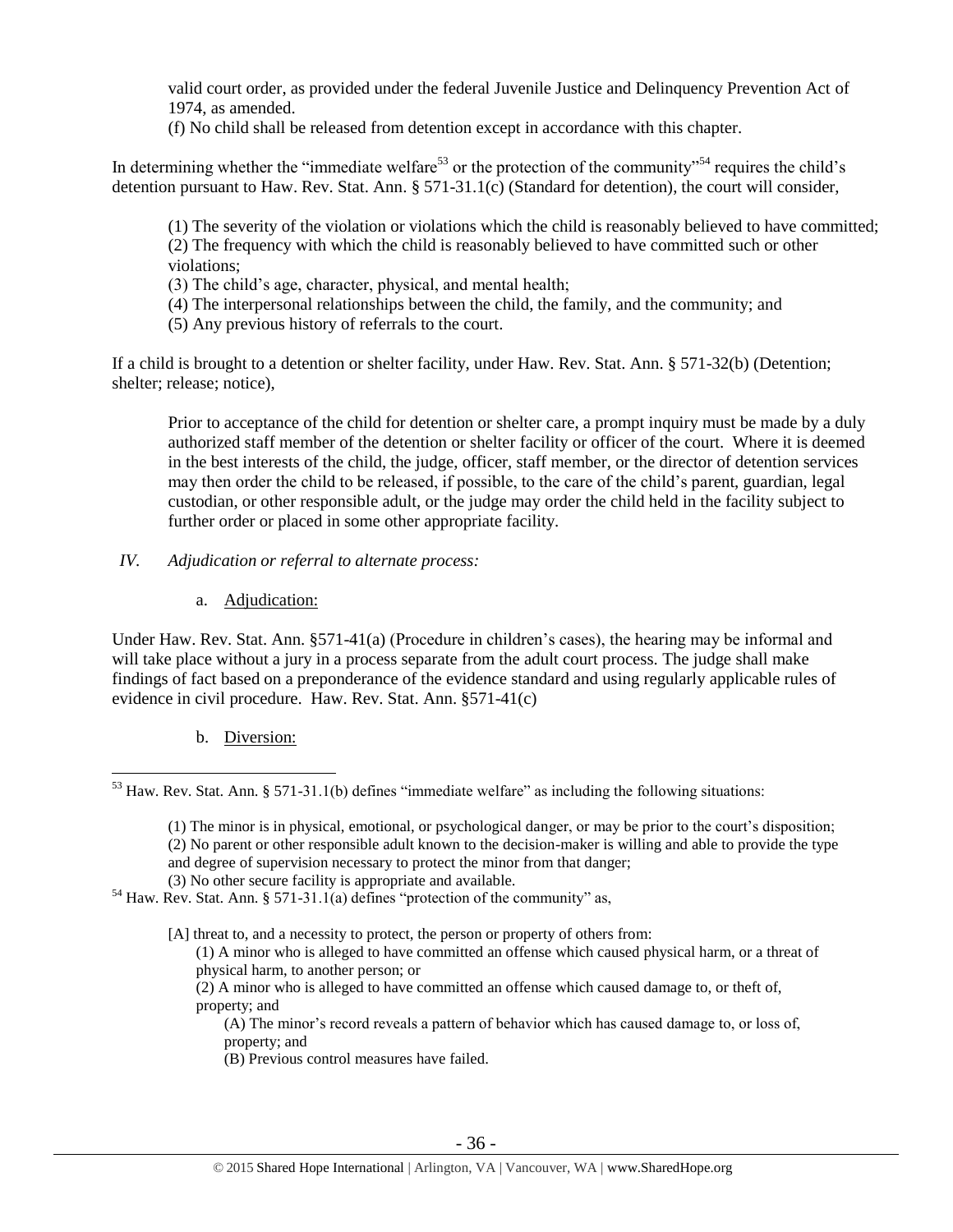Pursuant to Haw. Rev. Stat. Ann. § 571-31.5 (Informal adjustment, status offenders), a child determined to be a status offender pursuant to  $\S 571-11(2)$  may receive informal adjustment from an intake officer of the family court if the family consents and the child understands. Informal adjustment may include placement in a nonsecure shelter in addition to the programs provided in Haw. Rev. Stat. Ann. § 571-31.4(b).

# *V. Outcomes (Final permanent placement)*

If the child is adjudicated under Haw. Rev. Stat. Ann. § 571-11(2) for being a status offender, then the court may order protective supervision for the child in his own home or at a suitable agency, or the court may transfer the child's custody to an agency or institution. Haw. Rev. Stat. Ann. § 571-48(2). The court may order "whatever care of treatment is authorized by law." Haw. Rev. Stat. Ann. § 571-48(5). When considering whether to transfer custody, "the court shall give primary consideration to the welfare of the child." Haw. Rev. Stat. Ann. § 571-48(6). Except as authorized in chapter 352 (Hawaii Youth Correctional Facilities), an institution that receives custody of the child may not transfer the child to an adult facility. Haw. Rev. Stat. Ann.  $§ 571-48(4).$ 

# **Child Identified as Law Violator**

It is possible that a sexually exploited child may be identified as a law violator, and processed through the juvenile justice system.

- *I. Initial Custody:* 
	- a. Authority for initial custody

Under Haw. Rev. Stat. Ann. § 571-31(a) (Taking children into custody; release; notice), a law enforcement officer may take a child into custody if the child falls within Haw. Rev. Stat. Ann. § 571-11(1) (Jurisdiction; children), which states,

Except as otherwise provided in this chapter, the court shall have exclusive original jurisdiction in proceedings:

(1) Concerning any person who is alleged to have committed an act prior to achieving eighteen years of age that would constitute a violation or attempted violation of any federal, state, or local law or municipal ordinance. Regardless of where the violation occurred, jurisdiction may be taken by the court of the circuit where the person resides, is living, or is found, or in which the offense is alleged to have occurred

*b.* Placement:

Upon taking the child into custody, law enforcement shall immediately notify the child's parents, guardian, or legal custodian and under Haw. Rev. Stat. Ann. § 571-31(b) (Taking children into custody; release; notice),

The child shall be (1) released to the care of the child's parent or other responsible adult; (2) referred or delivered to the court or other designated agency with or without simultaneous release to parent or other responsible adult; or (3) taken directly to a detention facility, if the child's immediate welfare or the protection of the community requires it, or the child is subject to detention for violation of a court order of probation or protective supervision.

*II. Process following initial custody:*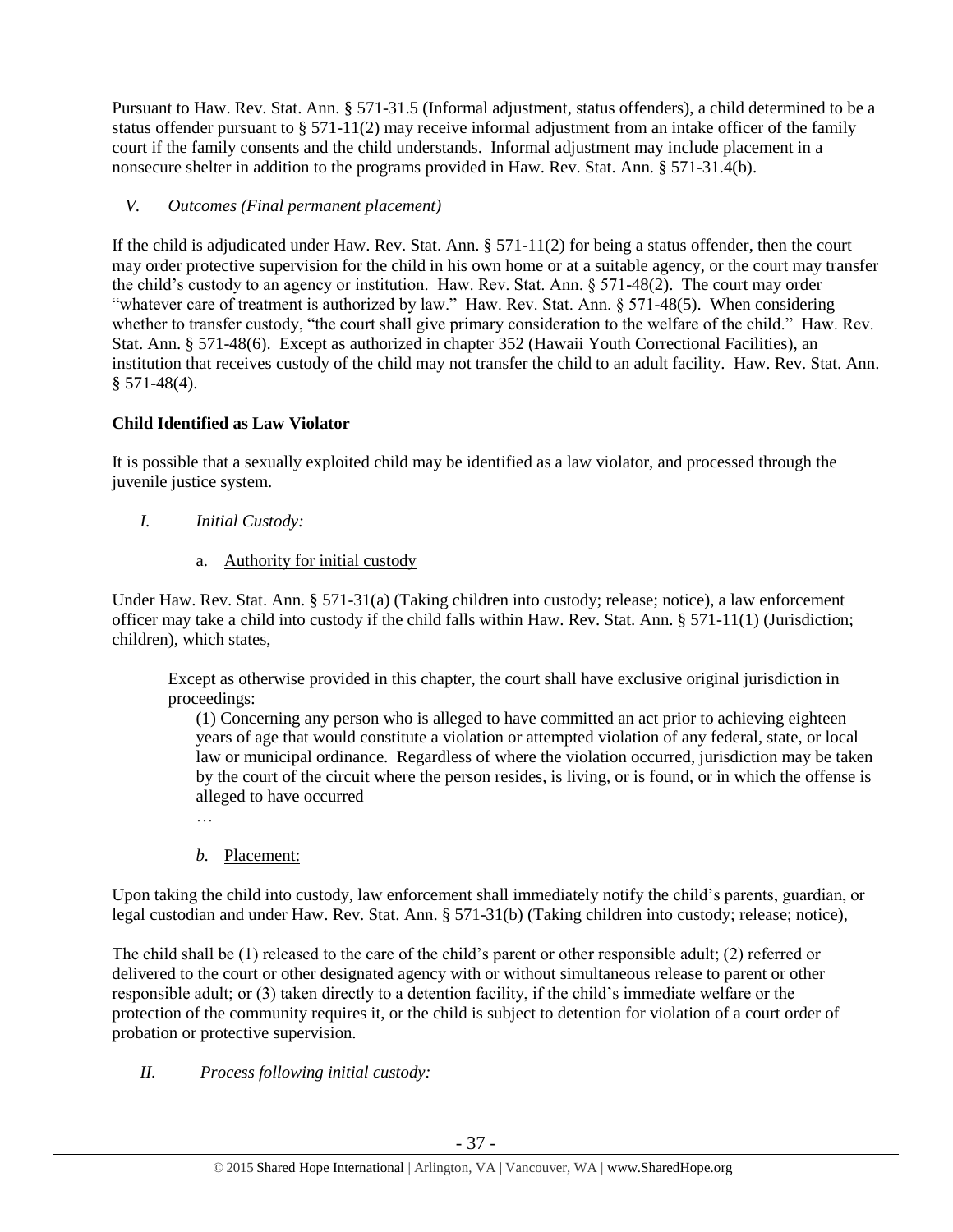Haw. Rev. Stat. Ann. § 571-32(d) provides that a child may not be held in detention or shelter care for more than 24 hours, "unless a petition or motion for revocation of probation, or motion for revocation of protective supervision has been filed, or unless the judge orders otherwise after a court hearing." Haw. Rev. Stat. Ann. § 571-32(d) further specifies that

 $[i]$ f there is probable cause to believe that the child comes within section 571-11(1) [by violating the law], the child may be securely detained in a certified police station cellblock or community correctional center. The detention shall be limited to six hours. In areas which are outside a standard metropolitan statistical area, the detention may be up to twenty-four hours, excluding weekends and holidays, if no detention facility for juveniles is reasonably available. Any detention in a police station cellblock or community correctional center shall provide for the sight and sound separation of the child from adult offenders.

Under Haw. Rev. Stat. Ann. §571-21(a) (Complaint; investigation; petition), whenever the court is informed of a case of a potential status offender:

[T] the intake officer shall make a preliminary investigation to determine whether informal adjustment is suitable under section 571-31.4 [Informal adjustment, law violators] or 571-31.5 [Informal adjustment, status offenders]. The court may authorize the filing of a petition, may make whatever arrangement for informal adjustment that is suitable under section 571-31.4, 571-31.5, or 571-31.6 [Informal adjustment, minor who may be both law violator and status offender]; or may take such action as is otherwise allowed under this chapter. Efforts to effect informal adjustment may be continued not longer than three months without review by the judge.

# *III. Placement process pending adjudication:*

If a child believed to fall within Haw. Rev. Stat. Ann. § 571-11(1) or (2) (Jurisdiction; children), is determined unsuitable for diversion and is not released in informal adjustment, then the child is taken "to the place of detention or shelter designated by the court." Haw. Rev. Stat. Ann. § 571-32(a). Additionally, "If the court determines that the child requires care away from the child's own home but does not require secure physical restriction, the child shall be given temporary care in any available nonsecure child caring institution, foster family home, or other shelter facility." Haw. Rev. Stat. Ann. § 571-32(a).

Pursuant to Haw. Rev. Stat. Ann. § 571-32(e), (f), after a court hearing,

(e) No child may be held after the filing of a petition or motion, as specified in subsection (d) unless an order for continued detention or shelter has been made by a judge after a court hearing. If there is probable cause to believe that the child comes within section 571-11(1) [Jurisdiction; children], the child may be securely detained, following a court hearing, in a detention facility for juveniles or may be held in a shelter…

(f) No child shall be released from detention except in accordance with this chapter.

In determining whether the "immediate welfare<sup>55</sup> or the protection of the community"<sup>56</sup> requires the child's detention pursuant to Haw. Rev. Stat. Ann. § 571-31.1(c) (Standard for detention), the court will consider,

 $\overline{a}$  $55$  Haw. Rev. Stat. Ann. § 571-31.1(b) defines "immediate welfare" as including the following situations:

<sup>(1)</sup> The minor is in physical, emotional, or psychological danger, or may be prior to the court's disposition;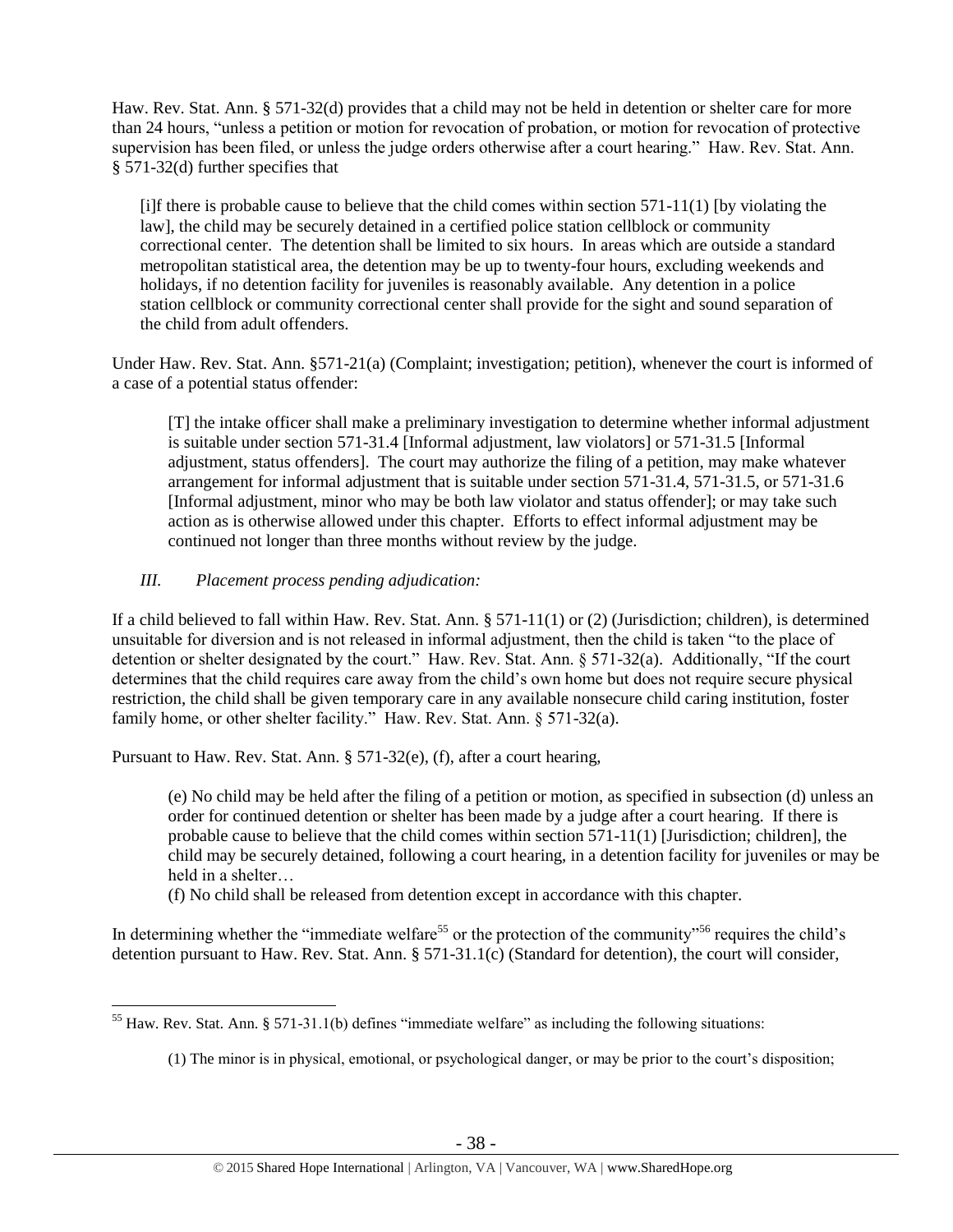(1) The severity of the violation or violations which the child is reasonably believed to have committed; (2) The frequency with which the child is reasonably believed to have committed such or other violations;

- (3) The child's age, character, physical, and mental health;
- (4) The interpersonal relationships between the child, the family, and the community; and
- (5) Any previous history of referrals to the court.

If a child is brought to a detention or shelter facility, under Haw. Rev. Stat. Ann. § 571-32(b) (Detention; shelter; release; notice),

Prior to acceptance of the child for detention or shelter care, a prompt inquiry must be made by a duly authorized staff member of the detention or shelter facility or officer of the court. Where it is deemed in the best interests of the child, the judge, officer, staff member, or the director of detention services may then order the child to be released, if possible, to the care of the child's parent, guardian, legal custodian, or other responsible adult, or the judge may order the child held in the facility subject to further order or placed in some other appropriate facility.

#### *IV. Adjudication or Diversion:*

a. Adjudication:

Under Haw. Rev. Stat. Ann. §571-41(a) (Procedure in children's cases), the hearing may be informal and will take place without a jury in a process separate from the adult court process. The judge shall make findings of fact based on a beyond a reasonable doubt standard and using regularly applicable rules of evidence in civil procedure. Haw. Rev. Stat. Ann. §571-41(c)

b. Diversion:

 $\overline{a}$ 

The child may receive informal adjustment under Haw. Rev. Stat. Ann. § 571-31.4(a) (Informal adjustment, law violators), which states,

(a) When a child reasonably believed to come within section  $571-11(1)$  is referred to the court or other designated agency, informal adjustment may be provided to the child by an intake officer duly authorized by the family court only where the facts reasonably appear to establish prima facie jurisdiction and are admitted and where a consent is obtained from the child's parent, guardian, or legal custodian, and the child, if of sufficient age and understanding.

(2) No parent or other responsible adult known to the decision-maker is willing and able to provide the type and degree of supervision necessary to protect the minor from that danger;

(3) No other secure facility is appropriate and available.

 $56$  Haw. Rev. Stat. Ann. § 571-31.1(a) defines "protection of the community" as,

[A] threat to, and a necessity to protect, the person or property of others from:

(1) A minor who is alleged to have committed an offense which caused physical harm, or a threat of physical harm, to another person; or

(2) A minor who is alleged to have committed an offense which caused damage to, or theft of, property; and

(A) The minor's record reveals a pattern of behavior which has caused damage to, or loss of, property; and

(B) Previous control measures have failed.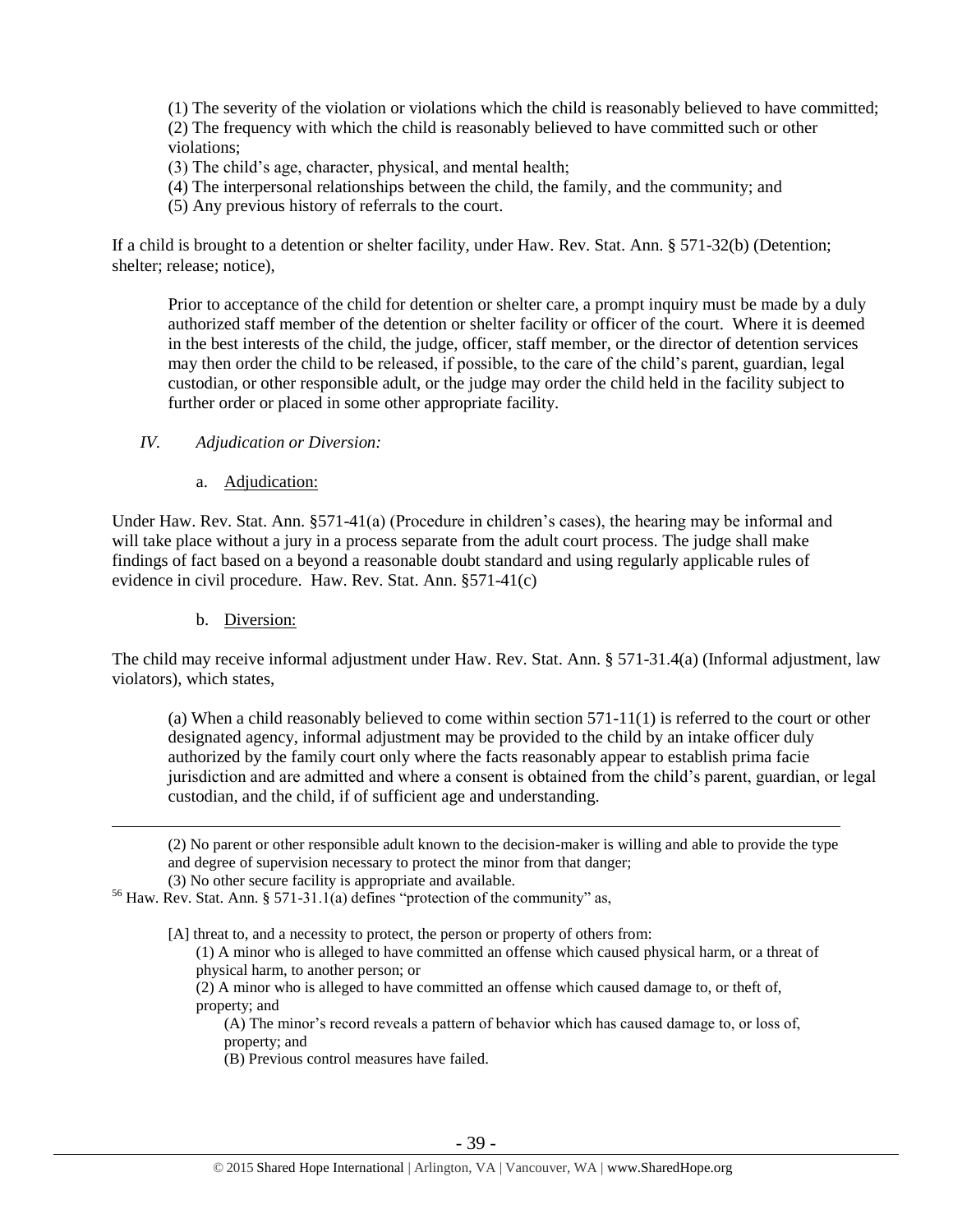These informal adjustments include community service, placement at a shelter; medical or physical examinations to detect aptitude, learning disabilities, or emotional dysfunction; and participation in communitybased, neighborhood courts, youth-initiated programs, or restorative justice programs. Haw. Rev. Stat. Ann. § 571-31.4(b).

## *V. Outcomes (Final permanent placement)*

Where the court determines that a child has violated a law, Haw. Rev. Stat. Ann. § 571-48 (Decree, if informal adjustment or diversion to a private or community agency or program has not been effected) provides that the court may fine the child, release the child on probation in his own home or another suitable facility subject to conditions imposed by the court, or transfer the child's custody to a correctional facility, agency, institution, or a private home. Haw. Rev. Stat. Ann. § 571-48(1).

5.4.1 Recommendation: Enact a mandatory protective response for juvenile sex trafficking victims that provides an avenue to specialized services outside detention.

# *5.5 Commercial sexual exploitation or sex trafficking is identified as a type of abuse and neglect within child protection statutes.*

Under Chapter 588 (Children's Justice Program), Haw. Rev. Stat. Ann. § 588-2 (Definitions of child abuse) defines, "child sexual abuse" as including "any of the offenses described under chapter 707, part V [Sexual offenses], when committed against a person under the age of eighteen years or as set forth in paragraph (2) of the definition of 'harm' in [section 587A-4.](https://a.next.westlaw.com/Link/Document/FullText?findType=L&pubNum=1000522&cite=HISTS587A-4&originatingDoc=NDB0A7CB04C5D11DDB03786E014444BA4&refType=LQ&originationContext=document&transitionType=DocumentItem&contextData=(sc.Search))"<sup>57</sup>

For purposes of mandatory reporting under Chapter 350 (Child Abuse), Haw. Rev. Stat. Ann. § 350-1 (Child abuse) defines "child abuse or neglect" as the following:

[A]cts or omissions of any person who, or legal entity which, is in any manner or degree related to the child, is residing with the child, or is otherwise responsible for the child's care, that have resulted in the physical or psychological health or welfare of the child, who is under the age of eighteen, to be harmed, or to be subject to any reasonably foreseeable, substantial risk of being harmed. The acts or omissions are indicated for the purposes of reports by circumstances that include but are not limited to:

(2) When the child has been the victim of sexual contact or conduct, including, but not limited to, sexual assault as defined in the Penal Code, molestation, sexual fondling, incest, or prostitution; obscene or pornographic photographing, filming, or depiction; or other similar forms of sexual exploitation, including but not limited to acts that constitute an offense pursuant to section 712- 1202(1)(b) [Advancing or profiting from the prostitution of a minor]; or

For purposes of child protective services, Haw. Rev. Stat. Ann. § 346-1 (Definitions) defines for Chapter 346 (Department of Human Services) "abused or neglected" as "subjected to 'harm', 'imminent harm', or 'threatened harm' as defined in section [587A-4]." Under Chapter 587A (Child Protective Act), Haw. Rev. Stat. Ann. § 587A-4 (Definitions), "harm" includes children who are victims of sex trafficking. Haw. Rev. Stat. Ann. § 587A-4 states,

 $\overline{a}$ <sup>57</sup> *See infra* Section 5.5. for definition of "harm" pursuant to Haw. Rev. Stat. Ann. § 587A-4 (Definitions).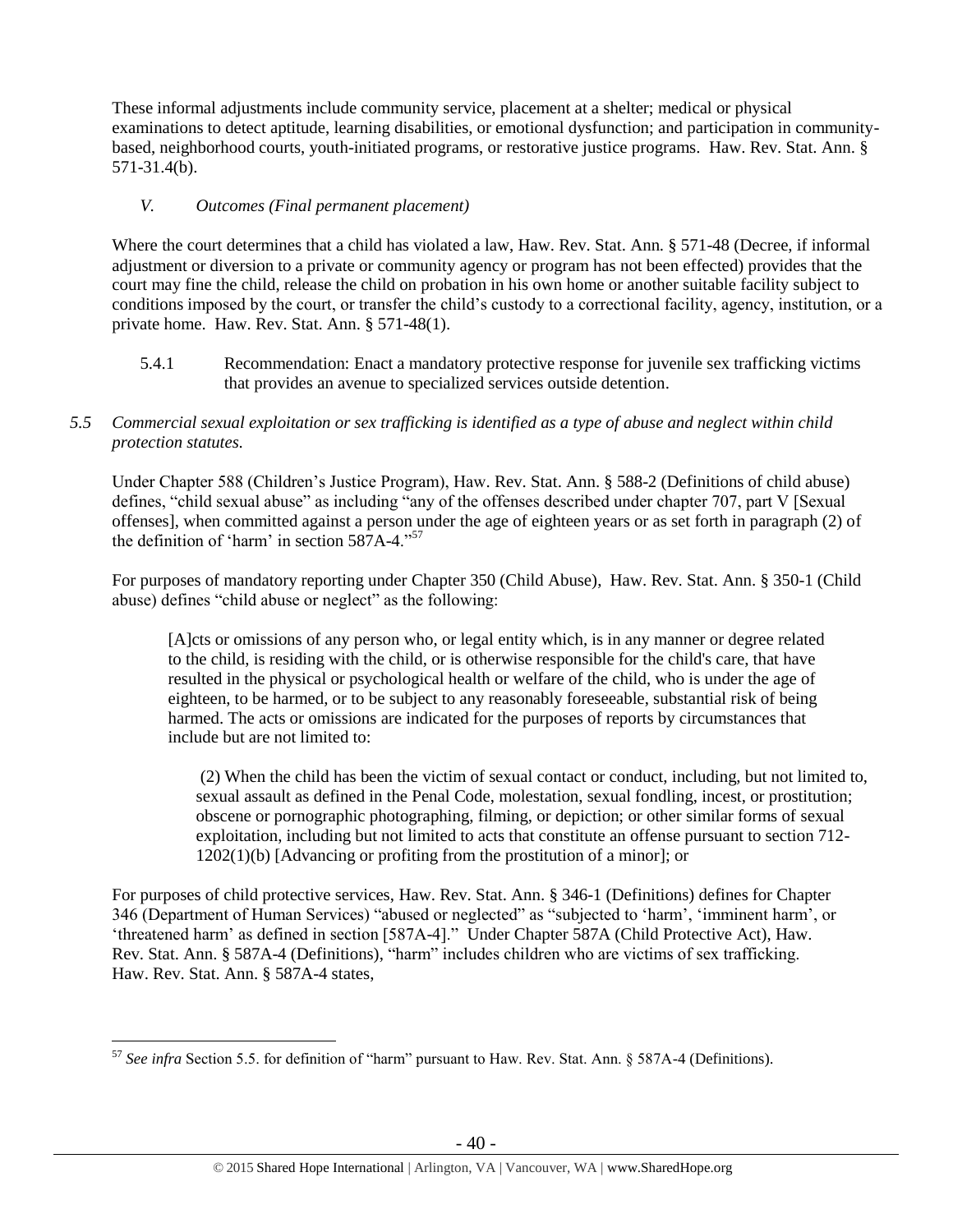"Harm" means damage or injury to a child's physical or psychological health or welfare, where:  $\dots$  (1) The child exhibits evidence of injury, including, but not limited to:

- (A) Substantial or multiple skin bruising;
- (B) Substantial external or internal bleeding;
- (C) Burn or burns;
- (D) Malnutrition;
- (E) Failure to thrive;
- (F) Soft tissue swelling;
- (G) Extreme pain;
- (H) Extreme mental distress;
- (I) Gross degradation;
- (J) Poisoning;
- (K) Fracture of any bone;
- (L) Subdural hematoma; or
- (M) Death;

(2) The child has been the victim of sexual contact or conduct, including sexual assault; sodomy; molestation; sexual fondling; incest; prostitution; obscene or pornographic photographing, filming, or depiction; or other similar forms of sexual exploitation, including but not limited to acts that constitute an offense pursuant to section  $712-1202(1)$ (b) [Promoting prostitution in the first degree];.

(3) The child's psychological well-being has been injured as evidenced by a substantial impairment in the child's ability to function;

(4) The child is not provided in a timely manner with adequate food; clothing; shelter; supervision; or psychological, physical, or medical care;

(5) The child is provided with dangerous, harmful, or detrimental drugs as defined in section 712-1240, except when a child's family administers drugs to the child as directed or prescribed by a practitioner as defined in section 712-1240;

. . . .

*5.6 The definition of "caregiver" or another related term in the child welfare statutes is not a barrier to a sex trafficked child accessing the protection of child welfare.*

Haw. Rev. Stat. § 346-1 (Definitions) does not provide a definition of "caregiver" or a similar term; however, the definition of "abused or neglected" children are not defined with respect to the role of a "caregiver."

Within Chapter 346 (Department of Human Services), Haw. Rev. Stat. § 346-1 (Definitions) defines "Abused or neglected" as subjected to "harm," "imminent harm" or "threatened harm" as defined in section [587A-4]. Under Chapter 587A (Child Protective Act), Haw. Rev. Stat. Ann. § 587A-4 (Definitions) the definition of "harm" includes when a

child has been the victim of sexual contact or conduct, including sexual assault; sodomy; molestation; sexual fondling; incest; prostitution; obscene or pornographic photographing, filming, or depiction; or other similar forms of sexual exploitation, including but not limited to acts that constitute an offense pursuant to section  $712-1202(1)(b)$  [Promoting prostitution in the first degree] ....

# *5.7 Crime victims' compensation is specifically available to a child victim of sex trafficking or commercial sexual exploitation of children (CSEC) without regard to ineligibility factors.*

Hawaii's Crime Victim Compensation Act (Haw. Rev. Stat. Ann. § 351-1 *et. seq.*) was enacted to provide compensation for victims of specified crimes. Haw. Rev. Stat. Ann. § 351-2 (Definitions) under Chapter 351 (Crime Victim Compensation) defines "victim" as including the following: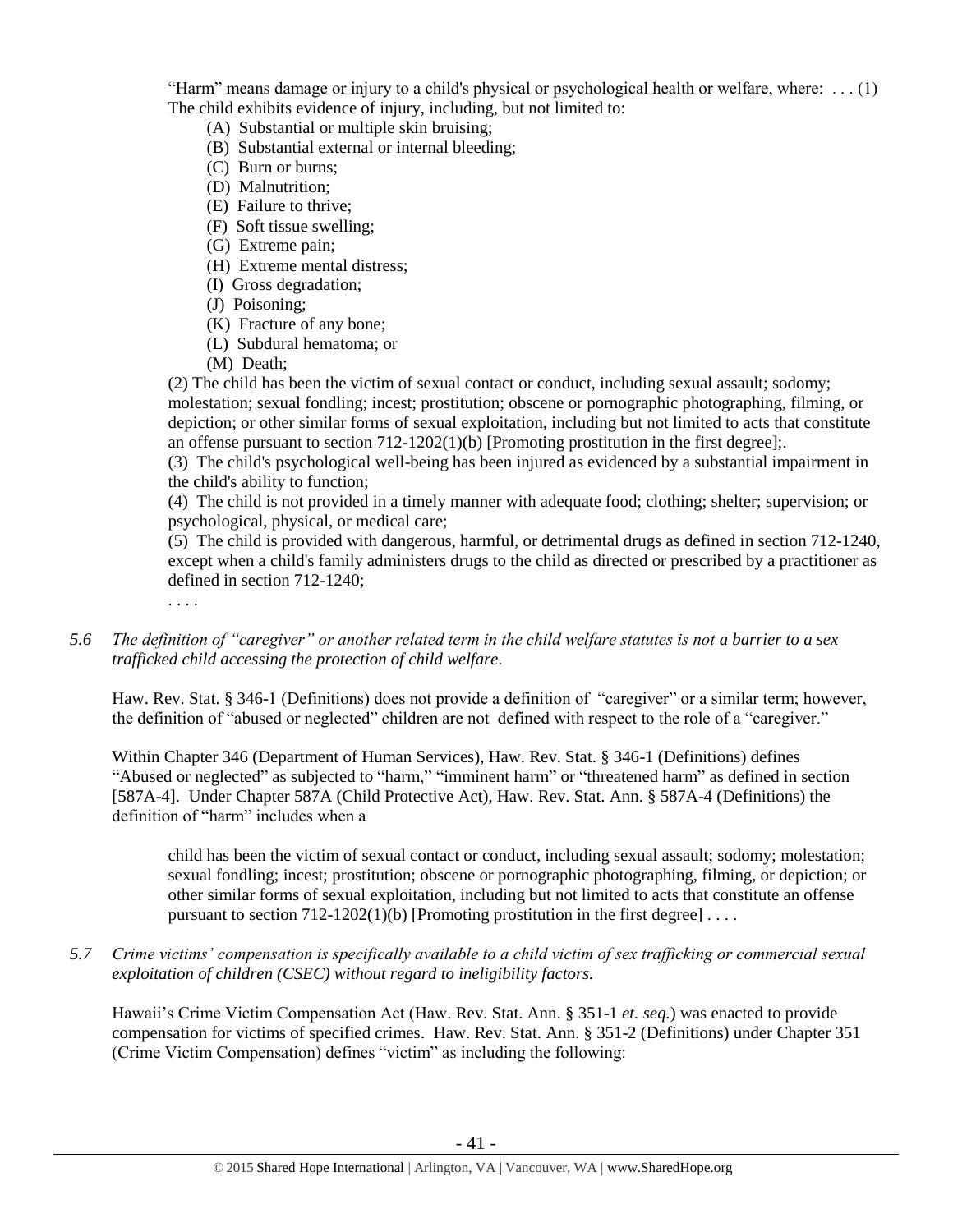(1) A person who is injured or killed by any act or omission of any other person coming within the criminal jurisdiction of the State;

(2) Any resident of the State who is injured or killed in another state by an act or omission of another person, which act or omission is within the description of any of the crimes specified in [section 351-](https://a.next.westlaw.com/Link/Document/FullText?findType=L&pubNum=1000522&cite=HISTS351-32&originatingDoc=N3C24DF804C5A11DDB03786E014444BA4&refType=LQ&originationContext=document&transitionType=DocumentItem&contextData=(sc.Search))  $32^{58}$  $32^{58}$  [Violent crimes];

Certain crimes specified in Haw. Rev. Stat. Ann. § 351-32 could apply to prostituted children, including Haw. Rev. Stat. Ann. § 707-730 (Sexual assault in the first degree), § 707-732 (Sexual assault in the third degree), and § 707-720 (Kidnapping).

However, Haw. Rev. Stat. Ann. § 351-31(c) (Eligibility for compensation) presents ineligibility criteria that threaten victims of domestic minor sex trafficking. Haw. Rev. Stat. Ann. § 351-31(c) states,

In determining whether to make an order under this section, the commission may consider any circumstances it determines to be relevant, and the commission shall consider the behavior of the victim, and whether, because of provocation or otherwise, the victim bears any share of responsibility for the crime that caused the victim's injury or death and the commission shall reduce the amount of compensation in proportion to the amount of responsibility for the crime which caused the victim's injury or death; provided that if the proportion is greater than the responsibility of the person who committed the act or omission or, in the case of more than one person, the aggregate responsibility of such persons because of whom compensation is sought, the commission shall not award any compensation to the victim.

- 5.7.1 Recommendation: Amend Haw. Rev. Stat. Ann. § 351-31(c) (Eligibility for compensation) to make an exception for victims of commercial sexual exploitation of children to ensure these victims will not be found to bear responsibility for the crimes committed as a result of their trafficking.
- *5.8 Victim-friendly procedures and protections are provided in the trial process for minors under 18.*

Several victim-friendly criminal justice procedures and protections are statutorily provided for minor victimwitnesses. Haw. Rev. Stat. Ann. § 621-28 (Accompaniment of children at judicial proceedings) states,

A child less than fourteen years of age, involved in a judicial proceeding, including a grand jury proceeding, shall have the right to be accompanied by a parent, a victim/witness counselor, or other adult designated by the court. The accompanying person may be placed side by side with the child at the discretion of the presiding judge or court officer; provided that this position does not interfere with the proceedings of the court. The accompanying person shall not communicate in any manner with the child unless directed by the presiding judge or court officer.

In addition, the Hawaii Rules of Evidence (Haw. R. Evid.) include several provisions that afford children extra protections. Haw. R. Evid. 616 (Televised testimony of a child) provides,

In any prosecution of an abuse offense or sexual offense alleged to have been committed against a child less than eighteen years of age at the time of the testimony, the court may order that the testimony of the child be taken in a room other than the courtroom and be televised by two-way closed circuit video equipment to be viewed by the court, the accused, and the trier of fact, if the court finds that requiring

 $\overline{a}$ 

. . . .

<sup>58</sup> *See supra* note [51.](#page-30-0)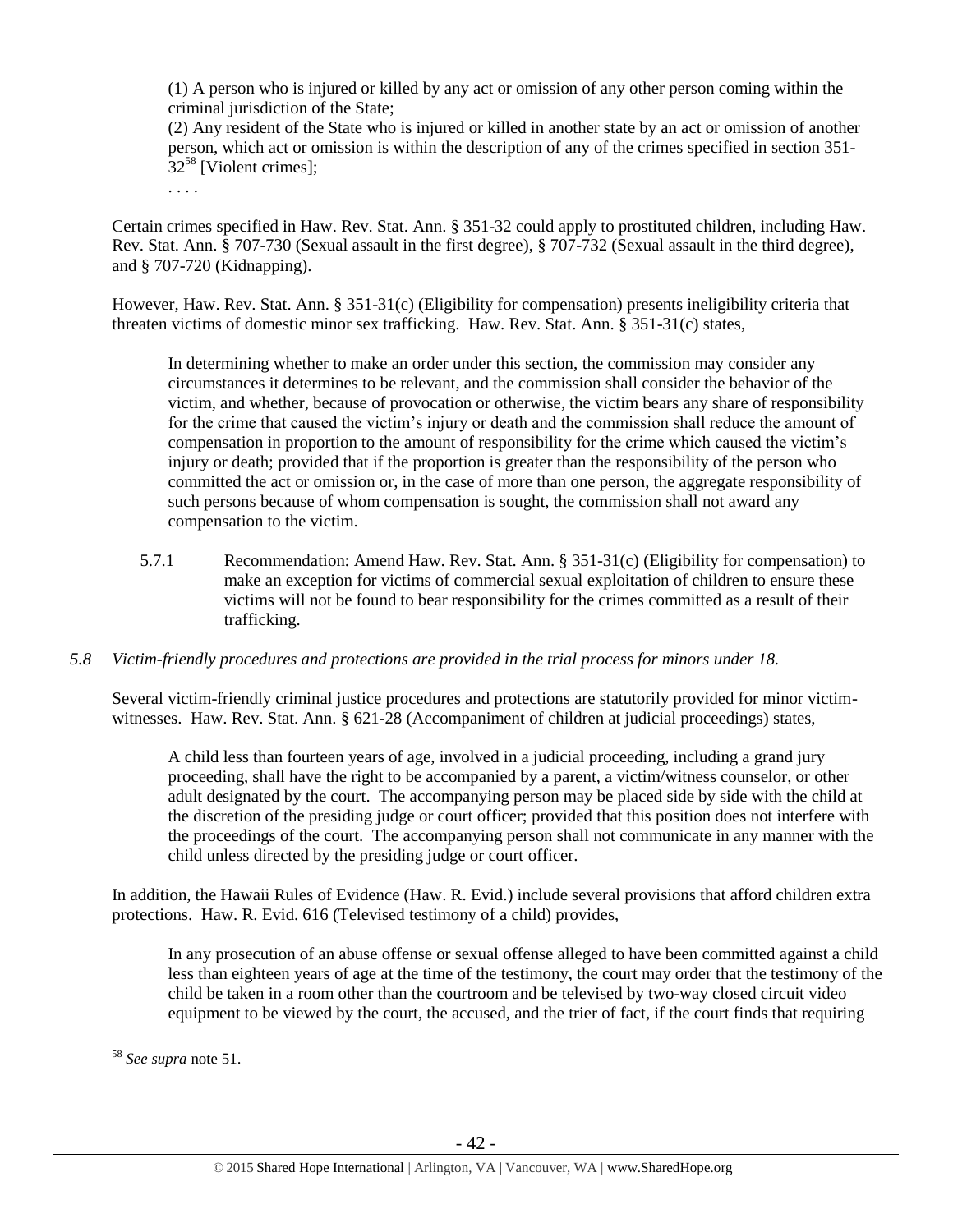the child to testify in the physical presence of the accused would likely result in serious emotional distress to the child and substantial impairment of the child's ability to communicate. During the entire course of such a procedure, the attorneys for the defendant and for the State shall have the right to be present with the child, and full direct and cross-examination shall be available as a matter of right.

Under Haw. Rev. Stat. Ann.§ 353-136 (Automated victim information and notification system special fund; authorization of payment) and § 353-137 (Automated victim information and notification system governance committee) , the automated victim information and notification system is programmed to immediately to inform registered victims, families, or concerned community members about the status of an offender within the system.

The use of reputation or opinion evidence of the past sexual behavior of a victim of a sexual offense is limited. Under Haw. R. Evid. 412 (Sexual offense and sexual harassment cases; relevance of victim's past behavior), in criminal cases where the defendant is accused of a sexual offense, "reputation or opinion evidence of the past sexual behavior of an alleged victim of the sexual offense is not admissible to prove the character of the victim to show action in conformity therewith." Haw. R. Evid. 412(a). Furthermore, under Haw. R. Evid. 412(b),

Notwithstanding any other provision of law, in a criminal case in which a person is accused of a sexual offense, evidence of an alleged victim's past sexual behavior other than reputation or opinion evidence is not admissible to prove the character of the victim to show action in conformity therewith, unless the evidence is:

(1) Admitted in accordance with subsection  $(c)(1)$  and (2) and is constitutionally required to be admitted; or

(2) Admitted in accordance with subsection (c) and is evidence of:

(A) Past sexual behavior with persons other than the accused, offered by the accused upon the issue of whether the accused was or was not, with respect to the alleged victim, the source of semen or injury; or

(B) Past sexual behavior with the accused and is offered by the accused upon the issue of whether the alleged victim consented to the sexual behavior with respect to which sexual assault is alleged.

Somewhat more limited protections exist in civil cases under Haw. R. Evid. 412(d), which provides, "In any civil action alleging conduct which constitutes a sexual offense or sexual harassment, opinion evidence, reputation evidence, and evidence of specific instances of plaintiff's sexual conduct, or any of such evidence, is not admissible by the defendant to prove consent by the plaintiff or the absence of injury to the plaintiff, unless the injury alleged by the plaintiff is in the nature of loss of consortium." Haw. R. Evid. 412(d)'s prohibition is not "applicable to evidence of the plaintiff's sexual conduct with the alleged perpetrator," and if the victim introduces evidence, including testimonial evidence, relating to the victim's own sexual conduct, "the defendant may cross-examine the witness who gives the testimony and offer relevant evidence limited specifically to the rebuttal of the evidence introduced by the plaintiff or given by the plaintiff." Haw. R. Evid. 412(e), (f). Notably, these protections in civil cases do not extend to situations in which the defendant seeks to introduce evidence of the victim plaintiff's past sexual conduct to impeach the credibility of the victim-plaintiff. Haw. R. Evid. 412(g).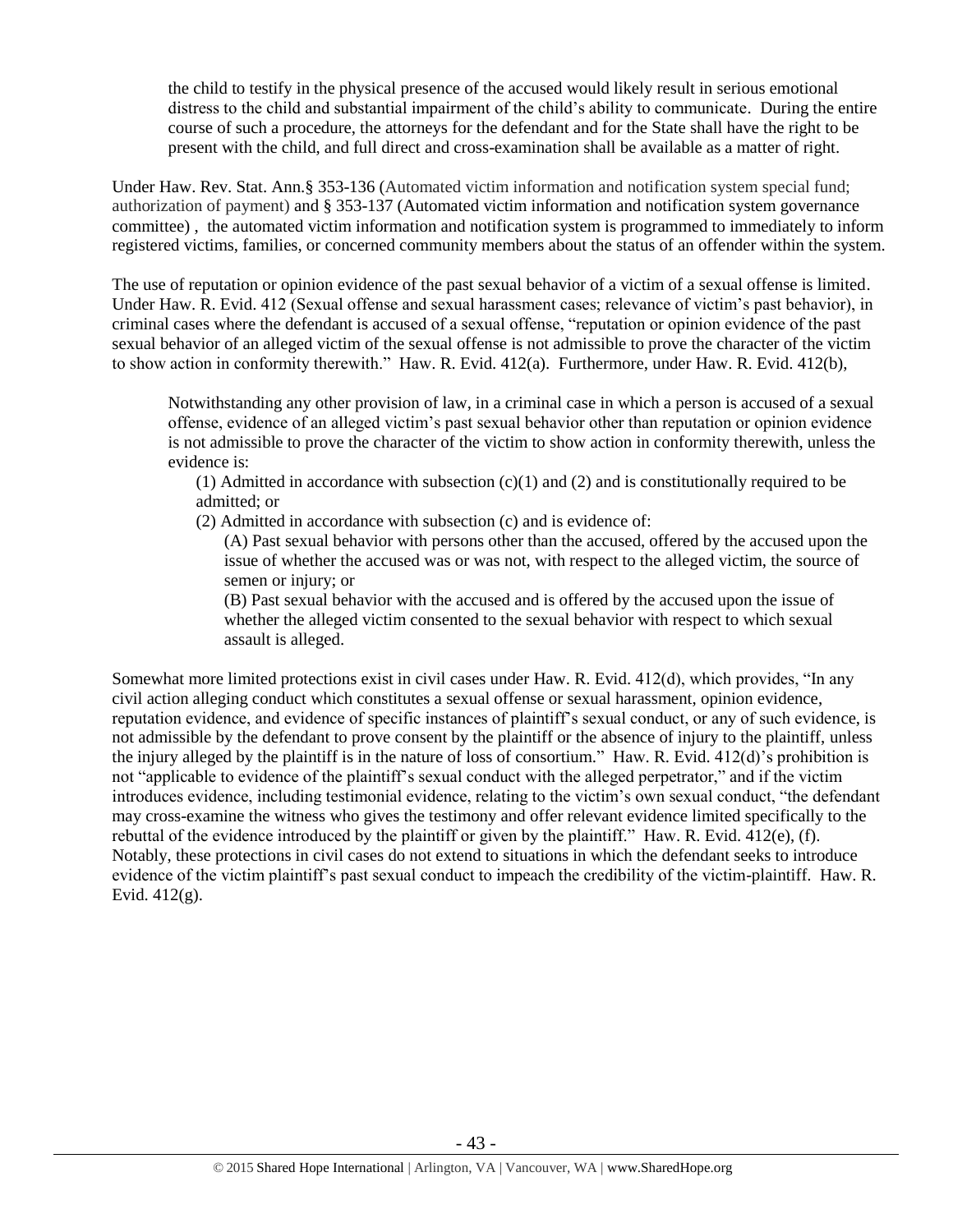*5.9 Expungement or sealing of juvenile delinquency records resulting from arrests or adjudications for prostitution-related offenses committed as a result of, or in the course of, the commercial sexual exploitation of a minor is available within a reasonable time after turning 18.*

Pursuant to Haw. Rev. Stat. Ann. § 571-88 (Orders expunging juvenile arrest records),

(a) The court may issue an order expunging $59$  a juvenile arrest record of a person upon written application by the person or, if the person is a minor, the minor's parent or guardian; provided the arrest was made pursuant to section 571-11(1)<sup>60</sup> or (2)<sup>61</sup> and the arrest record<sup>62</sup> meets the following criteria:

(1) The matter was not referred to the prosecuting attorney or the family court and:

(A) The person was not counseled and released by the police; or

(B) The person was counseled and released by the police and the person has become an adult; or

(2) The matter was referred to the prosecuting attorney or family court and:

(A) The person was not adjudicated responsible by the court; or

(B) The matter was dismissed with prejudice.

(b) Before issuing an order to expunge an arrest record of a matter that was never referred to the court, the court shall consult with the prosecuting attorney in the appropriate circuit.

. . . .

*5.10 Victim restitution and civil remedies for victims of domestic minor sex trafficking or commercial sexual exploitation of children (CSEC) are authorized by law.* 

Civil remedies are available under Chapter 663J (Liability for coercion into prostitution). Haw. Rev. Stat. Ann. § 663J-3 (Cause of action for coercion into prostitution) states,

An individual has a cause of action against a person who:

(1) Coerced<sup>63</sup> the individual into prostitution;

(2) Coerced the individual to remain in prostitution;

(3) Used coercion to collect or receive any of the individual's earnings derived from prostitution; or (4) Hired, or attempted to hire the individual to engage in prostitution, when a reasonable person would believe that the individual was coerced into prostitution by another person. Paragraph (3) shall not apply to minor children who are dependent on the individual and who may have benefited from or been supported by the individual's earnings derived from prostitution.

Damages are assessed pursuant to Haw. Rev. Stat. Ann. § 663J-5 (Damages), which states,

 $\overline{a}$ 

<sup>59</sup> Haw. Rev. Stat. Ann. § 571-88(e) defines "expunge" as "a process defined by agency policy in which records are segregated and kept confidential, or destroyed."

<sup>60</sup> *See supra* Section 5.4.

<sup>61</sup> *See supra* Section 5.4.

 $62$  Haw. Rev. Stat. Ann. § 571-88(e) defines "arrest record" as "any record maintained by a county police department or the department of the attorney general under chapters 846 and 846D, relating to the arrest of the minor for a specific offense, including fingerprints taken during the arrest and maintained under section 846-2.5(b)."  $63$  Haw. Rev. Stat. Ann. § 663J-2 (Definitions) defines "[c]oerce" as,

<sup>[</sup>T]o use or threaten to use any form of domination, restraint, or control for the purpose of causing an

individual to engage in or remain in prostitution or to relinquish earnings derived from prostitution. Coercion exists if the totality of the circumstances establish the existence of domination, restraint, or control that would have the reasonably foreseeable effect of causing an individual to engage in or remain in prostitution or to relinquish earnings derived from prostitution.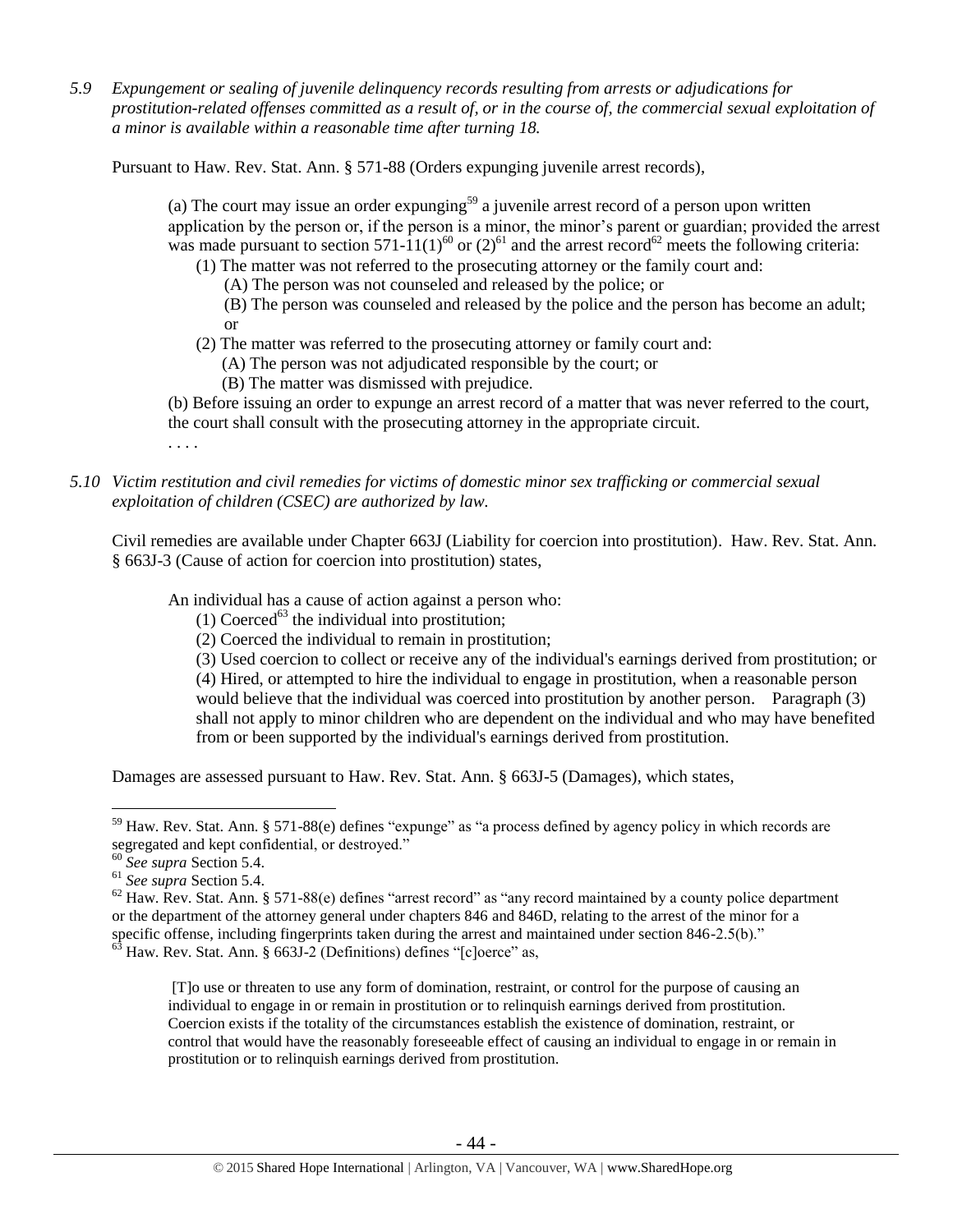A person entitled to bring an action under section 663J-3 may recover all of the following damages:

(1) Economic damages proximately caused by coercion into prostitution;

- (2) Noneconomic damages proximately caused by coercion into prostitution;
- (3) Exemplary damages;
- (4) Reasonable attorney's fees; and
- (5) Costs of suit, including reasonable expenses for expert testimony.

A civil remedy is also available under Haw. Rev. Stat. Ann. § 657-1.8(a)(2) (Civil action arising from sexual offenses; application; certificate of merit), which states in subsection (a), "A civil cause of action for the sexual abuse of a minor shall be based upon sexual acts that constituted or would have constituted a criminal offense under part V or VI of chapter  $707.^{64}$  Subsection (b) further provides,

A claim may also be brought under this subsection against a legal entity if:

(1) The person who committed the act of sexual abuse against the victim was employed by an institution, agency, firm, business, corporation, or other public or private legal entity that owed a duty of care to the victim; or

(2) The person who committed the act of sexual abuse and the victim were engaged in an activity over which the legal entity had a degree of responsibility or control. Damages against the legal entity shall be awarded under this subsection only if there is a finding of gross negligence on the part of the legal entity.

Pursuant to subsection (c),

 $\overline{a}$ 

A defendant against whom a civil action is commenced may recover attorney's fees if the court determines that a false accusation was made with no basis in fact and with malicious intent. A verdict in favor of the defendant shall not be the sole basis for a determination that an accusation had no basis in fact and was made with malicious intent. The court shall make an independent finding of an improper motive prior to awarding attorney's fees under this section.

Additionally, subsection (d) provides,

In any civil action filed pursuant to subsection (a) or (b), a certificate of merit shall be filed by the attorney for the plaintiff, and shall be sealed and remain confidential. The certificate of merit shall include a notarized statement by a:

- (1) Psychologist licensed pursuant to chapter 465;
- (2) Marriage and family therapist licensed pursuant to chapter 451J;
- (3) Mental health counselor licensed pursuant to chapter 453D; or
- (4) Clinical social worker licensed pursuant to chapter 467E;

who is knowledgeable in the relevant facts and issues involved in the action, who is not a party to the action.

The notarized statement included in the certificate of merit shall set forth in reasonable detail the facts and opinions relied upon to conclude that there is a reasonable basis to believe that the plaintiff was subject to one or more acts that would result in an injury or condition specified in (a).

Pursuant to Haw. Rev. Stat. Ann. § 706-646 (Victim restitution),

<sup>&</sup>lt;sup>64</sup> Offenses in part V or VI of chapter 707 include: Haw. Rev. Stat. Ann. § 707-733.6 (Continuous sexual assault of a minor under the age of fourteen years), § 707-750 (Promoting child abuse in the first degree), § 707-756 (Electronic enticement of a child in the first degree) and § 707-757 (Electronic enticement of a child in the second degree).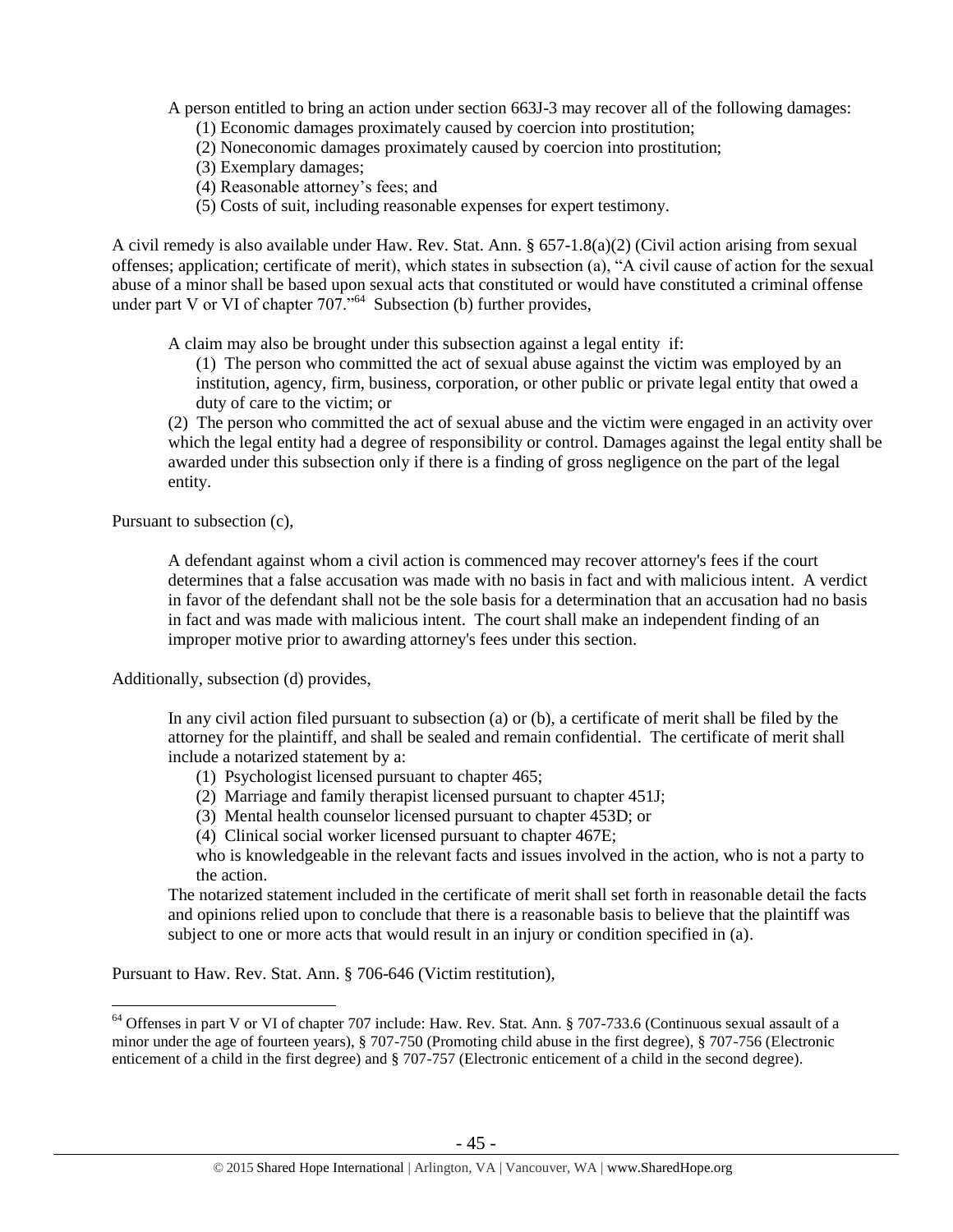(2) The court shall order the defendant to make restitution for reasonable and verified losses suffered by the victim or victims as a result of the defendant's offense when requested by the victim. The court shall order restitution to be paid to the crime victim compensation commission in the event that the victim has been given an award for compensation under chapter 351. If the court orders payment of a fine in addition to restitution or a compensation fee, or both, the payment of restitution and compensation fee shall have priority over the payment of the fine, and payment of restitution shall have priority over payment of a compensation fee.

(3) In ordering restitution, the court shall not consider the defendant's financial ability to make restitution in determining the amount of restitution to order. The court, however, shall consider the defendant's financial ability to make restitution for the purpose of establishing the time and manner of payment. The court shall specify the time and manner in which restitution is to be paid. Restitution shall be a dollar amount that is sufficient to reimburse any victim fully for losses, including but not limited to:

. . .

. . .

(b) Medical expenses; and

(c) Funeral and burial expenses incurred as a result of the crime.

(4) The restitution ordered shall not affect the right of a victim to recover under section 351-33 [Award for compensation] or in any manner provided by law; provided that any amount of restitution actually recovered by the victim under this section shall be deducted from any award under section 351-33.

Furthermore a person injured as a result of a travel agency or charter tour operator engaging in "promoting travel for prostitution" has a claim under Haw. Rev. Stat. Ann. § 468L-10 (Consumer right of action), which states the following:

Any person who suffers damage as a result of a violation of this chapter shall be entitled to injunctive relief restraining further violations, and may sue to recover damages in any circuit court of the State, and, if successful, shall recover three times the actual damages or \$1,000, whichever is greater. In any action brought under this chapter, the prevailing party shall be entitled to the recovery of costs of suit, including reasonable attorney's fees.

Additionally, under Haw. Rev. Stat. Ann. § 468L-8 (Restitution), "Any person who engages in an act or practice that violates any provision of this chapter or rules adopted pursuant hereto may be ordered by a court of proper jurisdiction to make restitution to all persons injured by the act or practice."

In addition, if the activities of a trafficker or facilitator of domestic minor sex trafficking are prohibited under Haw. Rev. Stat. Ann. Chapter 842 (Organized crime), the victim can sue the trafficker or facilitator to recover damages the victim has sustained under Haw. Rev. Stat. Ann. § 842-8(c) (Civil remedies), which reads in part, "[a]ny person injured in the person's business or property by reason of a violation of this chapter [Organized crime] may sue therefor in any appropriate court and shall recover the damages the person sustains and the cost of the suit, including a reasonable attorney's fee."

*5.11 Statutes of limitations for civil and criminal actions for child sex trafficking or commercial sexual exploitation of children (CSEC) offenses are eliminated or lengthened sufficiently to allow prosecutors and victims a realistic opportunity to pursue criminal action and legal remedies.*

With regard to criminal prosecutions, Haw. Rev. Stat. Ann. § 701-108 (Time limitations) states,

(2) Except as otherwise provided in this section, prosecutions for other offenses are subject to the following periods of limitation: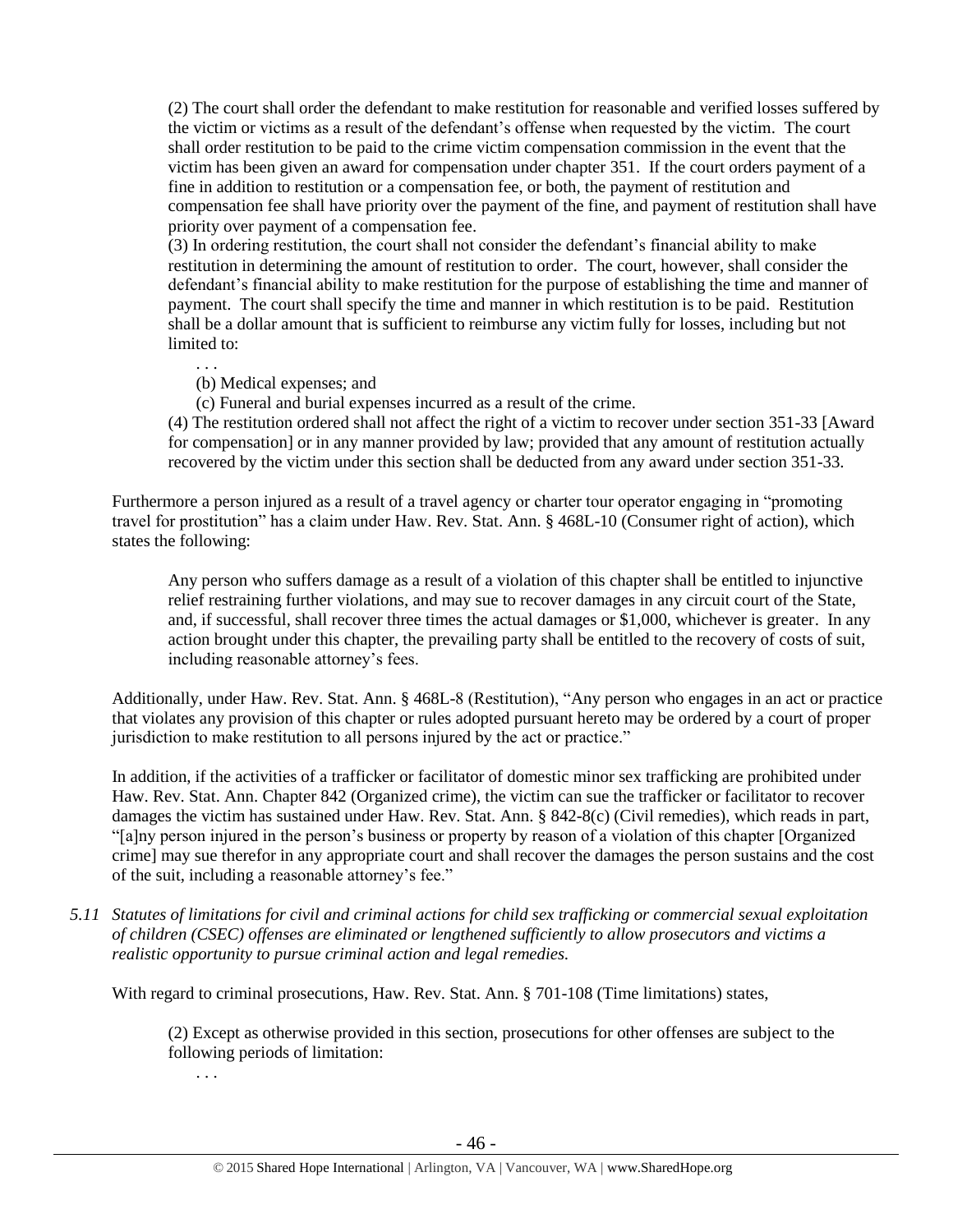(b) A prosecution for a class A felony must be commenced within six years after it is committed; (c) A prosecution for any felony under part IX of chapter 708 [Computer crime] must be commenced within five years after it is committed;

(d) A prosecution for any other felony must be commenced within three years after it is committed;

(e) A prosecution for a misdemeanor or parking violation must be commenced within two years after it is committed; and

(f) A prosecution for a petty misdemeanor or a violation other than a parking violation must be commenced within one year after it is committed.

. . . . (6) The period of limitation does not run:

> (a) During any time when the accused is continuously absent from the State or has no reasonably ascertainable place of abode or work within the State, but in no case shall this provision extend the period of limitation by more than four years from the expiration of the period of limitation prescribed in subsection (2);

(b) During any time when a prosecution against the accused for the same conduct is pending in this State; or

(c) For any felony offense under chapter 707, part V [Sexual offenses] or VI [Child abuse], during any time when the victim is alive and under eighteen years of age.

Thus, the statute of limitations for sexual offenses against minors under Haw. Rev. Stat. Ann. Chapter 707 is tolled as long as the victim is alive and less than 18 years old. Haw. Rev. Stat. Ann. § 701-108(6)(c). Prosecutions for sexual assault in the first and second degree and continuous sexual assault of a minor under the age of fourteen years may be commenced any time. Haw. Rev. Stat. Ann. § 701-108(1).

With regard to civil actions, Haw. Rev. Stat. Ann. § 657-1.8 (Civil action arising from sexual offenses; application; certificate of merit) provides,

(a) Notwithstanding any law to the contrary, no action for recovery of damages based on physical, psychological, or other injury or condition suffered by a minor arising from the sexual abuse of the minor by any person shall be commenced against the person who committed the act of sexual abuse more than:

(1) Eight years after the eighteenth birthday of the minor or the person who committed the act of sexual abuse attains the age of majority, whichever occurs later; or

(2) Three years after the date the minor discovers or reasonably should have discovered that psychological injury or illness occurring after the age of minor's eighteenth birthday was caused by the sexual abuse....

(b) For a period of four years after April 24, 2012, a victim of child sexual abuse that occurred in this State may file a claim in a circuit court of this State against the person who committed the act of sexual abuse if the victim is barred from filing a claim against the victim's abuser due to the expiration of the applicable civil statute of limitations that was in effect prior to April 24, 2012.

Otherwise, pursuant to Haw. Rev. Stat. Ann. § 657-1(4) (Six years), "[p]ersonal actions of any nature whatsoever not specifically covered by the laws of the State" may be commenced within six years after the cause of action occurred. Under Haw. Rev. Stat. Ann. § 657-13 (Infancy, insanity, imprisonment), if any person "entitled to bring any action specified in this part," with certain exceptions, is under 18 or is incarcerated for a term less than life "at the time the cause of action accrued," that person is "at liberty to bring such actions within the respective times limited in this part, after the disability is removed or at any time while the disability exists." Haw. Rev. Stat. Ann. § 657-13(1), (3).

The statute of limitations for a civil claim under Haw. Rev. Stat. § 663J-3 (Cause of action for coercion into prostitution), is set forth in Haw. Rev. Stat. Ann. § 663J-7 (Statute of limitations) which states,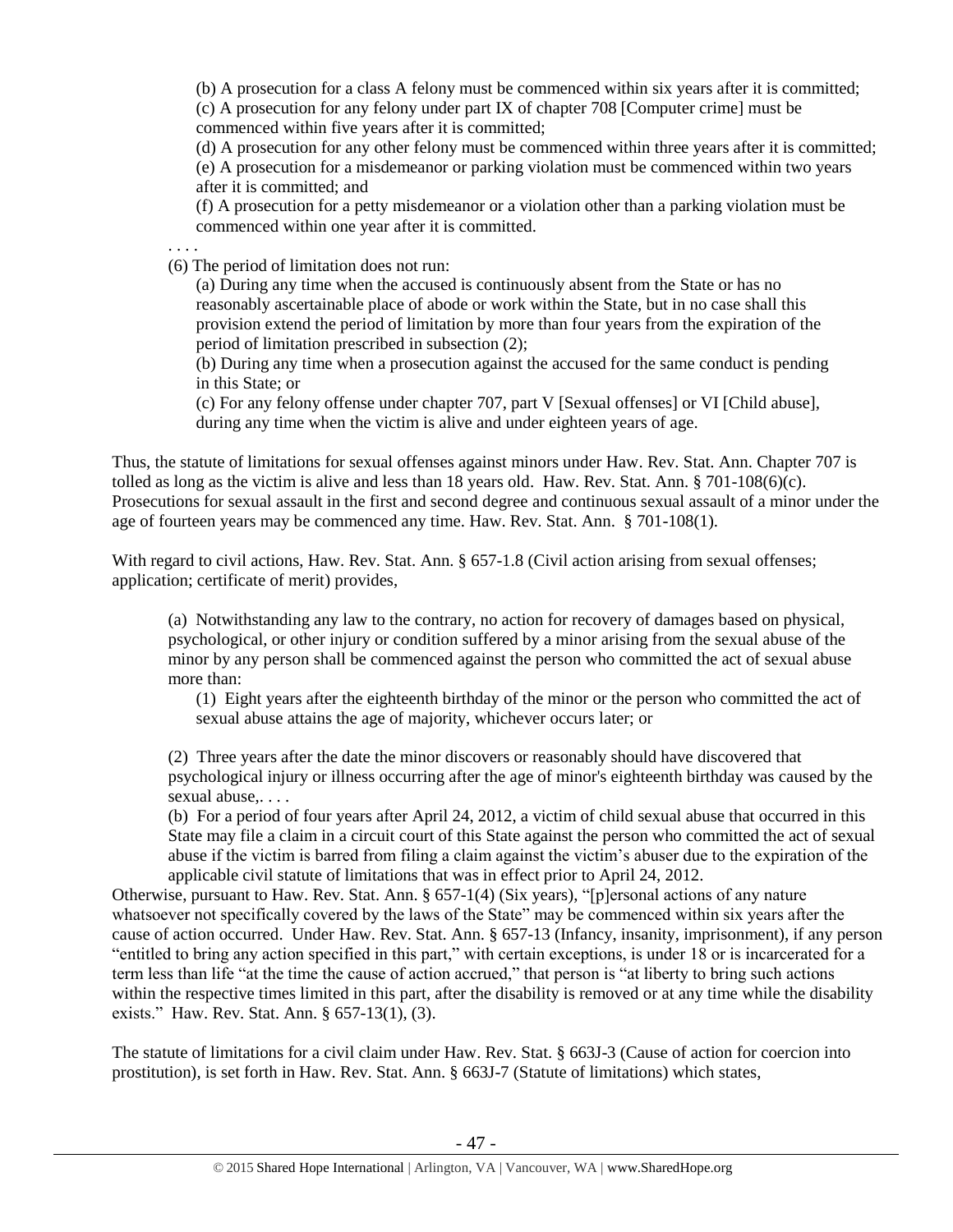(a) A claim under this chapter may not be brought against a person more than six years after an act of promoting prostitution by coercion by that person.

- (b) The limitation period provided for in this chapter is tolled: (1) During the minority of the individual who engages in prostitution; or (2) Any time there is a criminal offense investigation being actively conducted against the defendant by a governmental agency or there is a criminal offense charge, information, or indictment pending against the defendant.
- 5.11.1 Recommendation: Amend Haw. Rev. Stat. Ann. § 701-108 (Time limitations) to eliminate the statute of limitations for commencing criminal prosecutions related to domestic minor sex trafficking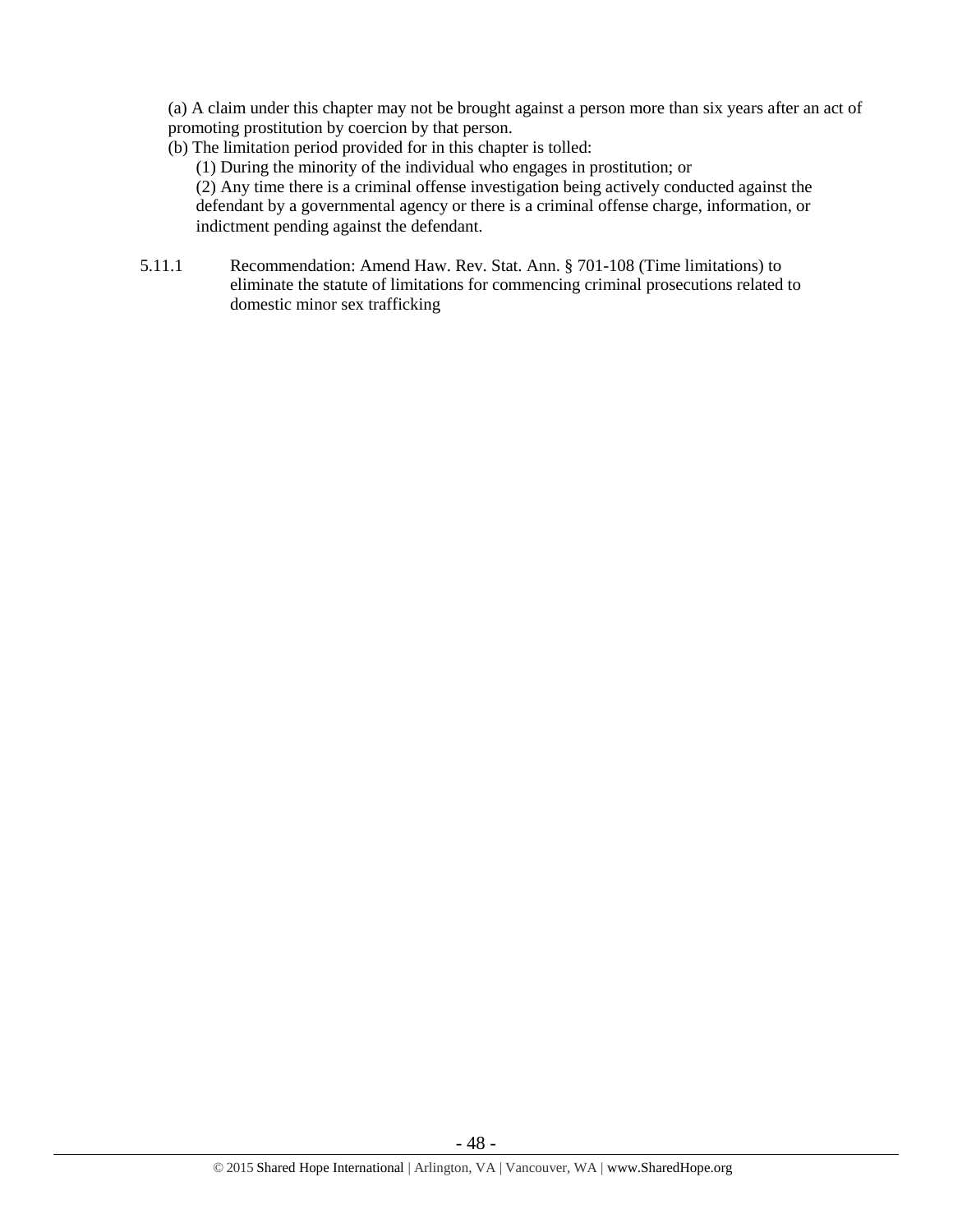#### **FRAMEWORK ISSUE 6: CRIMINAL JUSTICE TOOLS FOR INVESTIGATION AND PROSECUTIONS**

#### *Legal Components:*

- *6.1 Training on human trafficking and domestic minor sex trafficking for law enforcement is statutorily mandated or authorized.*
- *6.2 Single party consent to audiotaping is permitted in law enforcement investigations.*
- *6.3 Wiretapping is an available tool to investigate domestic minor sex trafficking.*
- *6.4 Using a law enforcement decoy posing as a minor to investigate buying or selling of commercial sex acts is not a defense to soliciting, purchasing, or selling sex with a minor.*
- *6.5 Using the Internet or electronic communications to investigate buyers and traffickers is a permissible investigative technique.*
- *6.6 Law enforcement and child welfare agencies are mandated to promptly report missing and recovered children. \_\_\_\_\_\_\_\_\_\_\_\_\_\_\_\_\_\_\_\_\_\_\_\_\_\_\_\_\_\_\_\_\_\_\_\_\_\_\_\_\_\_\_\_\_\_\_\_\_\_\_\_\_\_\_\_\_\_\_\_\_\_\_\_\_\_\_\_\_\_\_\_\_\_\_\_\_\_\_\_\_\_\_\_\_\_\_\_\_\_\_\_\_\_*

### *Legal Analysis:*

*6.1 Training on human trafficking and domestic minor sex trafficking for law enforcement is statutorily mandated or authorized.*

Training on domestic minor sex trafficking is not mandated or authorized by law. However, Haw. Rev. Stat. Ann. § 350-1.15 (Orientation and training) requires the Hawaii Department of Social Services to "offer periodic orientation and training to those responsible for making child abuse and neglect reports pursuant to 350-1.1 [Reports]."

- 6.1.1 Recommendation: Amend Haw. Rev. Stat. Ann. § 350-1.15 (Orientation and training) to require or authorize the Department of Social Services to provide training specifically addressing domestic minor sex trafficking.
- *6.2 Single party consent to audiotaping is permitted in law enforcement investigations.*

Single party consent to audiotaping is permissible in Hawaii. Under Haw. Rev. Stat. Ann. § 803-42(b)(4) (Interception, access, and disclosure of wire, oral, or electronic communications, use of pen register, trap and trace device, and mobile tracking device prohibited), it is not illegal "for a person acting under color of law to intercept a wire, oral, or electronic communication, when the person is a party to the communication or one of the parties to the communication has given prior consent to the interception." Additionally, pursuant to Haw. Rev. Stat. Ann. § 803-42(b)(3)(A),

It shall not be unlawful under this part for a person not acting under color of law to intercept a wire, oral, or electronic communication when the person is a party to the communication or when one of the parties to the communication has given prior consent to the interception unless the communication is intercepted for the purpose of committing any criminal or tortious act in violation of the Constitution or laws of the United States or of this State.

*6.3 Wiretapping is an available tool to investigate domestic minor sex trafficking.* 

Offenses related to domestic minor sex trafficking are not included as crimes for which a wiretapping order may be issued. Under Haw. Rev. Stat. Ann. § 803-44 (Application for court order to intercept wire, oral, or electronic communications), certain persons, as set forth in the statute, can seek a court order for wiretapping for the following crimes: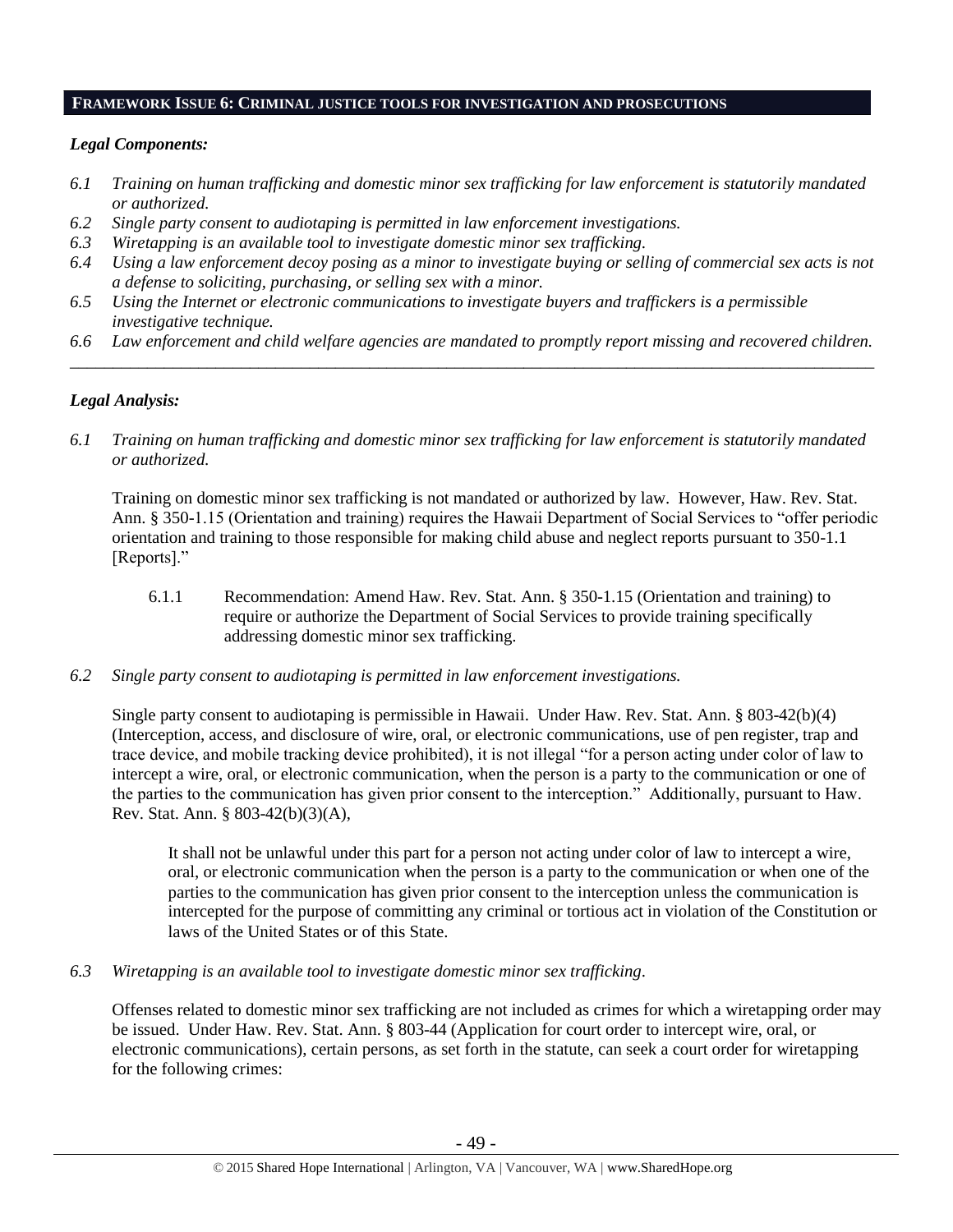- (1) Murder;
- (2) Kidnapping;
- (3) Labor trafficking in the first degree;
- (4) Labor trafficking in the second degree;
- (5) Felony criminal property damage involving the danger of bodily injury as defined in section 707-700;
- (6) Distribution of dangerous, harmful, or detrimental drugs; or
- (7) Conspiracy to commit one or more of the above; or involving
- (8) Involvement in organized crime and any of the following felony offenses:
	- (A) Extortion;
	- (B) Bribery of a juror, witness, or police officer;
	- (C) Receiving stolen property;
	- (D) Gambling; and
	- (E) Money laundering.

However, if a law enforcement officer does discover information on another crime, such as domestic minor sex trafficking related offenses, while investigating an approved offense, the officer may disclose this information "to another investigative or law enforcement officer to the extent that the disclosure is appropriate to the proper performance of the official duties of the officer making or receiving the disclosure" or "while giving testimony under oath or affirmation in any proceeding in any court or before the grand jury in this State." Haw. Rev. Stat. Ann. § 803-45(a), (c), (e).

- 6.3.1 Recommendation: Amend Haw. Rev. Stat. Ann. § 803-44 (Application for court order to intercept wire, oral, or electronic communications) to specifically authorize the prosecuting attorney to seek a court order authorizing the use of wiretapping where the interception may provide evidence of domestic minor sex trafficking.
- *6.4 Using a law enforcement decoy posing as a minor to investigate buying or selling of commercial sex acts is not a defense to soliciting, purchasing, or selling sex with a minor.*

Law enforcement decoys are permissible during the course of an investigation for solicitation of a minor for prostitution. Haw. Rev. Stat. Ann. § 712-1209.1(4) (Solicitation of a minor for prostitution) states that

a person eighteen years of age or older commits the offense of solicitation of a minor for prostitution if the person intentionally, knowingly, or recklessly offers or agrees to pay a fee to a minor or to a member of a police department, a sheriff, or a law enforcement officer who represents that person's self as a minor to engage in sexual conduct.

*6.5 Using the Internet or electronic communications to investigate buyers and traffickers is a permissible investigative technique.*

Under Haw. Rev. Stat. Ann. § 707-756(1) (Electronic enticement of a child in the first degree),

- (1) Any person who, using a computer or any other electronic device: (a) Intentionally or knowingly communicates:
	- (iii) With another person who represents that person to be under the age of eighteen years; (b) With the intent to promote or facilitate the commission of a felony:

. . .

. . .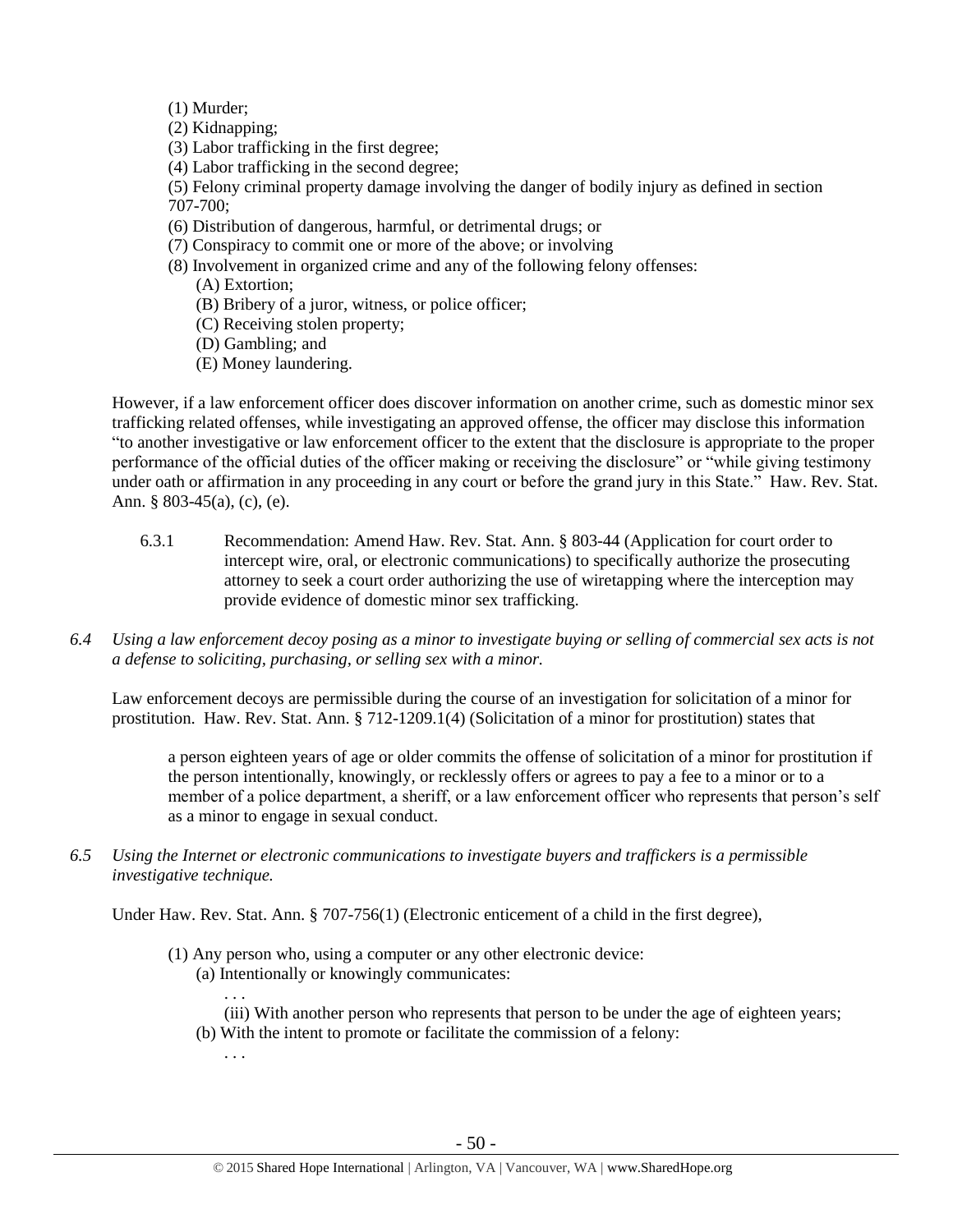(ii) That is a class A felony; or

(iii) That is another covered offense as defined in section 846E-1 [Definitions], agrees to meet with the minor, or with another person who represents that person to be a minor under the age of eighteen years; and

(c) Intentionally or knowingly travels to the agreed upon meeting place at the agreed upon meeting time, is guilty of electronic enticement of a child in the first degree.

Haw. Rev. Stat. Ann. § 707-757(Electronic enticement of a child in the second degree) and § 707-759 (Indecent electronic display to a child) also use the phrase "another person who represents that person to be under the age of eighteen years," which seems to indicate that decoys may be used.

*6.6 Law enforcement and child welfare agencies are mandated to promptly report missing and recovered children.*

Hawaii has established a Missing Child Center "to assist in the implementation of federal and state law relating to missing children." Haw. Rev. Stat. Ann. § 28-121(a). Haw. Rev. Stat. Ann. § 28-121 (Missing child center-Hawaii; programs) states in part,

(b) The missing child center-Hawaii shall include programs to coordinate the efforts of state and county agencies with those of federal agencies in locating, recovering, and protecting missing children and to promote community awareness of the problem of missing children.

(c) The department of the attorney general shall employ, without regard to chapter 76, a coordinator and an assistant to the coordinator who shall coordinate existing public and private resources and further define and develop, to the extent of available resources, the most appropriate system for addressing the problem of missing children, which may include the following:

(1) A communication network among county and state law enforcement agencies and the National Crime Information Center in Washington, D.C.;

(2) A standardized reporting system in all counties developed in conjunction with law enforcement officials at all levels;

(3) Assistance in the establishment of trained search teams that can be activated in each county; (4) Educational programs designed to prevent child abduction, enhance child safety, and raise public awareness about ways to prevent child abduction, molestation, and sexual exploitation;

(5) A directory of resources to assist in locating missing children including names, addresses, and services provided by public and private organizations; and

(6) A statewide centralized, uniform, and computerized information database relating to familyrelated and nonfamily-related child abductions, as well as runaways and children who are unwanted by their parents.

Haw. Rev. Stat. Ann. § 577-27(a) (Missing children; reporting) requires a law enforcement agency receiving a police report that a child is missing, filed by a parent or guardian, to do the following:

(1) Immediately inform all on-duty law enforcement officers of the existence of the missing child report;

(2) Report pertinent information about the missing child to any other law enforcement agency having jurisdiction in the county; and

(3) Immediately transmit pertinent information on the missing child for inclusion within the state juvenile justice information system, and, if it appears that the juvenile has left the State or may leave the State, the National Crime Information Center system."

6.6.1 Recommendation: Amend Haw. Rev. Stat. Ann. § 577-27(a) (Missing children; reporting) to require reporting of recovered children.